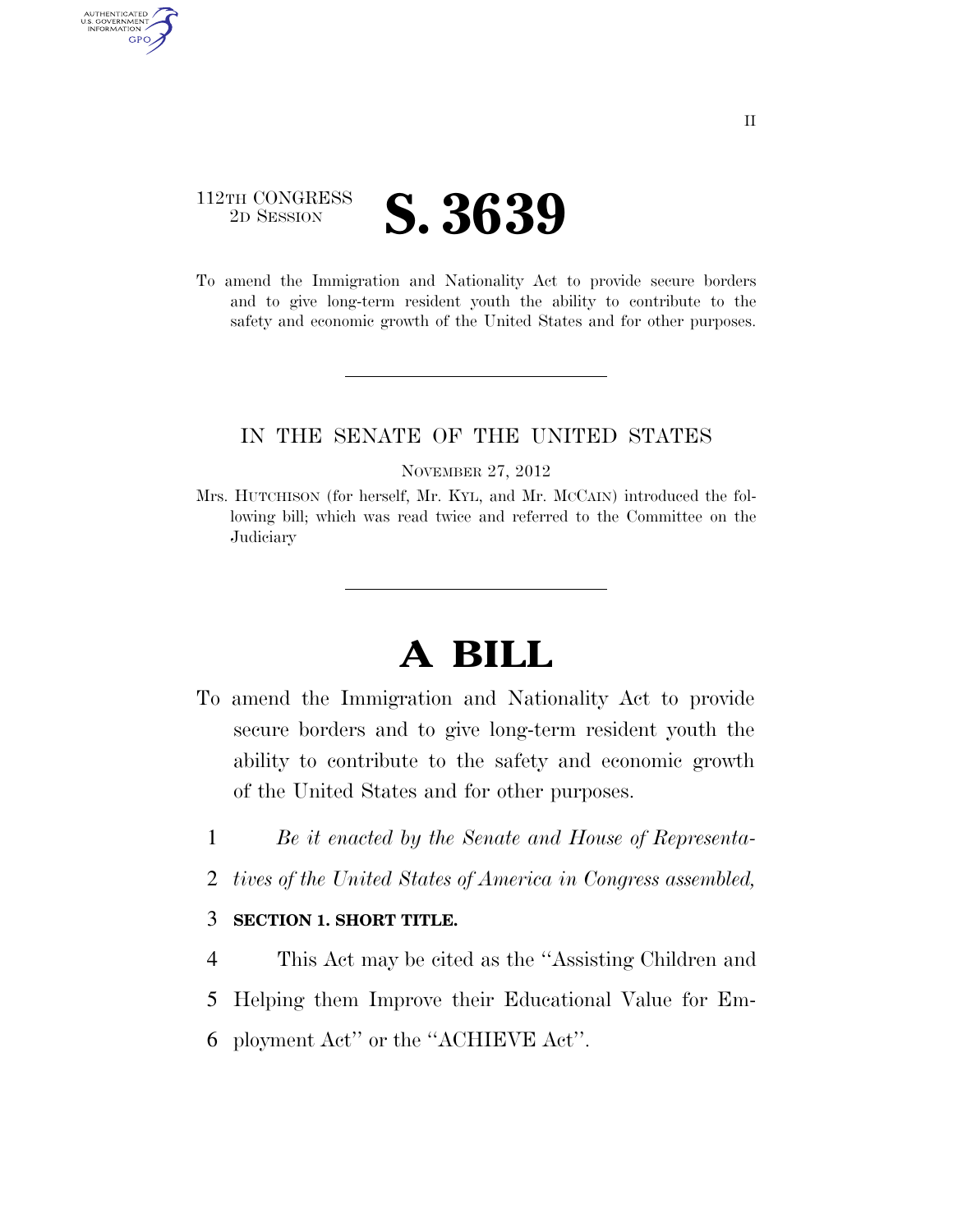| $\mathbf{1}$   | SEC. 2. CONDITIONAL NONIMMIGRANT STATUS FOR CER-        |
|----------------|---------------------------------------------------------|
| $\overline{2}$ | TAIN ALIENS WHO ENTERED THE UNITED                      |
| 3              | STATES AS CHILDREN.                                     |
| $\overline{4}$ | Section $101(a)(15)$ of the Immigration and Nation-     |
| 5              | ality Act $(8 \text{ U.S.C. } 1101(a)(15))$ is amended— |
| 6              | $(1)$ in subparagraph $(T)(iii)$ , by striking the pe-  |
| 7              | riod at the end and inserting a semicolon;              |
| 8              | $(2)$ in subparagraph $(U)(iii)$ , by striking "or"     |
| 9              | at the end;                                             |
| 10             | $(3)$ in subparagraph $(V)(ii)(II)$ , by striking the   |
| 11             | period at the end and inserting a semicolon; and        |
| 12             | (4) by adding at the end the following:                 |
| 13             | $\lq\lq(W)(i)$ an alien whose nonimmigrant sta-         |
| 14             | tus in the United States is on a conditional            |
| 15             | basis pursuant to this clause and section $214(s)$      |
| 16             | and the alien has shown with clear and con-             |
| 17             | vincing evidence that the alien—                        |
| 18             | "(I) was younger than $14$ years of age                 |
| 19             | on the date on which the alien initially en-            |
| 20             | tered the United States;                                |
| 21             | "(II) has maintained a continuous                       |
| 22             | physical presence in the United States dur-             |
| 23             | ing the 5-year period immediately pre-                  |
| 24             | ceding the date of the enactment of the                 |
| 25             | <b>ACHIEVE Act;</b>                                     |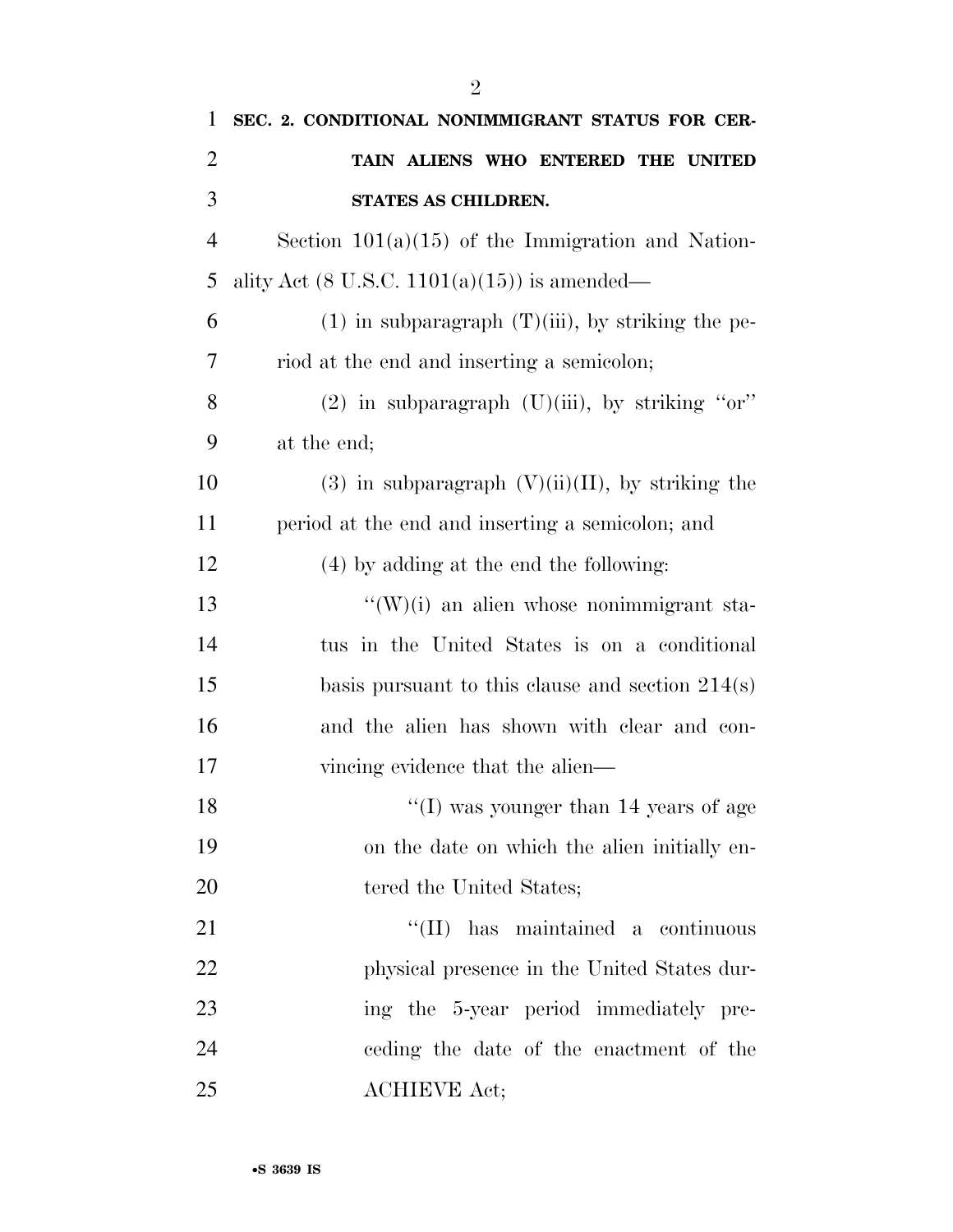| $\mathbf{1}$   | "(III) initially entered the United                                 |
|----------------|---------------------------------------------------------------------|
| $\overline{2}$ | States on a date that was prior to the date                         |
| 3              | that was 5 years prior to the date of the                           |
| $\overline{4}$ | enactment of the ACHIEVE Act;                                       |
| 5              | $``(IV)$ has been a person of good                                  |
| 6              | moral character since the date on which                             |
| $\overline{7}$ | the alien initially entered the United                              |
| 8              | States;                                                             |
| 9              | $\lq\lq(V)$ is not inadmissible under para-                         |
| 10             | graph $(1)$ , $(2)$ , $(3)$ , $(4)$ , $(5)$ , $(6)(B)$ , $(6)(C)$ , |
| 11             | $(6)(E)$ , $(6)(F)$ , $(6)(G)$ , $(8)$ , $(9)(A)$ , or $(10)$       |
| 12             | of section $212(a)$ ;                                               |
| 13             | "(VI) is not deportable under para-                                 |
| 14             | graph $(1)(E)$ , $(1)(G)$ , $(2)$ , $(3)(B)$ , $(3)(C)$ ,           |
| 15             | $(3)(D), (4), (5),$ or $(6)$ of section $237(a);$                   |
| 16             | "(VII) has not been convicted of a fel-                             |
| 17             | ony, any offense that may be described as                           |
| 18             | a crime of moral turpitude under this Act,                          |
| 19             | or a misdemeanor under Federal or State                             |
| 20             | law, punishable by imprisonment for more                            |
| 21             | than 30 days, unless such misdemean or is                           |
| 22             | the result of a traffic violation that does                         |
| 23             | not involve the applicant being under the                           |
| 24             | influence of alcohol or any substance listed                        |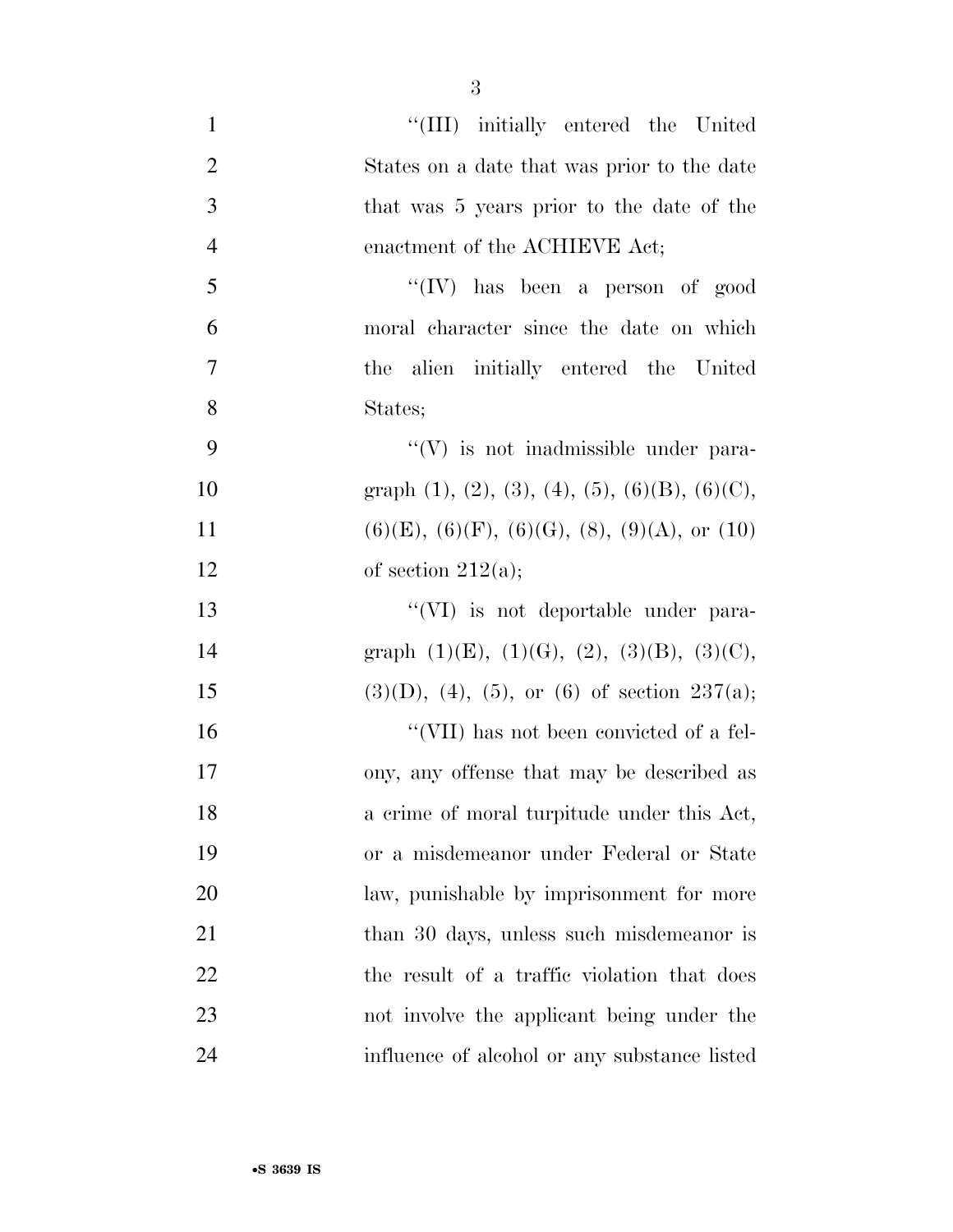| $\mathbf{1}$   | in Schedule I of the Controlled Substances    |
|----------------|-----------------------------------------------|
| $\overline{2}$ | Act (Public Law $91-513$ );                   |
| 3              | "(VIII) has not ordered, incited, as-         |
| $\overline{4}$ | sisted, or otherwise participated in the per- |
| 5              | secution of any person on account of race,    |
| 6              | religion, nationality, membership in a par-   |
| 7              | ticular social group, or political opinion;   |
| 8              | " $(IX)$ has earned a high school di-         |
| 9              | ploma from a high school physically located   |
| 10             | in the United States or obtained a general    |
| 11             | education development certificate in the      |
| 12             | United States and—                            |
| 13             | "(aa) is enlisted, or is intending            |
| 14             | to enlist (as documented in accord-           |
| 15             | ance with section $214(s)(3)(I)$ , in one     |
| 16             | of the branches of the Armed Forces           |
| 17             | (which has the meaning given the              |
| 18             | term 'armed forces' in section $101(a)$       |
| 19             | of title 10, United States Code);             |
| 20             | "(bb) is admitted as a student to             |
| 21             | an institution of higher education (as        |
| 22             | defined in section $101(a)$ of the High-      |
| 23             | er Education Act of 1965), which is           |
| 24             | located in the<br>physically<br>United        |
| 25             | States;                                       |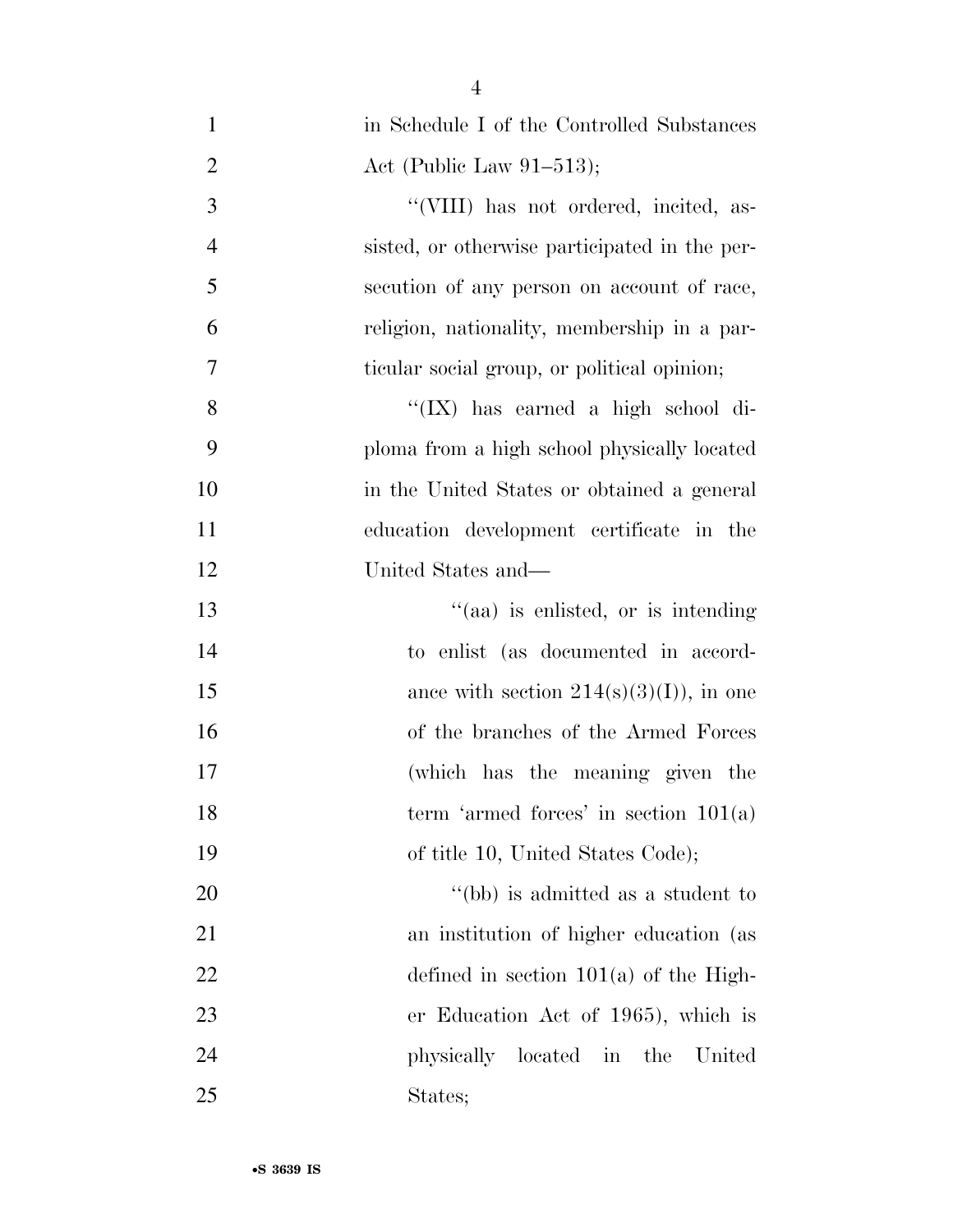| $\mathbf{1}$   | "(cc) has earned a bachelor's de-            |
|----------------|----------------------------------------------|
| $\overline{2}$ | gree or an associate's degree from an        |
| 3              | institution of higher education; or          |
| $\overline{4}$ | "(dd) has served for a period of             |
| 5              | at least 4 years in one of the branches      |
| 6              | of the Armed Forces and was not dis-         |
| 7              | honorably discharged;                        |
| 8              | "( $X$ ) has never been under a final ad-    |
| 9              | ministrative or judicial order of exclusion, |
| 10             | deportation, or removal, unless the alien—   |
| 11             | "(aa) remained in the United                 |
| 12             | States under the color of law after the      |
| 13             | order was issued; or                         |
| 14             | "(bb) received the order before              |
| 15             | reaching 16 years of age; and                |
| 16             | "(XI)(aa) was younger than 29 years          |
| 17             | of age on the date of the enactment of the   |
| 18             | <b>ACHIEVE</b> Act; or                       |
| 19             | "(bb) in the case of an alien who had        |
| 20             | earned a bachelor's degree or an associ-     |
| 21             | ate's degree prior to such date of enact-    |
| 22             | ment from an institution of higher edu-      |
| 23             | cation, was younger than 32 years of age     |
| 24             | on such date of enactment;                   |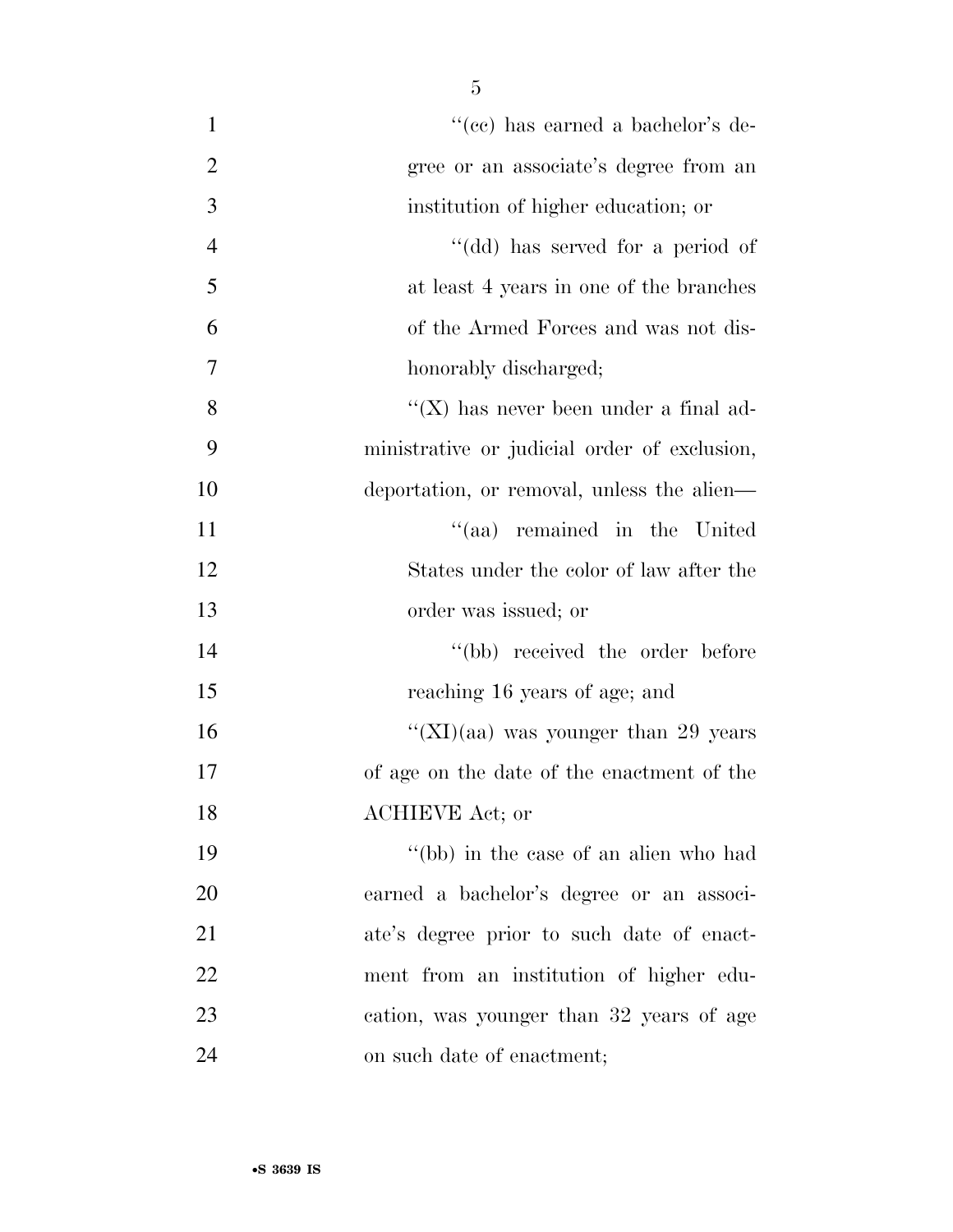| $\mathbf{1}$   | "(ii) an alien whose nonimmigrant status         |
|----------------|--------------------------------------------------|
| $\overline{2}$ | in the United States is on a conditional basis   |
| 3              | pursuant to this clause and section $214(s)$ and |
| $\overline{4}$ | has shown with clear and convincing evidence     |
| 5              | that the alien—                                  |
| 6              | "(I) was a conditional nonimmigrant              |
| $\tau$         | described in clause (i) for a period of not      |
| 8              | less than 6 years and during such period—        |
| 9              | "(aa) has not violated any of the                |
| 10             | requirements of clause (i);                      |
| 11             | "(bb) has not become a public                    |
| 12             | charge; and                                      |
| 13             | $``(ee)$ has not abandoned the                   |
| 14             | alien's residence in the United States;          |
| 15             | "(II) before or during such period of            |
| 16             | conditional nonimmigrant status—                 |
| 17             | "(aa) obtained a bachelor's de-                  |
| 18             | gree from an institution of higher               |
| 19             | education and, if such degree was ob-            |
| 20             | tained before the alien was granted              |
| 21             | such status, was employed in the                 |
| 22             | United States for a period of not less           |
| 23             | than 4 years;                                    |
| 24             | "(bb) served at least 4 years in                 |
| 25             | one of the branches of the Armed                 |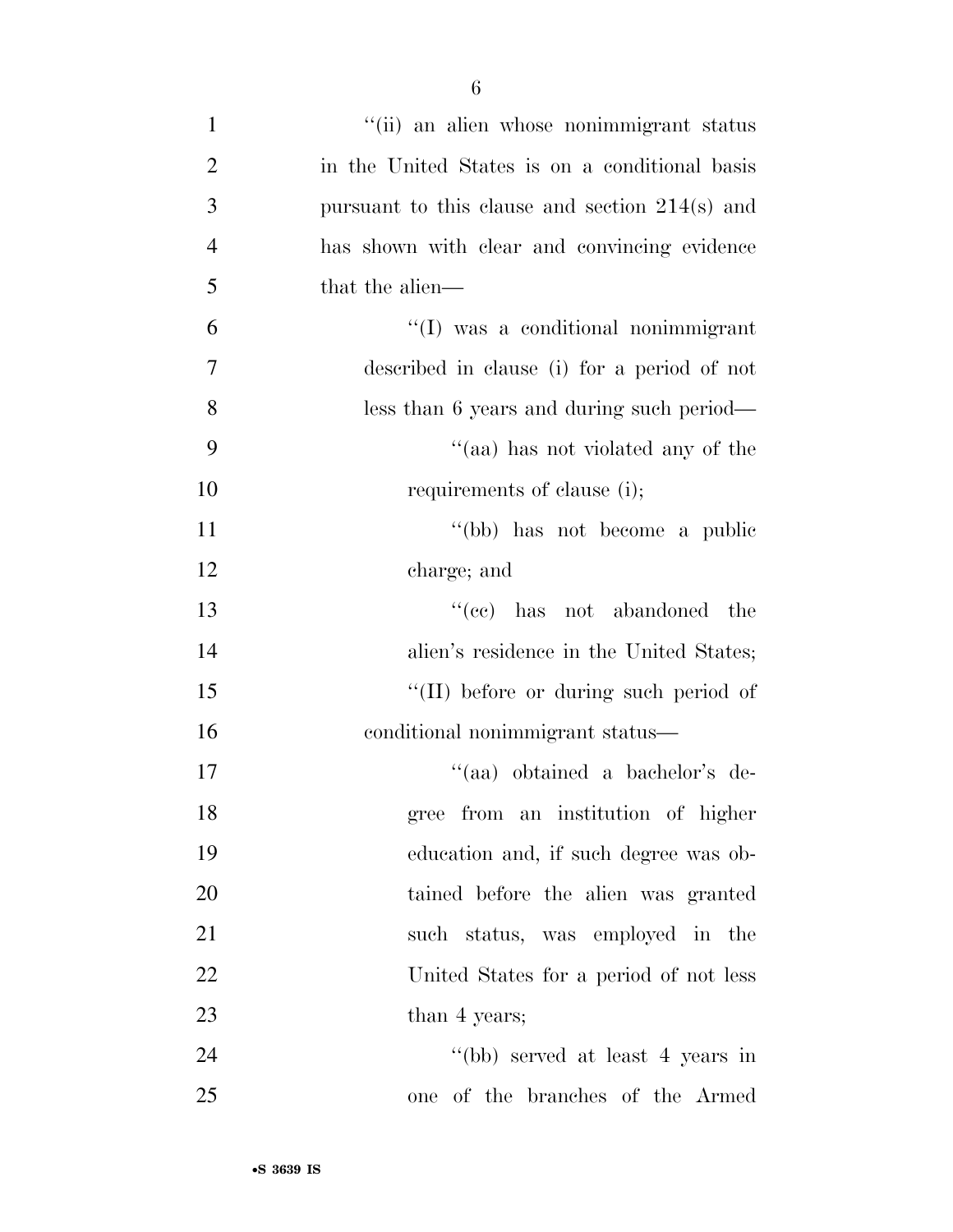- Forces and, if discharged from the military, was not discharged dishonor-ably; or
- 4  $"({\rm cc})$  obtained an associate's de- gree from an institution of higher education, or a substantially equiva- lent degree from a technical or voca- tional school that is accredited by the Accrediting Commission of Career Schools and Colleges, and was em- ployed in the United States for a pe- riod of not less than 30 months; and ''(III)(aa) has an offer of employment 14 in the United States; ''(bb) is employed in the United States; or 17  $\frac{1}{2}$  (ce) is pursuing a graduate degree at an institution of higher education; or 19 ''(iii) an alien who has shown with clear 20 and convincing evidence that the alien— 21  $\frac{1}{2}$  (I) was a conditional nonimmigrant under clause (i) for a period of not less than 6 years and had conditional non-immigrant status under clause (ii) for a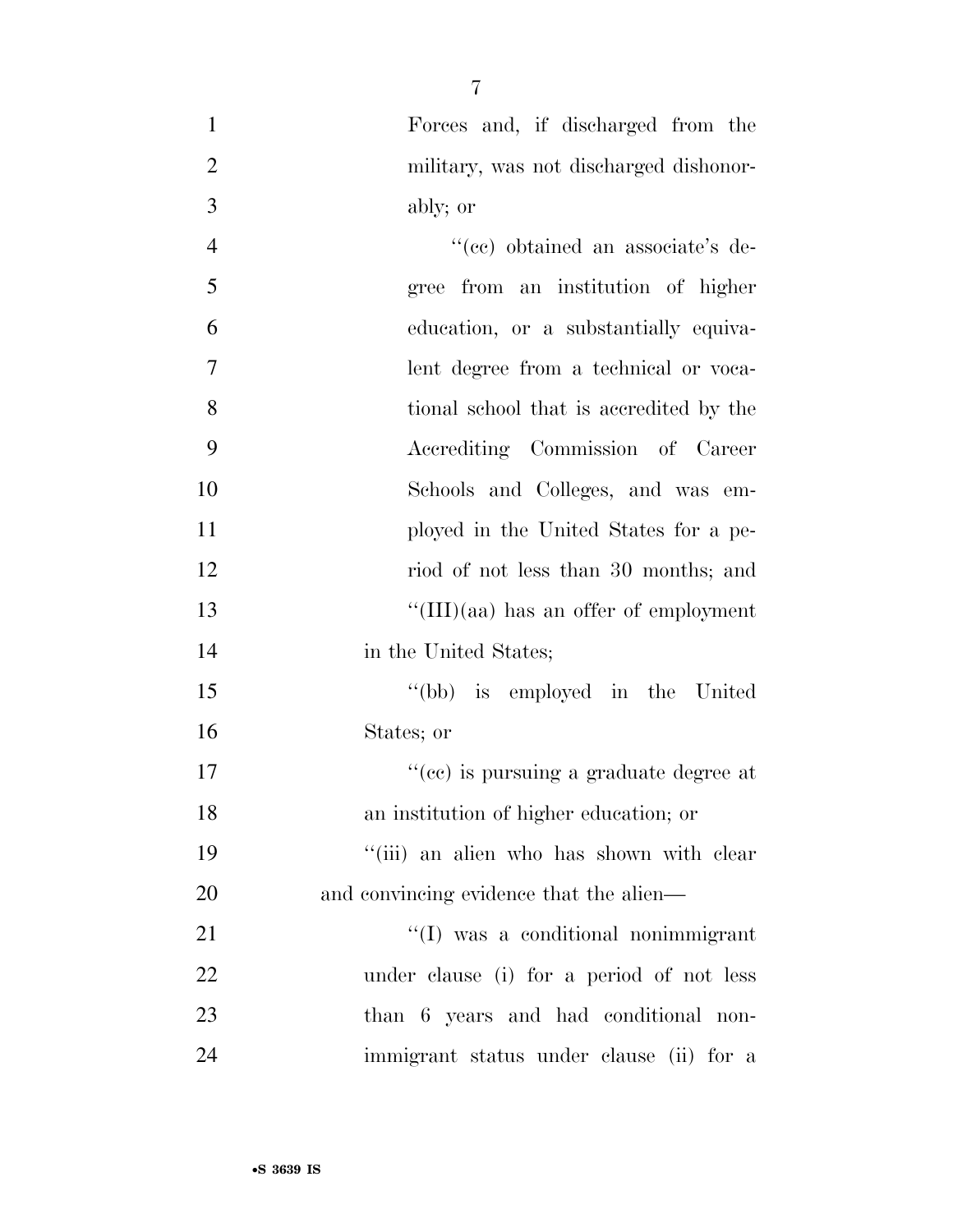| $\mathbf{1}$   | period of not less than 4 years and during            |
|----------------|-------------------------------------------------------|
| $\overline{2}$ | both such periods—                                    |
| 3              | "(aa) was in compliance with all                      |
| $\overline{4}$ | requirements for such status during                   |
| 5              | such periods;                                         |
| 6              | "(bb) did not become a public                         |
| $\tau$         | charge; and                                           |
| 8              | "(cc) did not abandon the alien's                     |
| 9              | residence in the United States; and                   |
| 10             | $\lq\lq$ (II) while in such status pursuant to        |
| 11             | clause $(ii)$ —                                       |
| 12             | "(aa) was employed in the                             |
| 13             | United States for a period of 36                      |
| 14             | months; or                                            |
| 15             | "(bb) was enrolled in a graduate                      |
| 16             | degree program at an institution of                   |
| 17             | higher education, or obtained a grad-                 |
| 18             | uate degree from an institution of                    |
| 19             | higher education.".                                   |
| 20             | SEC. 3. ADMISSION AND CANCELLATION OF REMOVAL OF W    |
| 21             | CONDITIONAL NONIMMIGRANTS.                            |
| 22             | (a) PROCESS FOR CANCELLATION OF REMOVAL AND           |
|                | 23 ADJUSTMENT TO W-1 CONDITIONAL NONIMMIGRANT         |
|                | 24 STATUS.—Section 214 of the Immigration and Nation- |
|                |                                                       |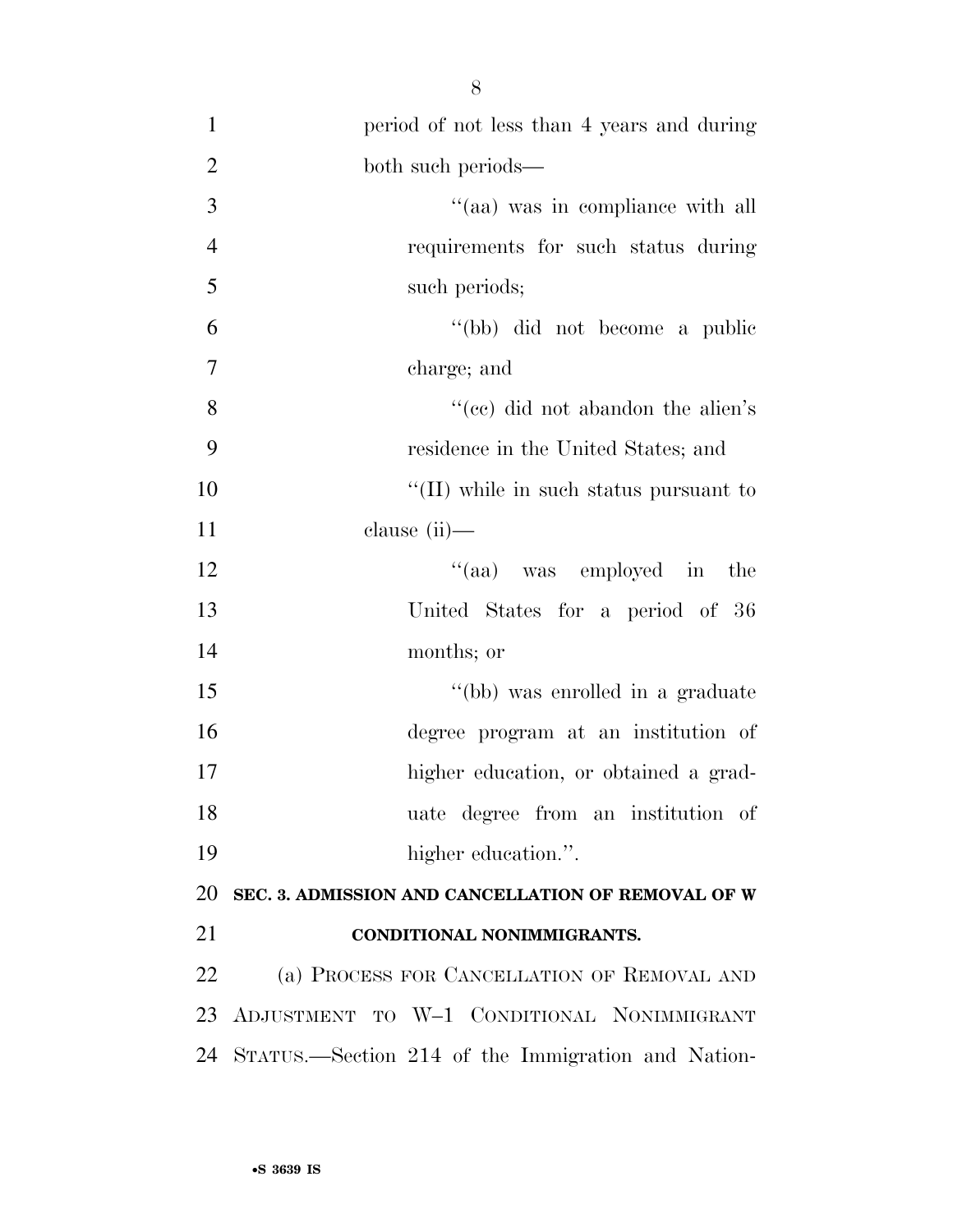ality Act (8 U.S.C. 1184) is amended by adding at the end the following:

 ''(s) W CONDITIONAL NONIMMIGRANT STATUS.— 4 "(1) DEFINITIONS.—In this subsection: ''(A) ARMED FORCES.—The term 'Armed Forces' has the meaning given the term 'armed forces' in section 101(a) of title 10, United States Code. 9 "(B) INSTITUTION OF HIGHER EDU- CATION.—The term 'institution of higher edu- cation' has the meaning given such term in sec- tion 101(a) of the Higher Education Act of 1965 (20 U.S.C. 1002), except that the term does not include an institution of higher edu- cation outside the United States. 16 "'(C) SECRETARY.—Except as otherwise specifically provided, the term 'Secretary' means the Secretary of Homeland Security. 19 "'(D) W–1 CONDITIONAL NON- IMMIGRANT.—The term 'W–1 conditional non- immigrant' means an alien granted non- immigrant status pursuant to clause (i) of sec-23 tion  $101(a)(15)(W)$  and in compliance with this subsection.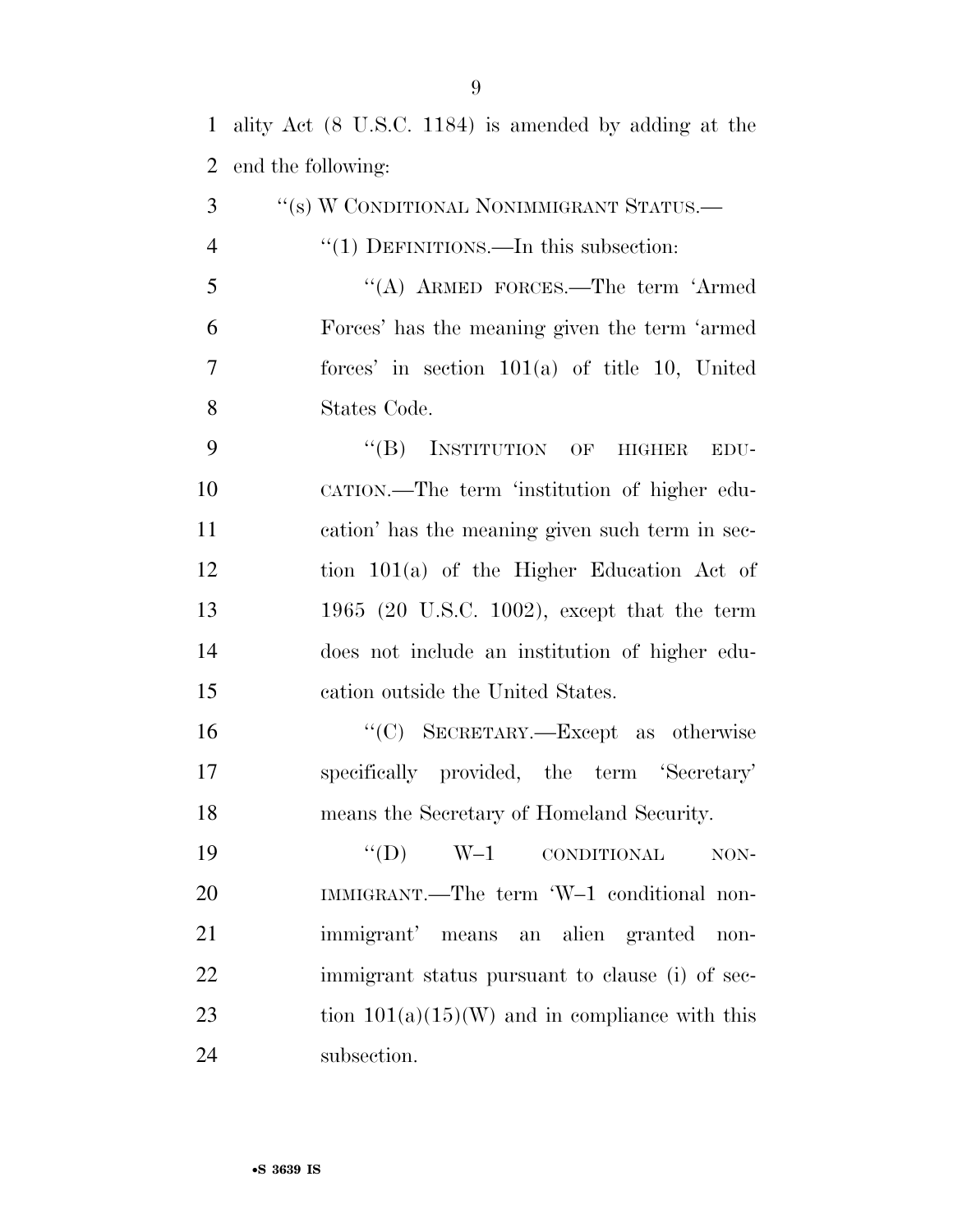| $\mathbf{1}$   | " $(E)$ W-2 CONDITIONAL<br>NON-                  |
|----------------|--------------------------------------------------|
| $\overline{2}$ | IMMIGRANT.—The term 'W-2 conditional non-        |
| 3              | immigrant' means an alien granted non-           |
| $\overline{4}$ | immigrant status pursuant to clause (ii) of sec- |
| 5              | tion $101(a)(15)(W)$ and in compliance with this |
| 6              | subsection.                                      |
| 7              | " $(F)$ W-3 NONIMMIGRANT.—The<br>term            |
| 8              | 'W-3 nonimmigrant' means an alien granted        |
| 9              | nonimmigrant status pursuant to clause (iii) of  |
| 10             | section $101(a)(15)(W)$ and in compliance with   |
| 11             | this subsection.                                 |
| 12             | $"(2)$ GENERAL CONDITIONS.—                      |
| 13             | "(A) IN GENERAL.—An alien applying for           |
| 14             | or granted W-1 conditional nonimmigrant sta-     |
| 15             | tus, W-2 conditional nonimmigrant status, or     |
| 16             | W-3 nonimmigrant status shall be subject to      |
| 17             | the following general conditions:                |
| 18             | "(i) STATUS BENEFIT SOLELY FOR                   |
| 19             | ALIEN.—Any nonimmigrant status<br>de-            |
| 20             | scribed in section $101(a)(15)(W)$ is solely     |
| 21             | for the benefit of the alien on whom it is       |
| 22             | conferred. No dependents, lineal ascen-          |
| 23             | dants, or collateral ascendants of the alien     |
| 24             | on whom such status is conferred may ob-         |
| 25             | tain any immigration benefit as a result of      |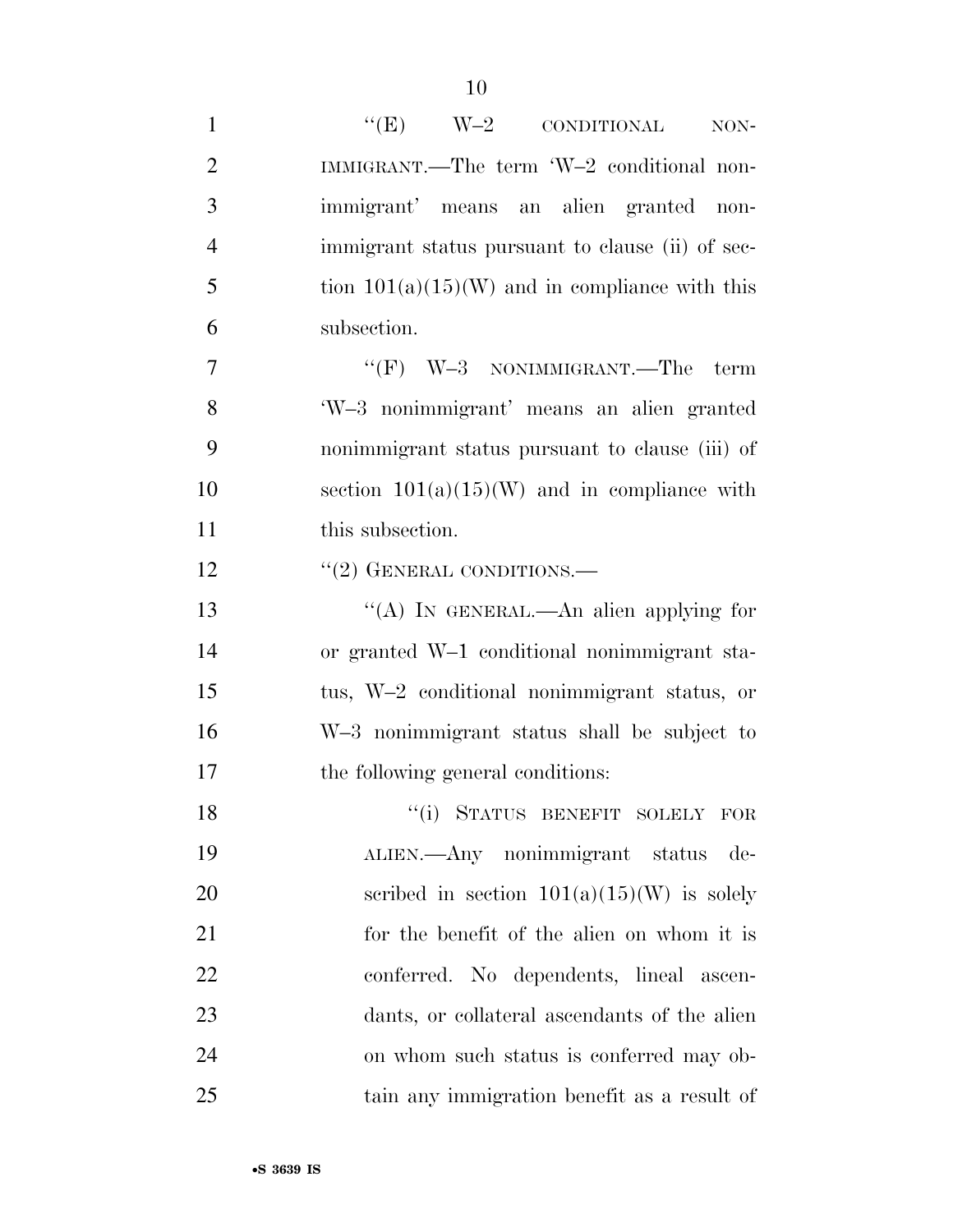such conferral of status while the principal alien remains in any such nonimmigrant status.

4 "(ii) PROHIBITION ON STATUS BEN-5 EFIT FOR CULPABLE FAMILY MEMBER. Any relative of an alien granted non- immigrant status described in section 8 101(a)(15)(W) who assisted the alien's un- lawful entry or unlawful presence into the United States is prohibited from benefit-11 ting from such alien's status while the principal alien remains in such non-immigrant status.

 ''(iii) STATUS DURING PENDENCY OF APPLICATION.—An alien shall be deemed to be in the conditional nonimmigrant or nonimmigrant status applied for during 18 the period in which the alien's application for such status is pending. Time spent during the pendency of the application process shall not count against the alien for the purpose of calculating the duration of the alien's valid status under any of the categories set forth in section  $101(a)(15)(W)$ . While the alien's applica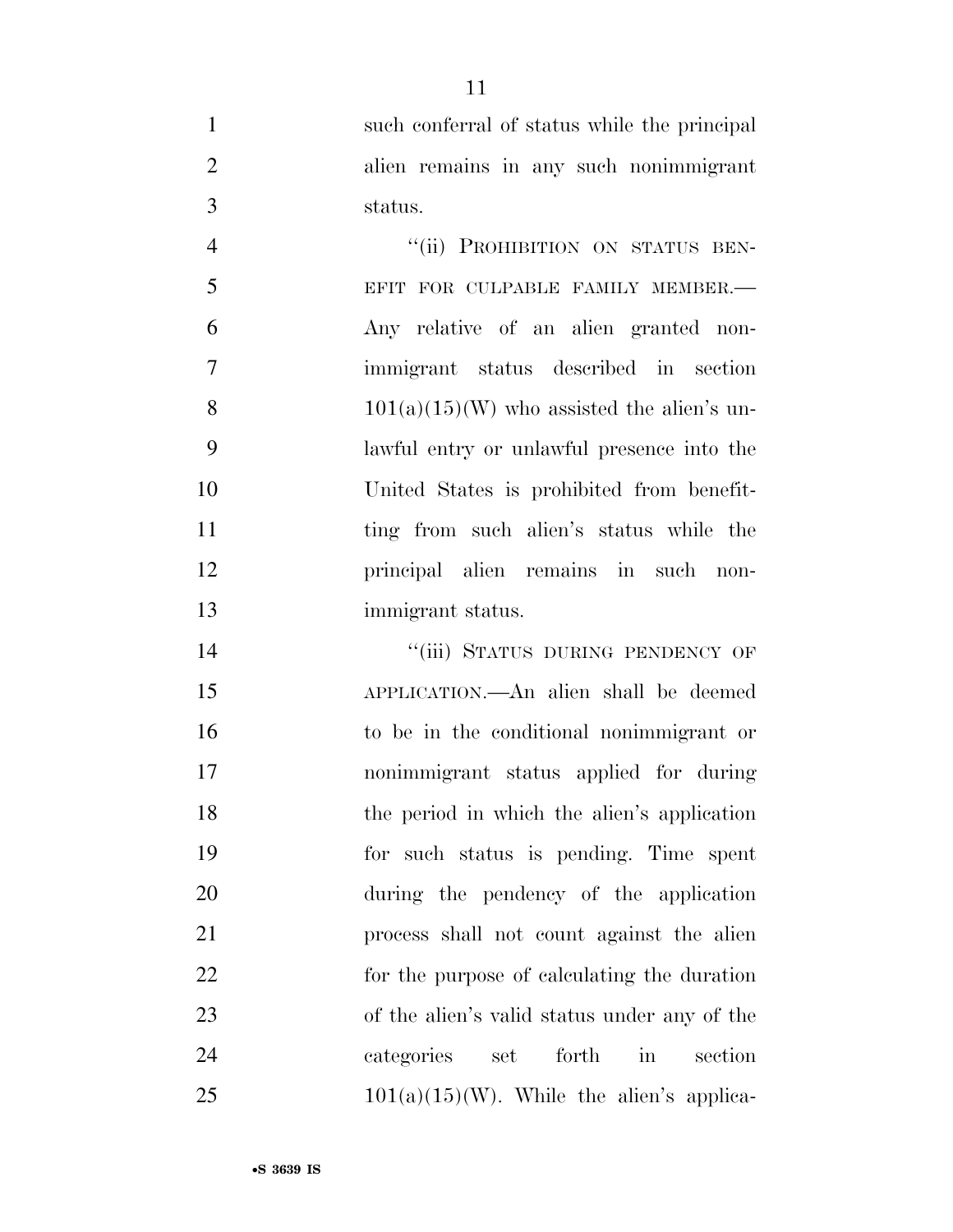1 tion for such status is pending, the alien may not receive any of the benefits de-scribed in clauses (iv) and (v).

 $''(iv)$  EMPLOYMENT.—An alien grant- ed such status shall be authorized to be employed in the United States incident to such status. If the alien is a student de- scribed in clause (i) or (ii) of section  $101(a)(15)(W)$ , the alien's employment shall be authorized by the Secretary if the alien provides proof to the Secretary that the alien is enrolled in at least 6 credit hours at an institution of higher learning (as defined under section 101(a) of the 15 Higher Education Act of 1965 (20 U.S.C. 16  $1001(a)$ .

 $''(v)$  TRAVEL.—An alien granted such status may travel outside the United States and may be admitted (if otherwise admissible) upon return to the United States if— 22 ''(I) the alien is the bearer of a valid, unexpired nonimmigrant visa 24 document referred to in clause (vii);

and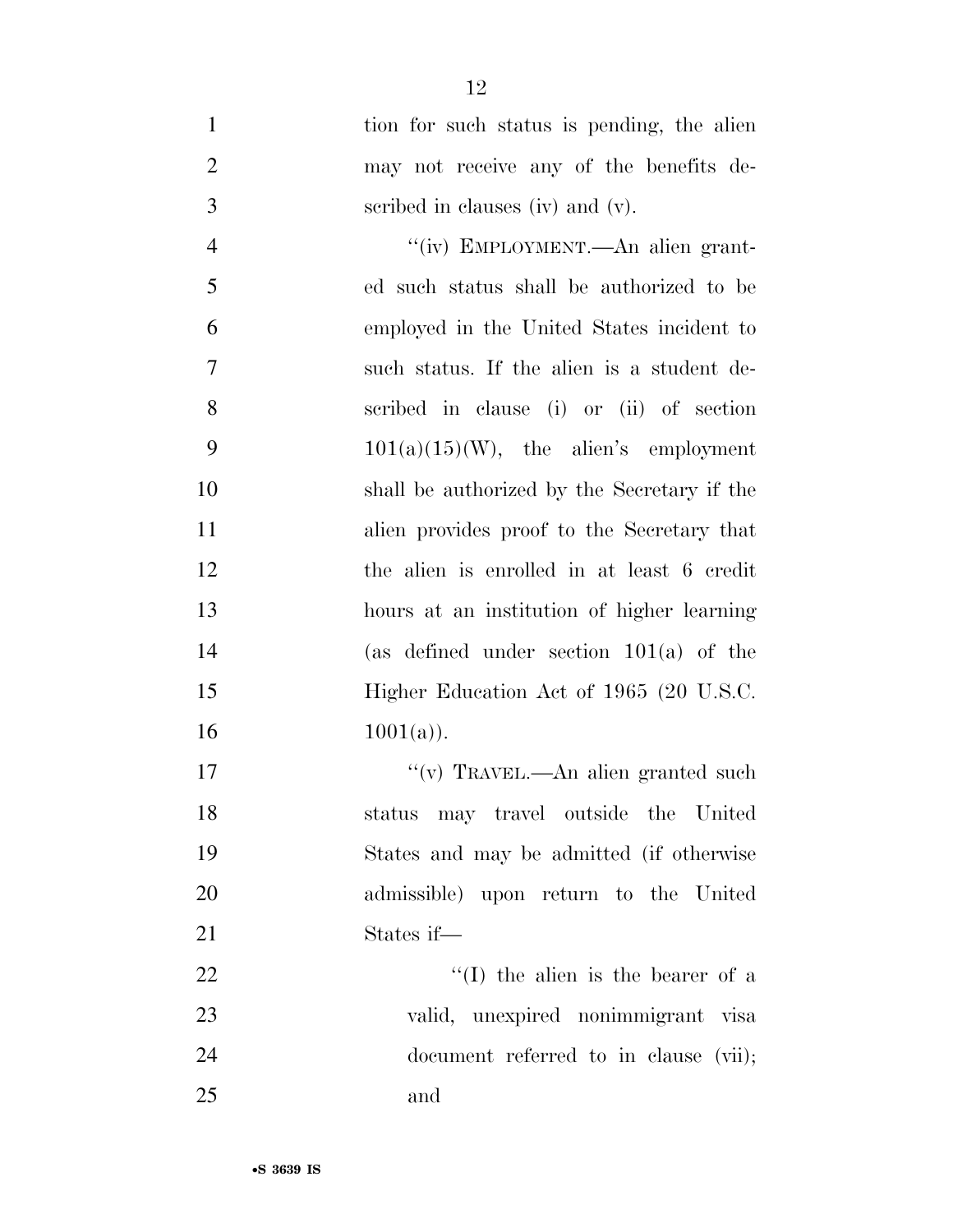| $\mathbf{1}$   | $\lq\lq$ (II) the alien's absence from the   |
|----------------|----------------------------------------------|
| $\overline{2}$ | United States is not for any period          |
| 3              | longer than 90 days in duration.             |
| $\overline{4}$ | "(vi) EVIDENCE OF STATUS.—The                |
| 5              | Secretary of State shall issue to each alien |
| 6              | granted any such status a highly tamper-     |
| 7              | resistant document that—                     |
| 8              | "(I) provides evidence of the                |
| 9              | alien's valid nonimmigrant visa status,      |
| 10             | the alien's lawful presence in the           |
| 11             | United States, and the alien's author-       |
| 12             | ization for employment in the United         |
| 13             | States;                                      |
| 14             | $\lq\lq$ (II) contains the alien's bio-      |
| 15             | graphic and biometric information;           |
| 16             | and                                          |
| 17             | "(III) contains a unique water-              |
| 18             | mark and other uniquely designed             |
| 19             | physical security features, which are        |
| 20             | to be determined by the Secretary, to        |
| 21             | prevent the tampering, counterfeiting,       |
| 22             | and unauthorized duplication of such         |
| 23             | document.                                    |
| 24             | "(vii) NO FOREIGN RESIDENCE.—An              |
| 25             | alien granted such status is not required to |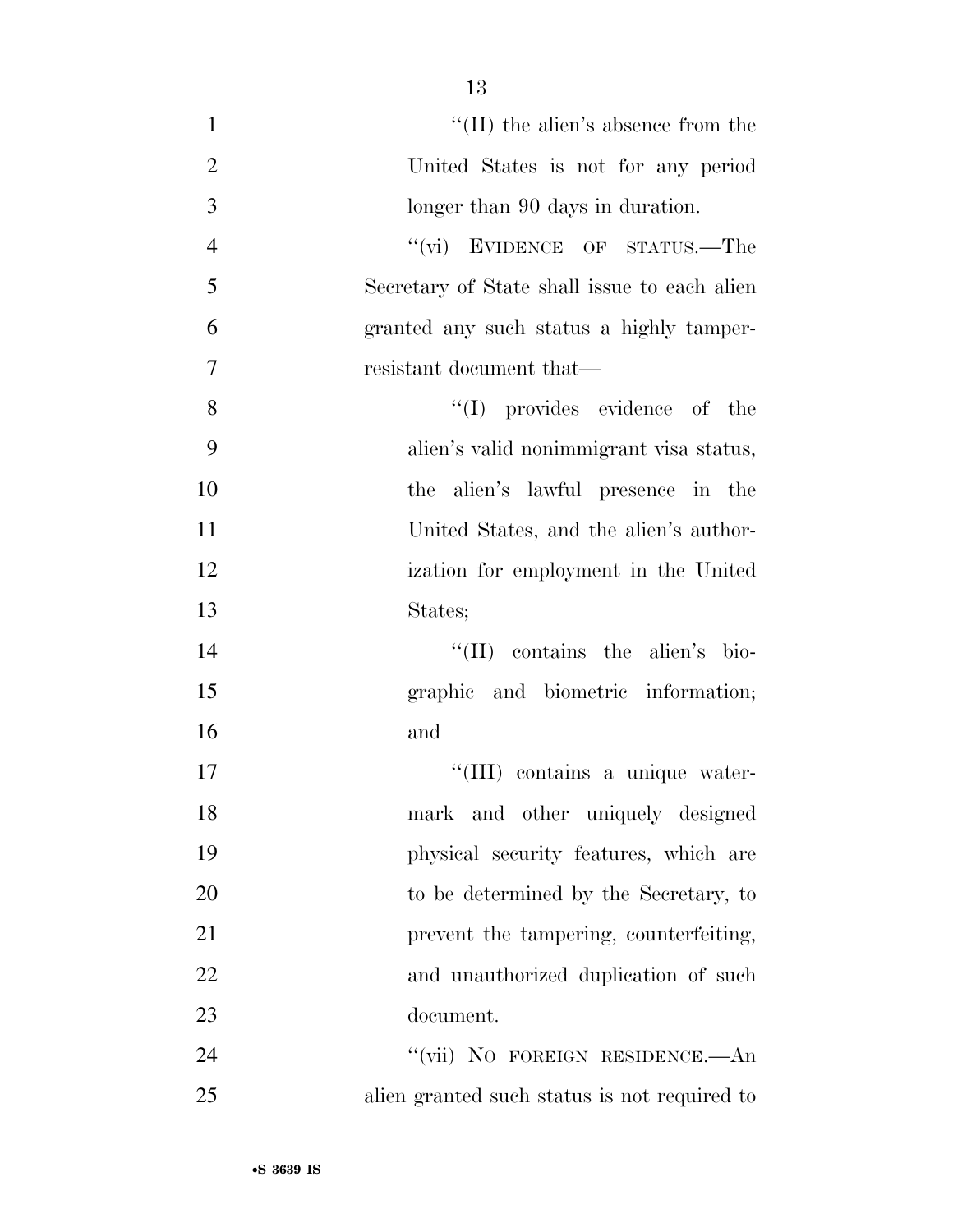| $\mathbf{1}$   | have a foreign residence which the alien   |
|----------------|--------------------------------------------|
| $\overline{2}$ | has no intention of abandoning.            |
| 3              | "(viii) PROHIBITION ON BENEFITS.-          |
| $\overline{4}$ | An alien granted such status—              |
| 5              | $\lq\lq$ (I) is not eligible for any Fed-  |
| 6              | eral means-tested public welfare bene-     |
| $\tau$         | fits;                                      |
| 8              | $\lq\lq$ (II) is not eligible for any Fed- |
| 9              | eral student loans, Federal work-study     |
| 10             | programs, or any other services or         |
| 11             | benefits provided under title IV of the    |
| 12             | Higher Education Act of 1965 (20           |
| 13             | U.S.C. $1070$ et seq.); and                |
| 14             | "(III) is not considered to be             |
| 15             | lawfully present in the United States      |
| 16             | for purposes of—                           |
| 17             | "(aa) section $36B$ of the In-             |
| 18             | ternal Revenue Code of 1986; or            |
| 19             | "(bb) section $1402$ of the                |
| 20             | Patient Protection and Afford-             |
| 21             | able Care Act (42 U.S.C. 18071).           |
| 22             | "(ix) CHANGE OF STATUS.—                   |
| 23             | $``(I)$ W-1 CONDITIONAL<br>NON-            |
| 24             | IMMIGRANT.—Notwithstanding<br>any          |
| 25             | other provision of law, an alien may       |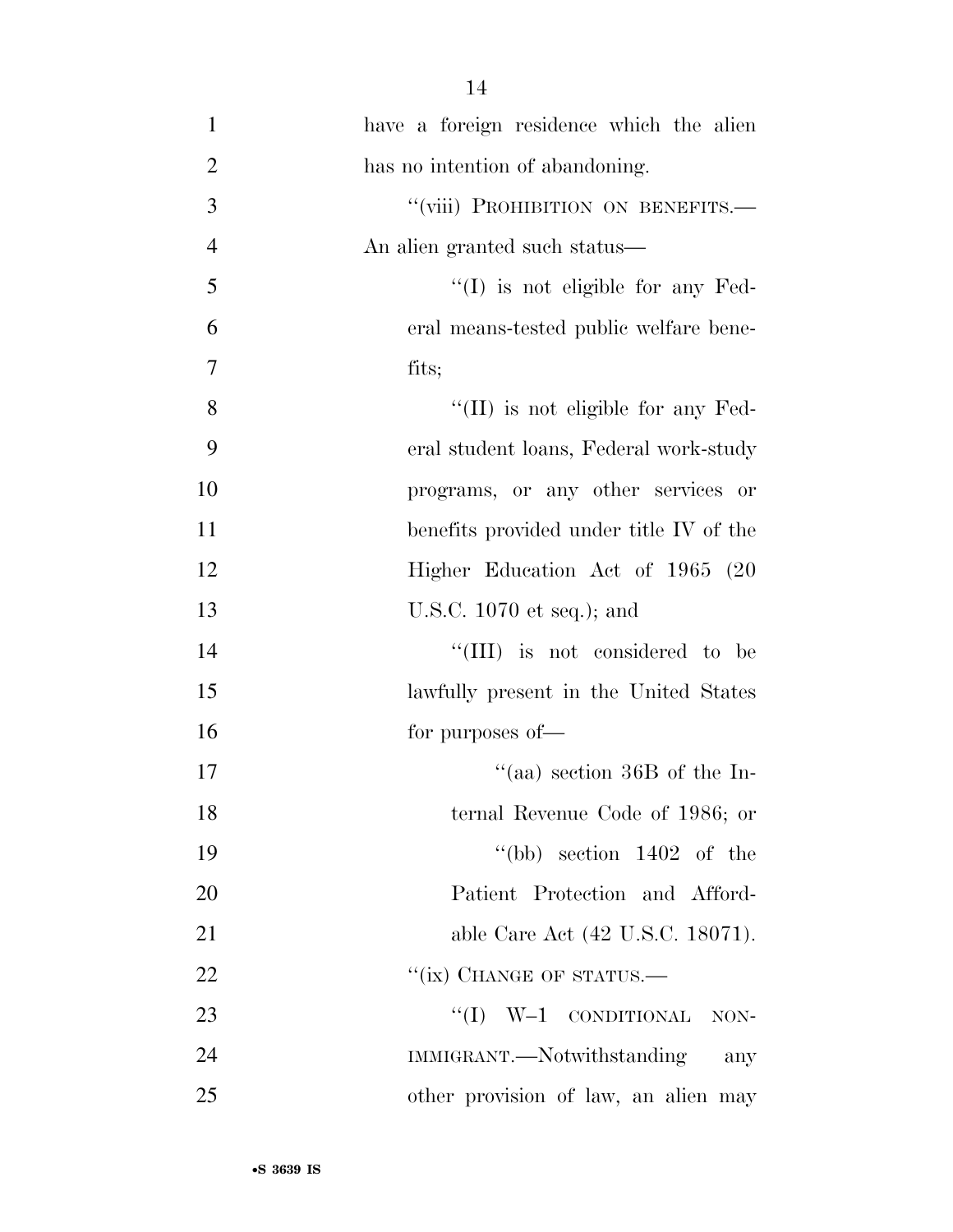| $\mathbf{1}$   | not change or adjust from W-1 condi-            |
|----------------|-------------------------------------------------|
| $\mathbf{2}$   | tional nonimmigrant status to any               |
| 3              | other legal status except for W-2 con-          |
| $\overline{4}$ | ditional nonimmigrant status.                   |
| 5              | "(II) $W-2$ CONDITIONAL NON-                    |
| 6              | IMMIGRANT.—Notwithstanding<br>any               |
| $\overline{7}$ | other provision of law, an alien may            |
| 8              | not change or adjust from W-2 condi-            |
| 9              | tional nonimmigrant status to any               |
| 10             | other legal status except for W-3 non-          |
| 11             | immigrant status.                               |
| 12             | $``(x)$ REPORTING REQUIREMENT.                  |
| 13             | Notwithstanding any other provision of          |
| 14             | law, each alien granted W-1 conditional         |
| 15             | nonimmigrant status or W-2 conditional          |
| 16             | nonimmigrant status shall submit, every 6       |
| 17             | months, a report to the Secretary that con-     |
| 18             | tains the alien's name, the alien's current     |
| 19             | address, and sufficient documentary evi-        |
| 20             | dence to demonstrate that the alien is in       |
| 21             | compliance with the requirements of such        |
| 22             | status.                                         |
| 23             | ``(B)<br>USE OF SURCHARGE.—Notwith-             |
| 24             | standing any other provision of law, including  |
| 25             | section 286, any surcharge collected under this |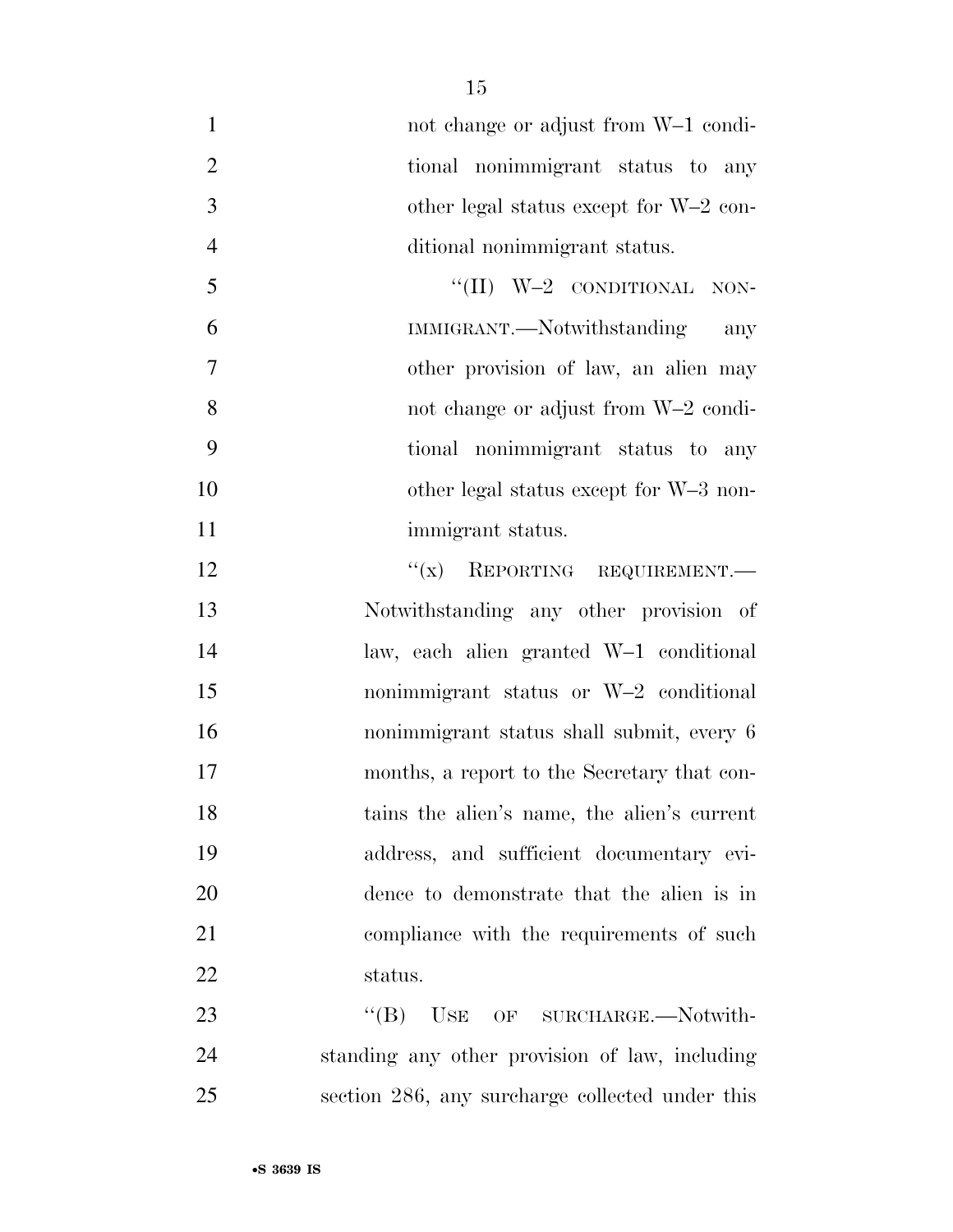| $\mathbf{1}$   | subsection shall be deposited as offsetting re-   |
|----------------|---------------------------------------------------|
| $\overline{2}$ | ceipts in the general fund of the Treasury and    |
| 3              | shall not be available for obligation or expendi- |
| $\overline{4}$ | ture.                                             |
| 5              | "(C) EXCLUSIVE JURISDICTION.-                     |
| 6              | "(i) IN GENERAL.—Except as pro-                   |
| $\overline{7}$ | vided under clause (ii), the Secretary shall      |
| 8              | have exclusive jurisdiction to determine eli-     |
| 9              | gibility for relief under section                 |
| 10             | $101(a)(15)(W)$ .                                 |
| 11             | "(ii) EXCEPTION.—If an alien has                  |
| 12             | been placed into deportation, exclusion, or       |
| 13             | removal proceedings before or after filing        |
| 14             | an initial application for cancellation of re-    |
| 15             | moval and adjustment to conditional non-          |
| 16             | immigrant status or adjustment of status          |
| 17             | under the ACHIEVE Act, the Attorney               |
| 18             | General shall have exclusive jurisdiction         |
| 19             | and shall assume all the powers and duties        |
| 20             | of the Secretary until proceedings are ter-       |
| 21             | minated, or a final order of deportation,         |
| 22             | exclusion, or removal is entered.                 |
| 23             | ``(iii)<br>RESUMPTION OF JURISDIC-                |
| 24             | TION.—Upon the termination of pro-                |
| 25             | ceedings or if a final order of deportation,      |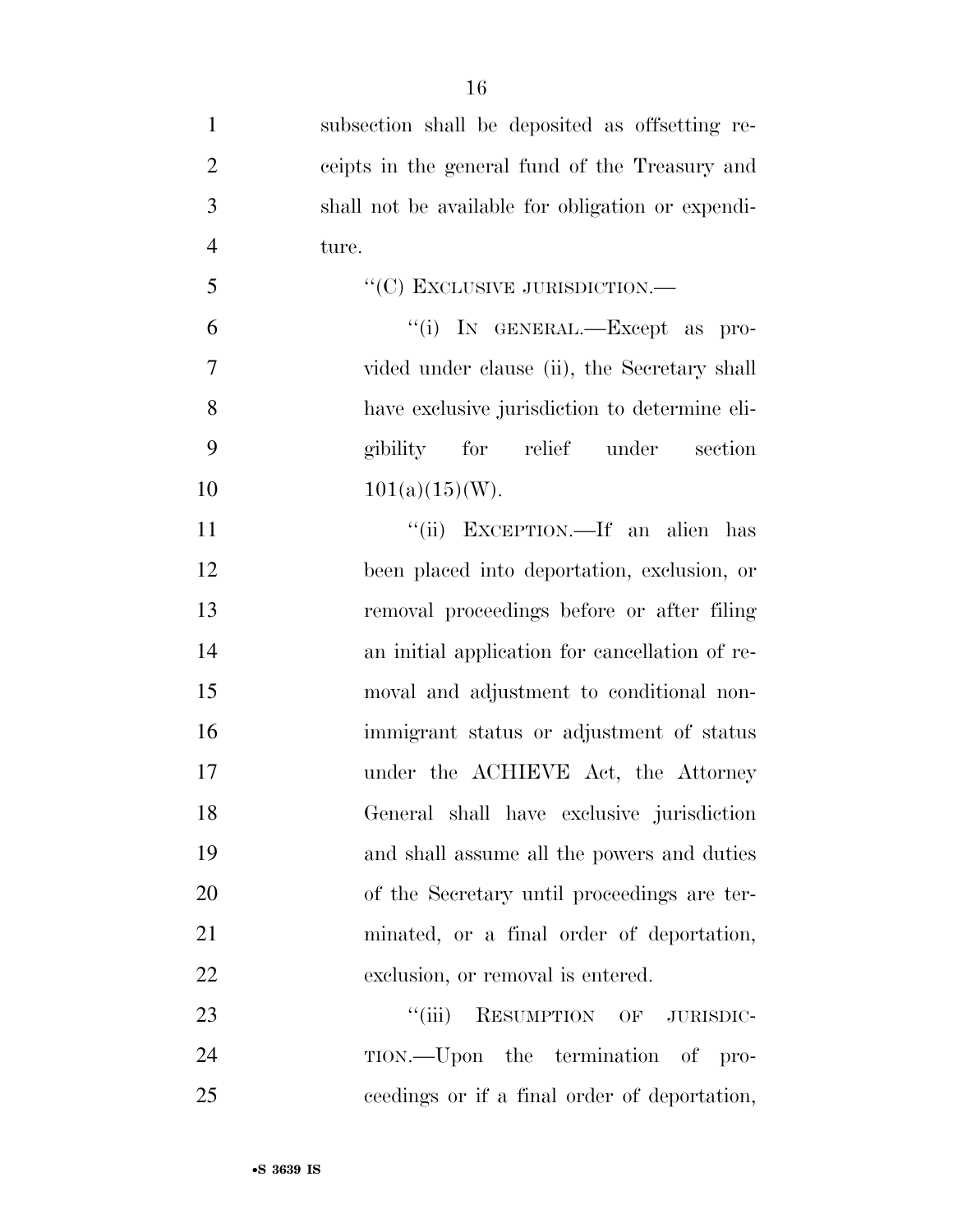| $\mathbf{1}$   | exclusion, or removal is initiated, the Sec-      |
|----------------|---------------------------------------------------|
| $\overline{2}$ | retary shall resume all powers and duties         |
| 3              | delegated to the Secretary with respect to        |
| $\overline{4}$ | such alien under this Act, the ACHIEVE            |
| 5              | Act, and other relevant Federal law.              |
| 6              | $``(3)$ W-1 CONDITIONAL NONIMMIGRANTS.—           |
| 7              | "(A) ELIGIBILITY.—An alien is eligible for        |
| 8              | W-1 conditional nonimmigrant status if the        |
| 9              | alien meets the requirements under section        |
| 10             | $101(a)(15)(W)(i)$ and this paragraph.            |
| 11             | "(B) CANCELLATION OF REMOVAL.—The                 |
| 12             | Secretary shall cancel the removal of an alien    |
| 13             | seeking W-1 conditional nonimmigrant status       |
| 14             | and adjust the status of such alien to that of    |
| 15             | a W-1 conditional nonimmigrant if the alien       |
| 16             | submits to the Secretary a timely application     |
| 17             | for such status that includes clear and con-      |
| 18             | vincing evidence that the alien is eligible for   |
| 19             | such status.                                      |
| 20             | "(C) SUBMISSION OF APPLICATION.—An                |
| 21             | application for W-1 conditional nonimmigrant      |
| 22             | status for an alien is timely if such application |
| 23             | is submitted to the Secretary not later than—     |
| 24             | "(i) the date that is $1$ year after the          |
| 25             | date of the enactment of this subsection; or      |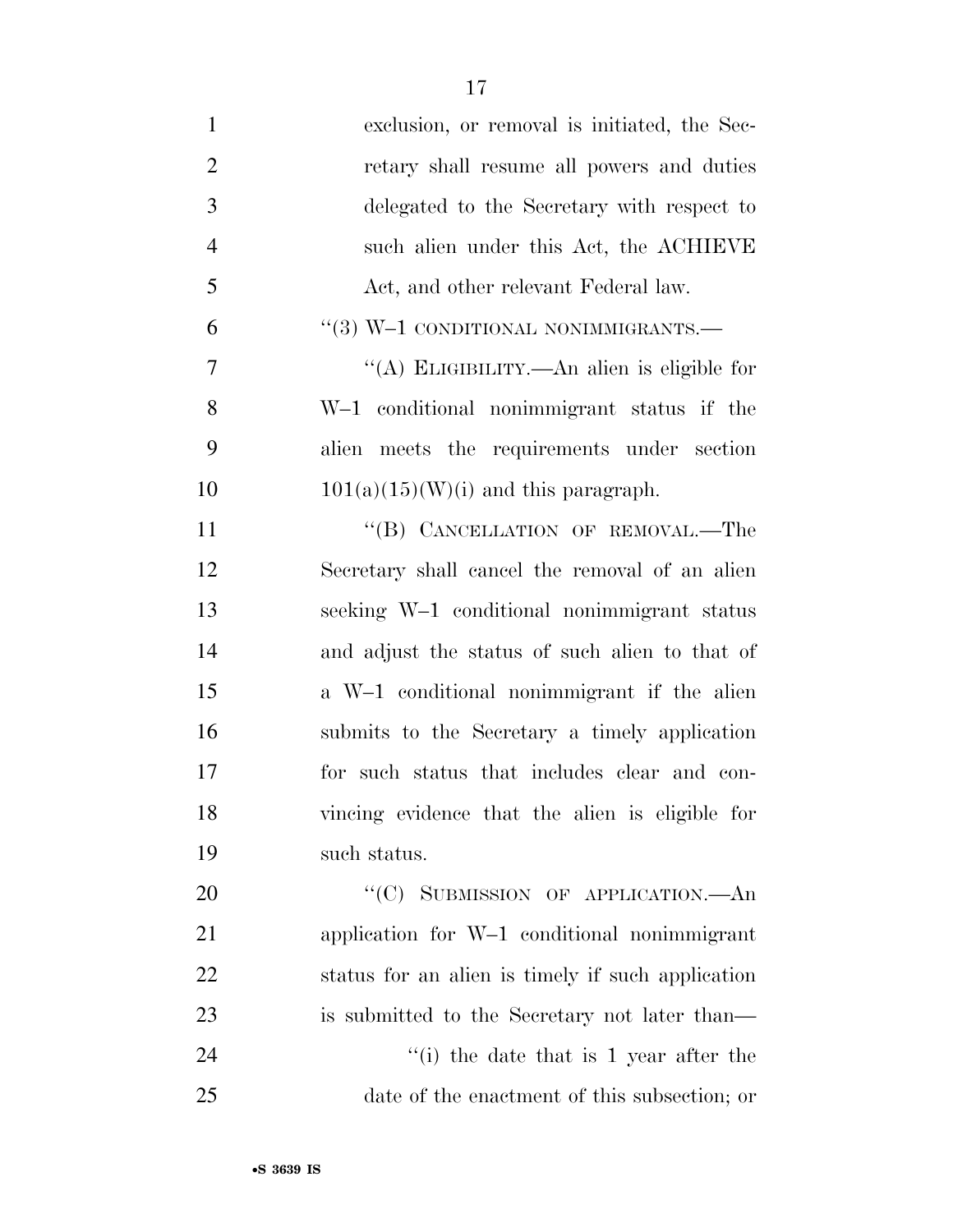| $\mathbf{1}$   | "(ii) the date that is 1 year after the           |
|----------------|---------------------------------------------------|
| $\overline{2}$ | date on which the alien earned a high             |
| 3              | school diploma or obtained a general edu-         |
| $\overline{4}$ | cation development certificate in<br>the          |
| 5              | United States if the alien is younger than        |
| 6              | 22 years of age on the date of the enact-         |
| $\overline{7}$ | ment of this subsection.                          |
| 8              | "(D) SURCHARGE.—Each application for              |
| 9              | W-1 conditional nonimmigrant status shall be      |
| 10             | accompanied by a surcharge in the amount of       |
| 11             | $$525$ , which shall be in addition to the other- |
| 12             | wise applicable application fee imposed for the   |
| 13             | purpose of recovering the full costs of providing |
| 14             | adjudication and processing services.             |
| 15             | "(E) OTHER REQUIREMENTS.—The Sec-                 |
| 16             | retary may not cancel the removal of an alien     |
| 17             | under subparagraph $(B)$ or grant W-1 condi-      |
| 18             | tional nonimmigrant status to the alien unless    |
| 19             | the following conditions are met:                 |
| 20             | BIOMETRIC DATA.—The alien<br>``(i)                |
| 21             | submits biometric and biographic data, in         |
| 22             | accordance with procedures established by         |
| 23             | the Secretary. The Secretary shall provide        |
| 24             | an alternative procedure for applicants who       |
| 25             | are unable to provide such biometric or           |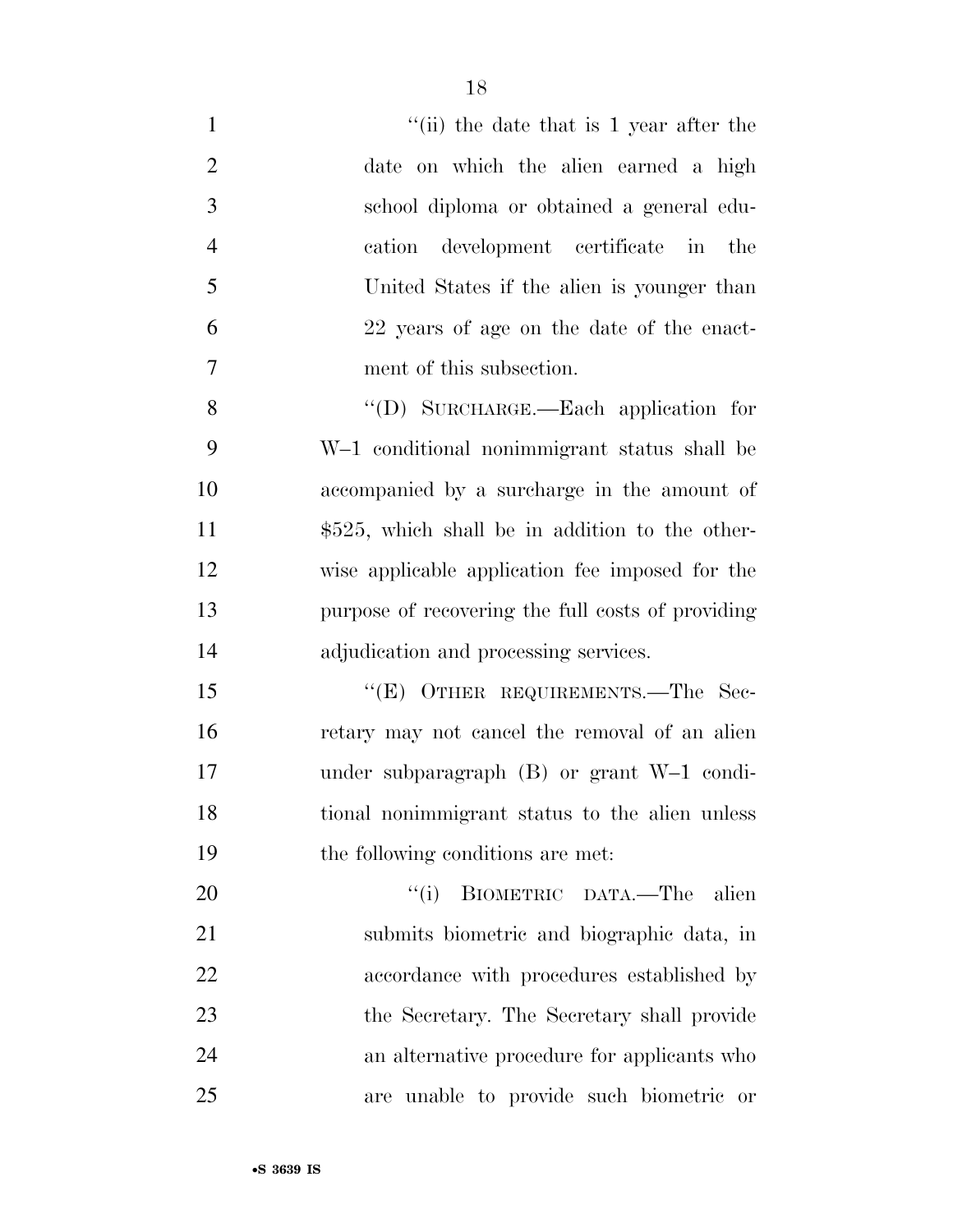1 biographic data because of a physical im-2 pairment. 3 "(ii) BACKGROUND CHECKS.— 4 ''(I) REQUIREMENT FOR BACK-5 GROUND CHECKS.—The Secretary uti-6 lizes the biometric, biographic, and 7 other data submitted by the alien, as 8 requested by the Secretary— 9  $''(aa)$  to conduct security 10 and law enforcement background 11 checks of the alien; and 12 ''(bb) to determine if there 13 is any criminal, national security, 14 or other factor that would render 15 the alien ineligible for such sta-16 tus. 17 ''(II) TIMING OF CHECKS.—The 18 security and law enforcement back-19 ground checks required under this 20 clause are completed to the satisfac-21 tion of the Secretary. 22 "'(iii) MEDICAL EXAMINATION.—The 23 alien undergoes a medical observation and 24 examination in accordance with the policies 25 and procedures established by the Sec-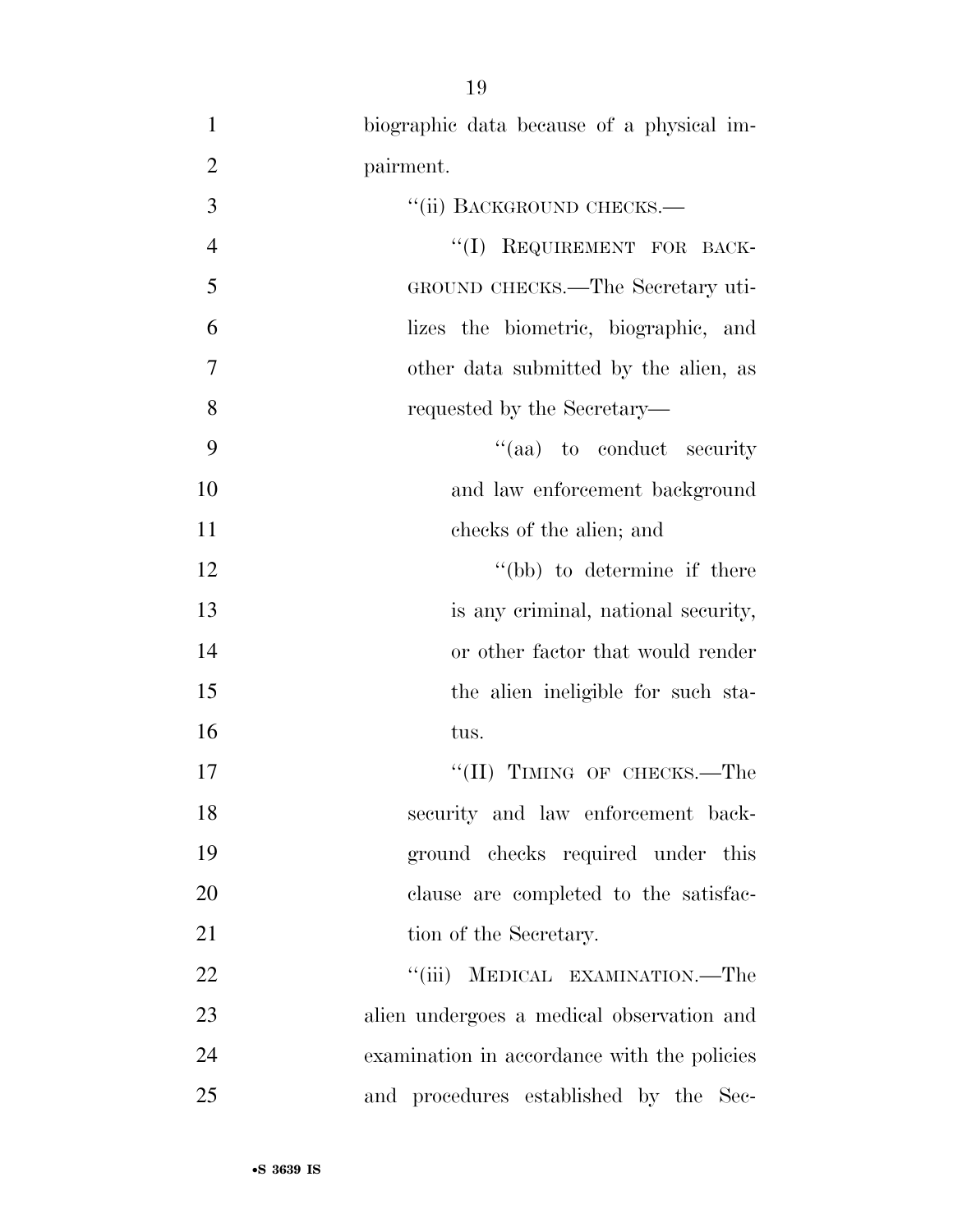1 retary, with the concurrence of the Sec-2 retary of Health and Human Services. 3 "(iv) MILITARY SELECTIVE SERV-4 ICE.—The alien has registered under the 5 Military Selective Service Act (50 U.S.C. 6 App. 451 et seq.), if the alien is subject to 7 such registration under that Act. 8 "(v) CITIZENSHIP REQUIREMENT.— 9 Except as provided in subclause (II), the 10 alien demonstrates that the alien satisfies 11 the requirements of section  $312(a)$ . 12 "(vi) CONTINUOUS PRESENCE AND 13 INITIAL ENTRY.—The alien has maintained 14 continuous physical presence in the United 15 States for the 5-year period immediately 16 preceding the date of the enactment of the 17 ACHIEVE Act, and the alien's initial date 18 of entry was on or before the date that is 19 5 years before the date of the enactment of 20 the ACHIEVE Act, which shall be deter-21 mined as follows: 22 "(I) BURDEN OF EVIDENCE.— 23 The alien shall have the burden to es-24 tablish the alien's continuous presence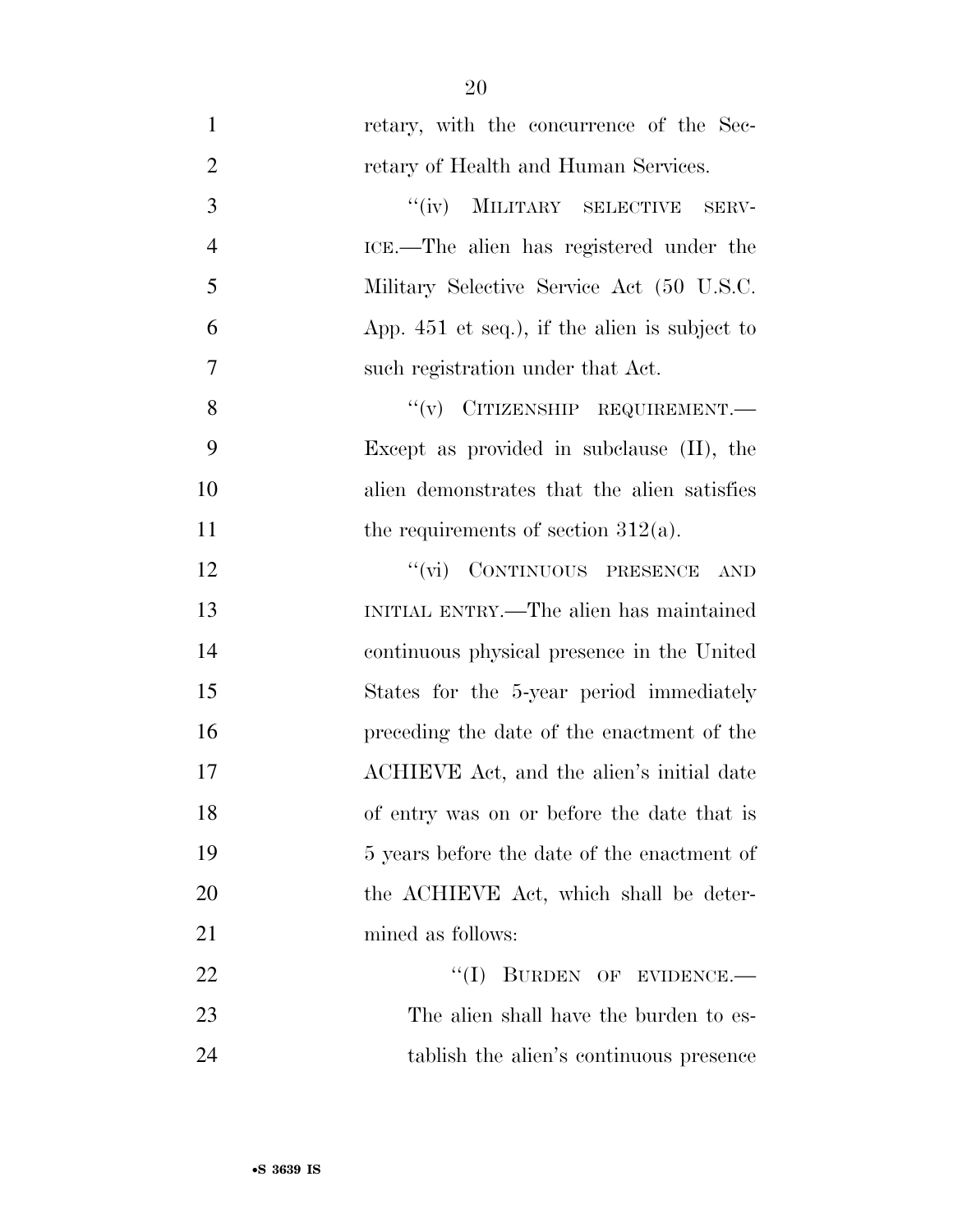1 in the United States by clear and con-2 vincing evidence.

3 "(II) ACCEPTABLE FORMS OF EVIDENCE.—The alien may submit types of independently verifiable docu- ments as evidence of continuous phys- ical presence in the United States, entry into the United States, or both. A single document listed under this subclause shall be insufficient to de-11 termine whether the applicant meets 12 the burden described in subclause (I). The alien shall submit at least 2 forms of the documents listed under 15 this subclause with the applicant's ap- plication, which, in the discretion of 17 the Secretary, may still be insufficient to meet the burden described in sub- clause (I). The alien may meet such burden by submitting two or more of 21 the following documents: 22 ''(aa) An order of removal, exclusion, or deportation issued by an Immigration Judge or the

Board of Immigration Appeals.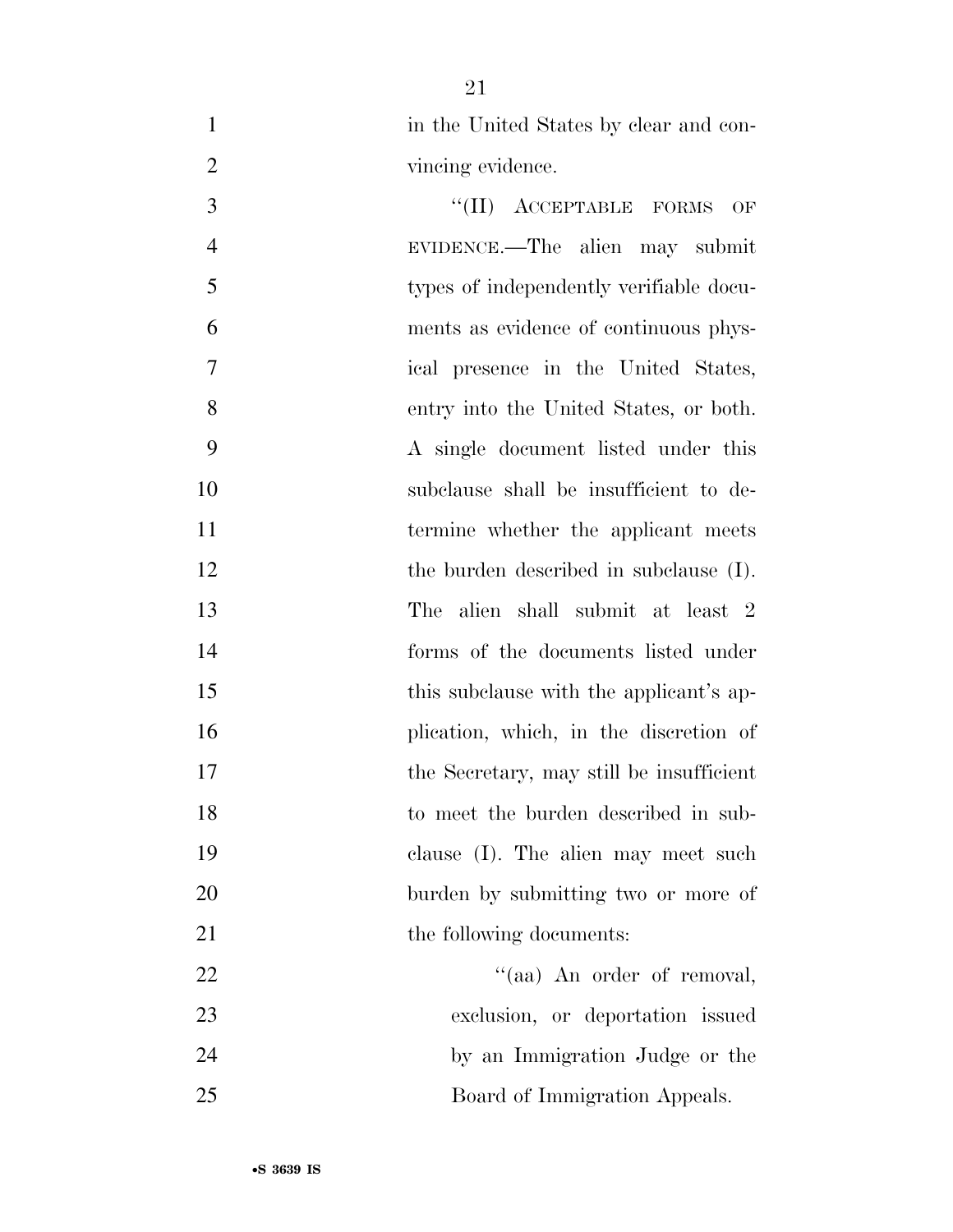| $\mathbf{1}$   | "(bb) An I-94 arrival-depar-        |
|----------------|-------------------------------------|
| $\mathbf{2}$   | ture document.                      |
| 3              | "(cc) A valid, expired or un-       |
| $\overline{4}$ | expired passport reflecting the     |
| 5              | date of entry into the United       |
| 6              | States.                             |
| $\overline{7}$ | "(dd) Certified school              |
| 8              | records from a recognized United    |
| 9              | States Primary or Secondary         |
| 10             | School for kindergarten through     |
| 11             | grade 12.                           |
| 12             | "(ee) Certified medical             |
| 13             | records from a recognized hos-      |
| 14             | pital or health care provider in    |
| 15             | the United States.                  |
| 16             | "(ff) A sworn affidavit from        |
| 17             | a citizen of the United States at-  |
| 18             | testing to the alien's good moral   |
| 19             | character and the length and in-    |
| 20             | timacy of the relationship be-      |
| 21             | tween the alien and the citizen.    |
| 22             | The citizen signing the affidavit   |
| 23             | is subject to the penalty of per-   |
| 24             | jury and if found guilty is subject |

•**S 3639 IS**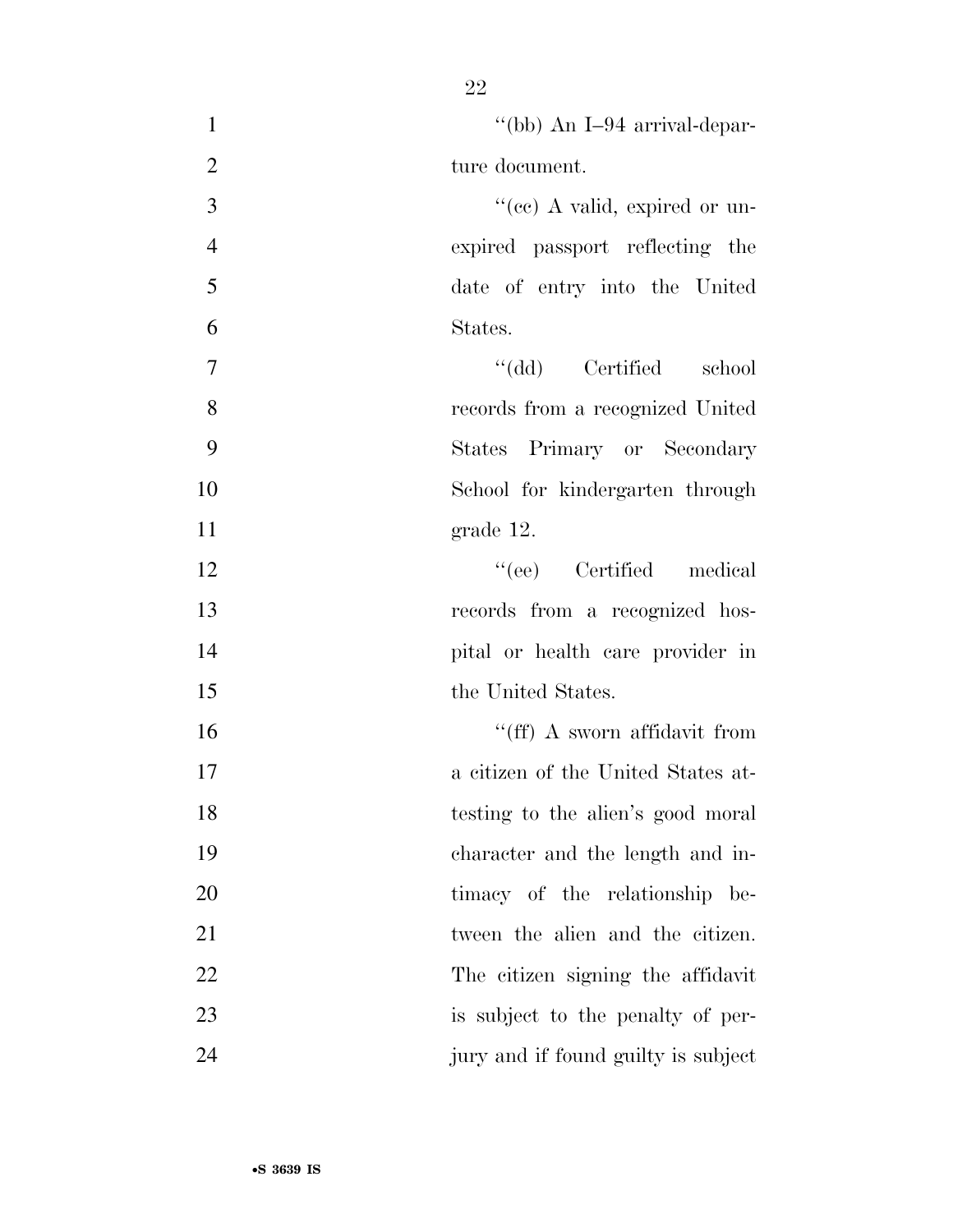| $\mathbf{1}$   | to a maximum of $$10,000$ fine, 5  |
|----------------|------------------------------------|
| $\overline{2}$ | years in prison, or both.          |
| 3              | "(III) ADDITIONAL FORMS OF         |
| $\overline{4}$ | EVIDENCE.—The Secretary may—       |
| 5              | "(aa) designate additional         |
| 6              | documents that may be sub-         |
| 7              | mitted as evidence of physical     |
| 8              | presence or initial entry into the |
| 9              | United States according to the     |
| 10             | requirements<br>of                 |
| 11             | $101(a)(15)(W)(i)$ ; and           |
| 12             | "(bb) set such terms and           |
| 13             | conditions on the use of such      |
| 14             | documents as is necessary to       |
| 15             | verify and confirm the identity of |
| 16             | the applicant and the legitimacy   |
| 17             | the document to<br>of<br>prevent   |
| 18             | fraudulent admissions.             |
| 19             | "(vii) STAY OF REMOVAL.—           |
| 20             | "(I) IN GENERAL.—The<br>Sec-       |
| 21             | retary may not remove any alien    |
| 22             | $who$ —                            |
| 23             | "(aa) has a pending applica-       |
| 24             | tion for W-1 nonimmigrant sta-     |
| 25             | tus; and                           |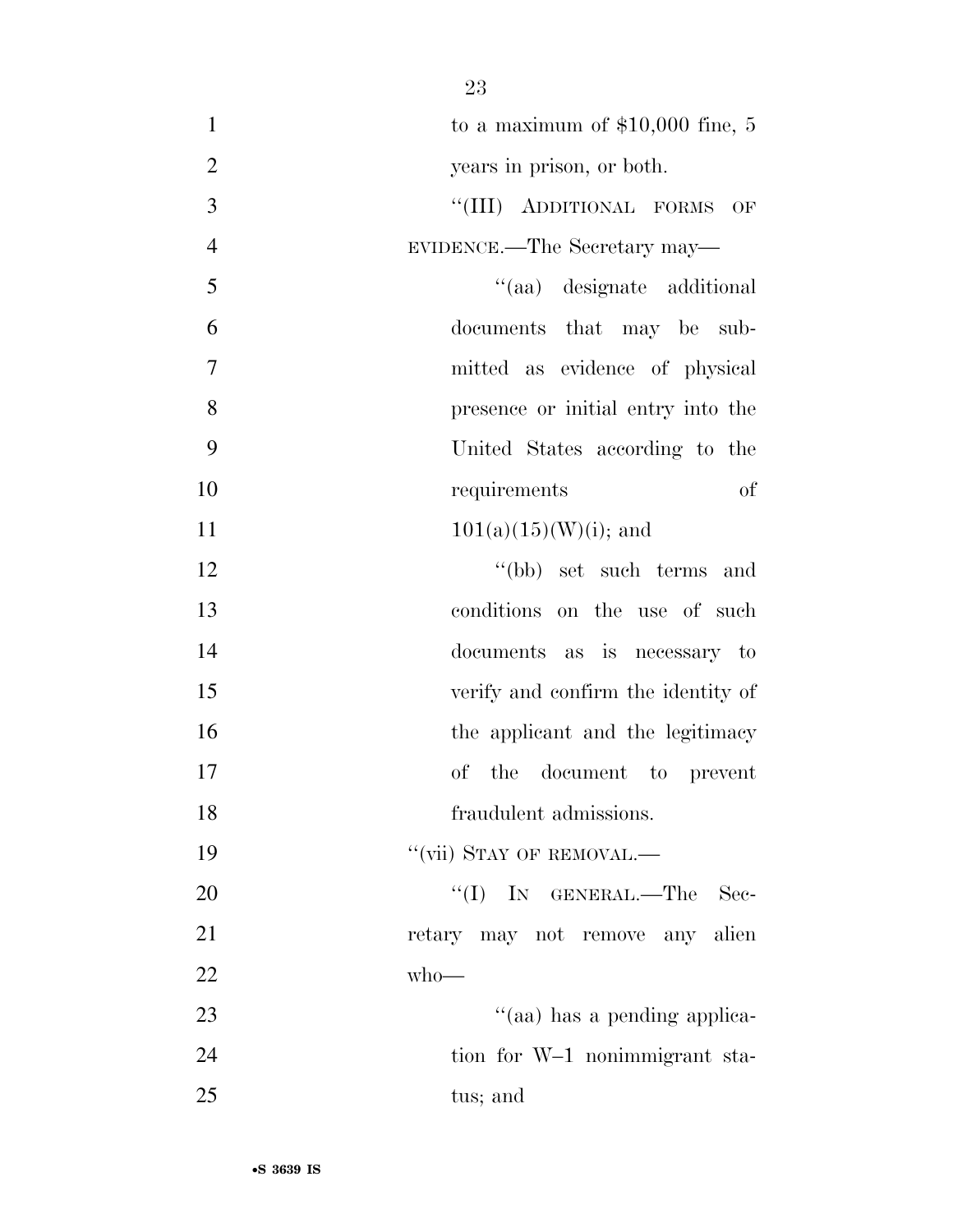- 1  $''(bb)$  establishes to the Sec-2 retary, by a preponderance of the 3 evidence, that the alien is eligible 4 for such status.
- 5 "'(II) EVIDENTIARY STAND-6 ARD.—An alien applying for W–1 7 nonimmigrant status has met the re-8 quirement for a stay of removal if his 9 or her application for such status 10 meets at least 2 of the 3 following evi-11 dentiary requirements:

12 ''(aa) Certified school 13 records described in clause 14  $(vi)(II)(dd).$ 

15 ''(bb) Certified medical 16 records described in clause 17  $(vi)(II)(ee)$ .

18 ''(cc) A sworn affidavit de-19 scribed in clause  $(vi)(II)(ff)$ .

20 "'(F) CALCULATION OF CONTINUOUS PRES-21 ENCE UNDER W–1 CONDITIONAL NON-22 IMMIGRANT STATUS.—

23 "(i) TERMINATION OF CONTINUOUS 24 PERIOD.—For purposes of this section, any 25 period of continuous residence or contin-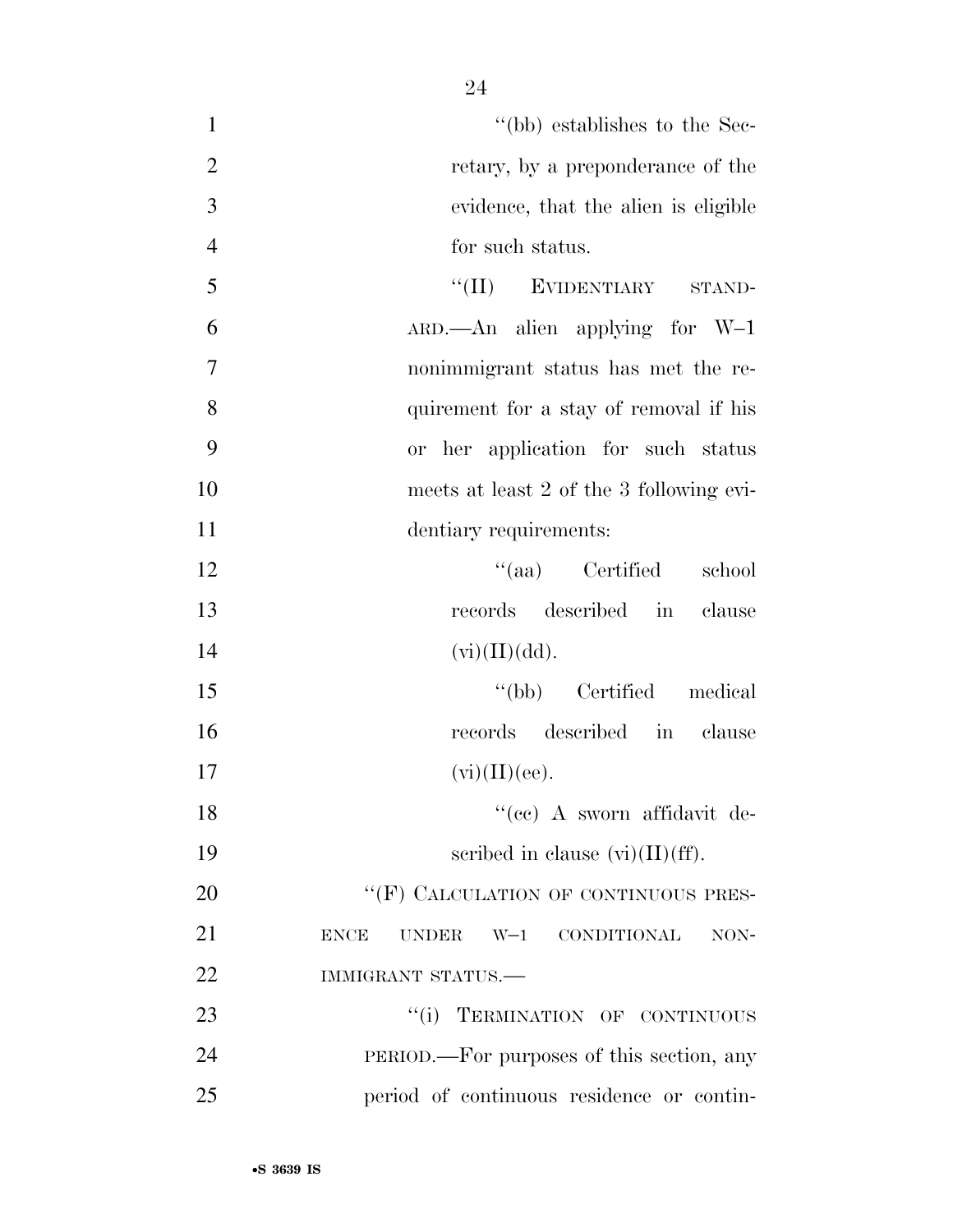| $\mathbf{1}$   | uous physical presence in the United         |
|----------------|----------------------------------------------|
| $\overline{2}$ | States of an alien who applies for cancella- |
| 3              | tion of removal under subparagraph (B)       |
| $\overline{4}$ | shall not terminate when the alien is        |
| 5              | served a notice to appear under section      |
| 6              | $239(a)$ .                                   |
| 7              | "(ii) TREATMENT OF<br><b>CERTAIN</b>         |
| 8              | BREAKS IN PRESENCE UNDER W-1 STA-            |
| 9              | $TUS$ .                                      |
| 10             | "(I) IN GENERAL.—Subject to                  |
| 11             | subclauses (II) and (III), an alien          |
| 12             | shall be considered to have failed to        |
| 13             | maintain continuous physical presence        |
| 14             | and abandoned the alien's residence in       |
| 15             | the United States if the alien has de-       |
| 16             | parted from the United States for any        |
| 17             | period in excess of 90 days or for any       |
| 18             | aggregated period spent outside of the       |
| 19             | United States in excess of 180 days.         |
| 20             | "(II) EXTENSIONS FOR EXCEP-                  |
| 21             | TIONAL CIRCUMSTANCES.—The Sec-               |
| <u>22</u>      | retary may extend the time periods           |
| 23             | described in subclause (I) if the alien      |
| 24             | demonstrates that the failure to time-       |
| 25             | ly return to the United States was           |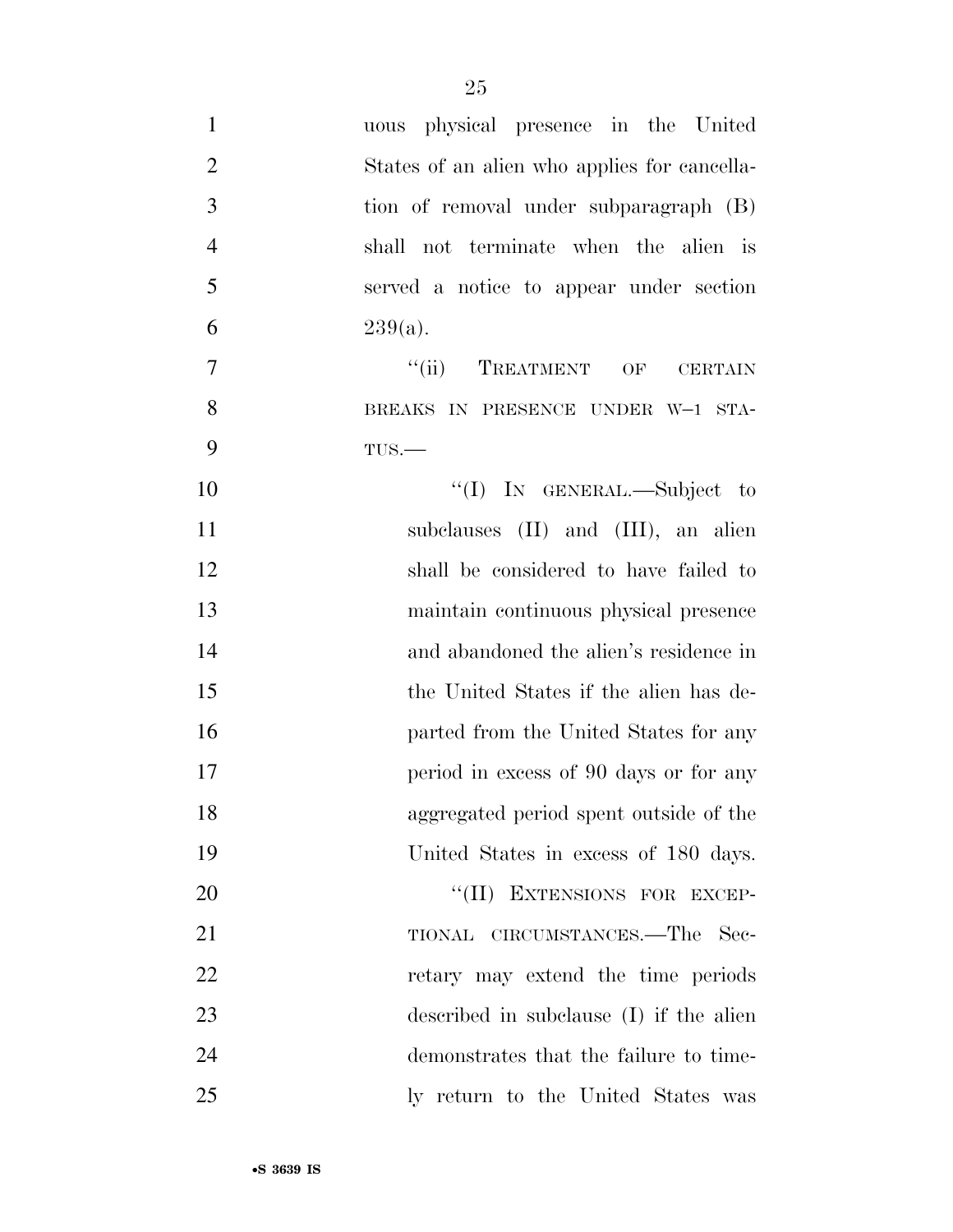| $\mathbf{1}$   | due to exceptional circumstances. The     |
|----------------|-------------------------------------------|
| $\overline{2}$ | exceptional circumstances determined      |
| 3              | sufficient to justify an extension        |
| $\overline{4}$ | should be no less compelling than seri-   |
| 5              | ous illness of the alien, or death or se- |
| 6              | rious illness of a parent, grandparent,   |
| $\overline{7}$ | sibling, or child. Such an extension      |
| 8              | may not exceed 60 days.                   |
| 9              | "(III) EXCEPTION FOR MILITARY             |
| 10             | SERVICE.—An alien who is absent           |
| 11             | from the United States due to active      |
| 12             | service in the Armed Forces has not       |
| 13             | abandoned the alien's residence in the    |
| 14             | United States during the period of        |
| 15             | such service and any such absence         |
| 16             | may not be counted in the determina-      |
| 17             | tion of aggregate time spent outside      |
| 18             | of the United States for the purposes     |
| 19             | of determining the abandonment of         |
| 20             | the alien's residence.                    |
| 21             | $``(G)$ PERIOD OF STATUS.—                |
| 22             | "(i) IN GENERAL.— $W-1$ conditional       |
| 23             | nonimmigrant status shall be valid for a  |
| 24             | period of 6 years, subject to termination |
| 25             | under subparagraph $(H)$ .                |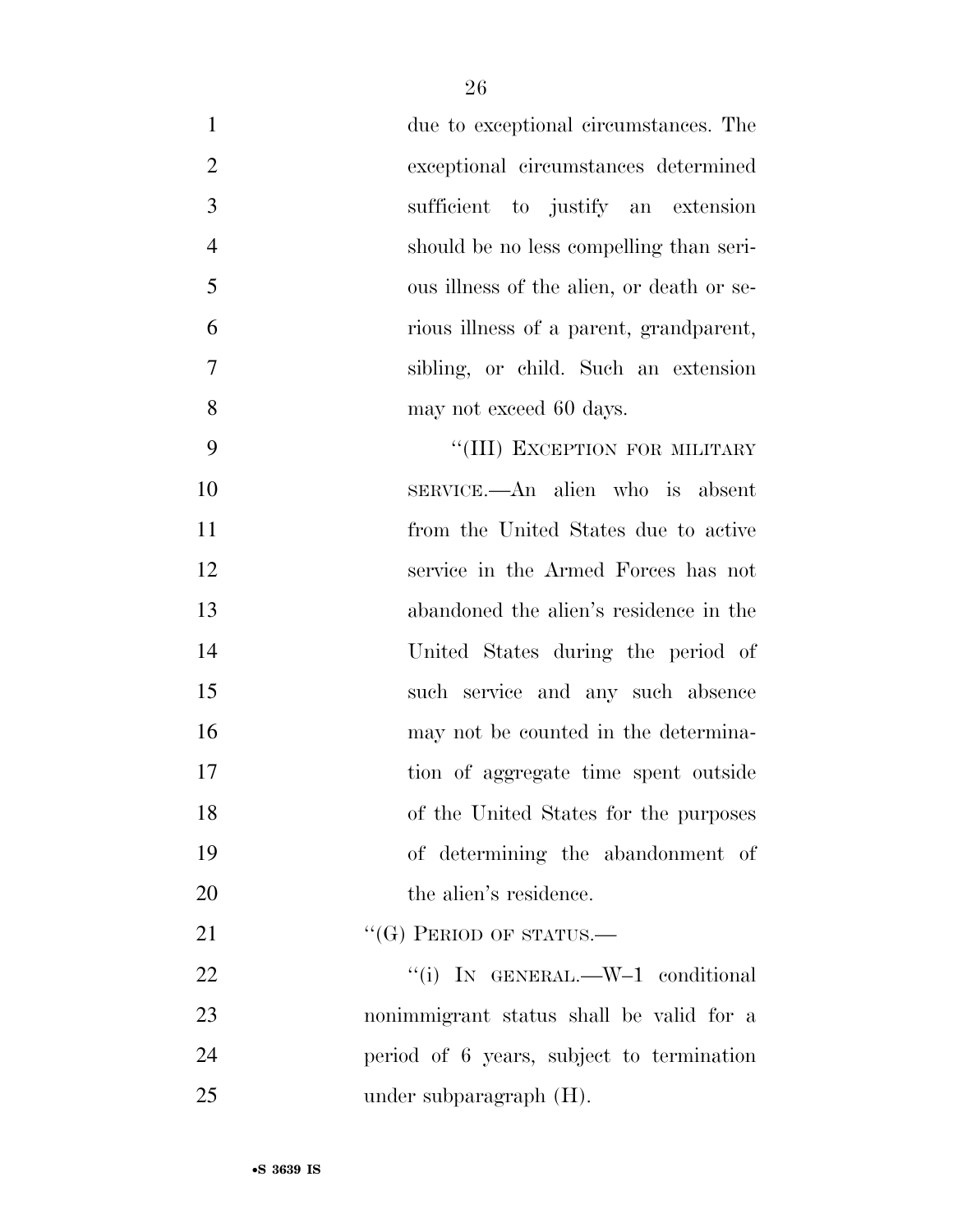1 "(ii) PROHIBITION ON EXTENSION.— The Secretary may not renew or extend the 6-year period referred to in clause (i) for any alien. 5 "(H) TERMINATION OF STATUS.— ''(i) IN GENERAL.—The Secretary shall terminate the W–1 conditional non- immigrant status of any alien if the Sec- retary determines that the alien—  $\text{``(I)}$  ceases to meet the require- ments of this section or of  $101(a)(15)(W)(i);$ 13 ''(II) has become a public charge; 14 or  $\frac{15}{15}$  Text TIII) has received a dishonorable 16 discharge from the Armed Forces. 17 ""(ii) RETURN TO PREVIOUS IMMIGRA- TION STATUS.—Any alien whose W–1 con- ditional nonimmigrant status is terminated under clause (i)— 21 ''(I) shall return to the immigra-22 tion status the alien had immediately before receiving W–1 conditional non-immigrant status; and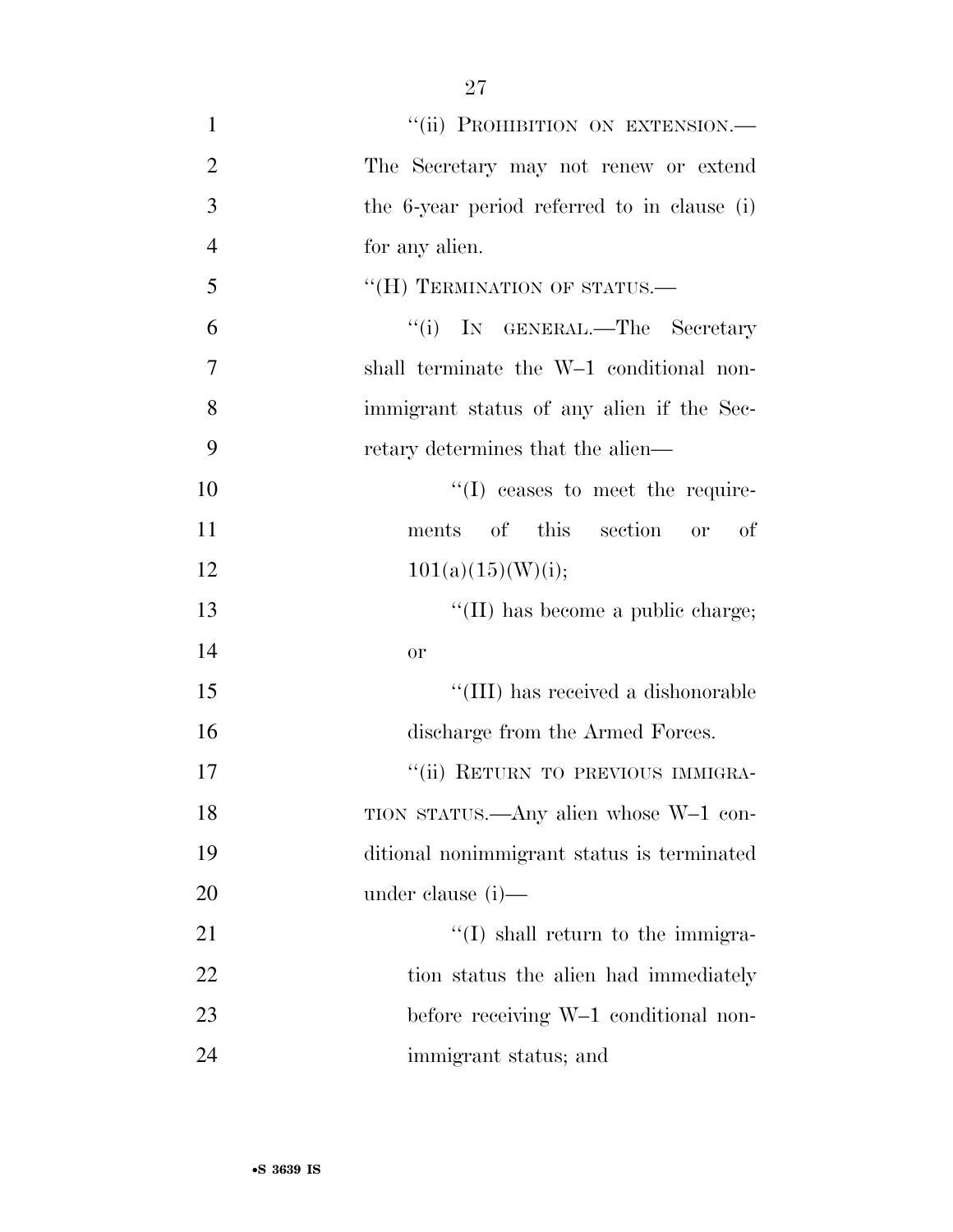| $\mathbf{1}$   | $\lq\lq$ (II) shall be subject to imme-                |
|----------------|--------------------------------------------------------|
| $\overline{2}$ | diate removal.                                         |
| 3              | "(I) INTENDING TO ENLIST.—An alien                     |
| $\overline{4}$ | does not meet the intending to enlist require-         |
| 5              | forth<br>ment<br>set<br>$\operatorname{in}$<br>section |
| 6              | $101(a)(15)(W)(i)(IX)(aa)$ unless the alien sub-       |
| 7              | mits, to the Secretary of Homeland Security, a         |
| 8              | document obtained from a branch of the Armed           |
| 9              | Forces that contains—                                  |
| 10             | "(i) the alien's name and current ad-                  |
| 11             | dress;                                                 |
| 12             | "(ii) an attestation of the alien's in-                |
| 13             | tent to enlist; and                                    |
| 14             | "(iii) an attestation that the alien                   |
| 15             | meets the applicable moral, medical, and               |
| 16             | mental standards for enlistment.".                     |
| 17             | (b) REGULATIONS.                                       |
| 18             | (1) INITIAL PUBLICATION.—Not later than 180            |
| 19             | days after the date of the enactment of this Act, the  |
| 20             | Secretary of Homeland Security shall publish regula-   |
| 21             | tions to carry out paragraphs $(2)$ and $(3)$ of sub-  |
| 22             | section (s) of section 214 of the Immigration and      |
| 23             | Nationality Act (8 U.S.C. 1184), as added by sub-      |
| 24             | section (a).                                           |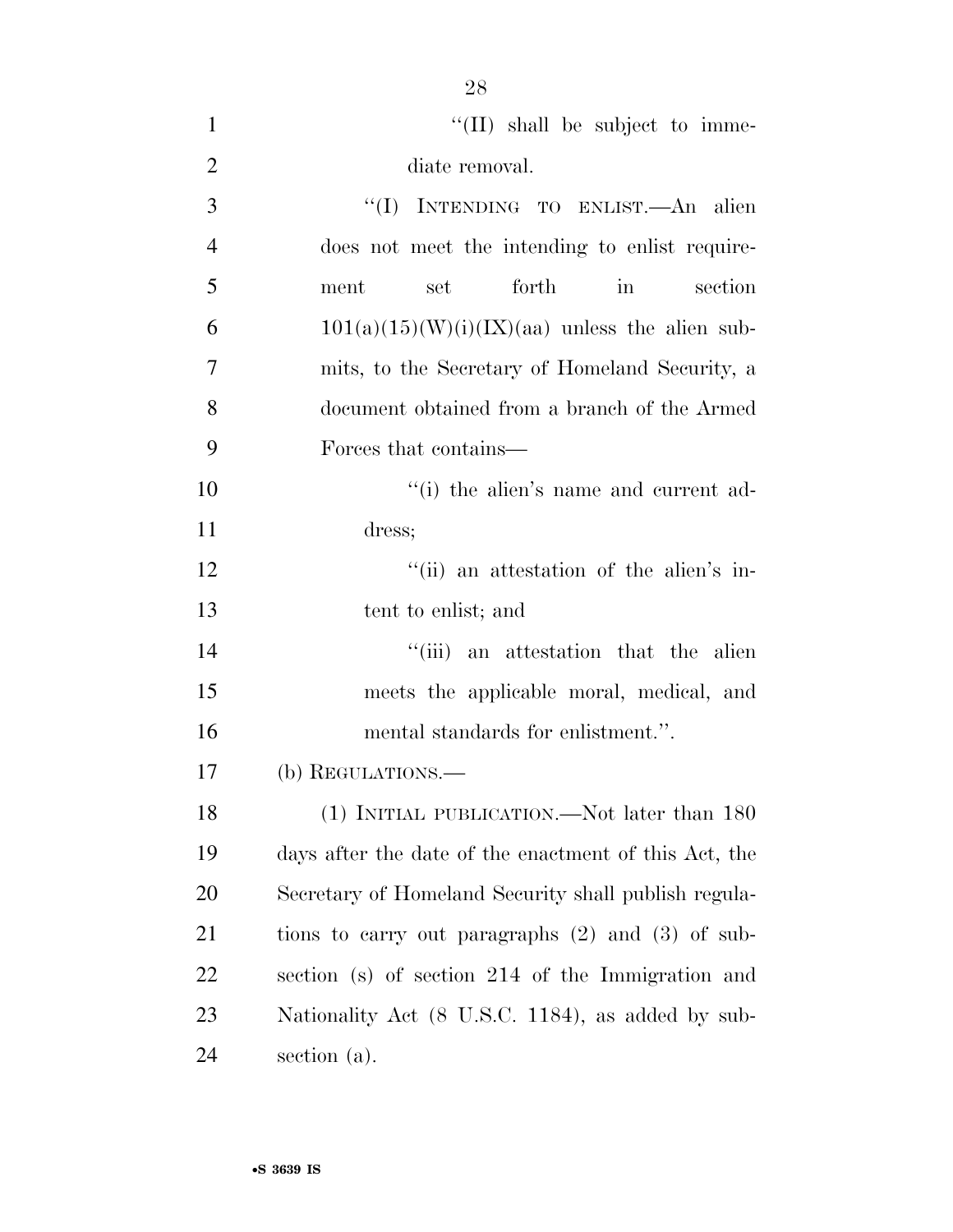(2) INTERIM REGULATIONS.—Notwithstanding section 553 of title 5, United States Code, the regu- lations required by paragraph (1) shall be effective, on an interim basis, immediately upon publication but may be subject to change and revision after pub- lic notice and opportunity for a period of public com- ment. (3) FINAL REGULATIONS.—Within a reasonable time after publication of the interim regulations in accordance with this subsection, the Secretary of Homeland Security shall publish final regulations implementing this section. **SEC. 4. W–2 CONDITIONAL NONIMMIGRANT STATUS.**  Section 214(s) of the Immigration and Nationality Act (8 U.S.C. 1184), as added by section 3, is amended by adding at the end the following:  $\text{``(4)}$  W-2 CONDITIONAL NONIMMIGRANT STA- TUS.— 19 "(A) ELIGIBILITY.—  $\frac{1}{1}$  In GENERAL.—An alien is eligible for W–2 conditional nonimmigrant status if the alien meets the requirements of 23 clause (ii) of section  $101(a)(15)(W)$  and 24 this paragraph.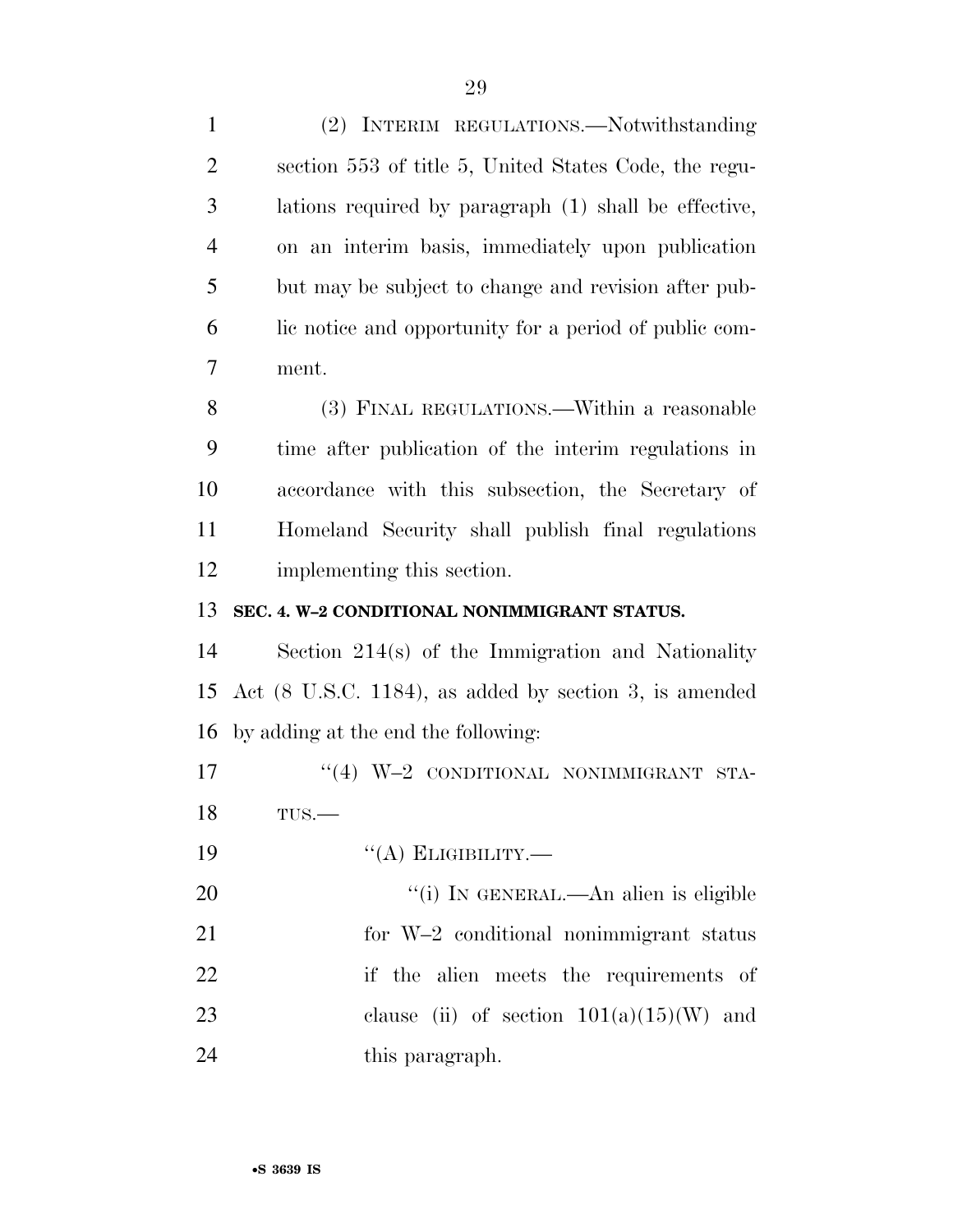| $\mathbf{1}$   | "(ii) PROHIBITION ON APPLICATIONS                 |
|----------------|---------------------------------------------------|
| $\overline{2}$ | FROM OTHER NONIMMIGRANTS. - Only an               |
| 3              | granted W-1 conditional<br>alien<br>non-          |
| $\overline{4}$ | immigrant status is eligible to apply for         |
| 5              | W-2 conditional nonimmigrants status.             |
| 6              | "(B) CHANGE OF STATUS.—The Secretary              |
| $\overline{7}$ | shall change the status of an alien granted W-    |
| 8              | 1 conditional nonimmigrant status to that of a    |
| 9              | W-2 conditional nonimmigrant if the alien sub-    |
| 10             | mits to the Secretary a timely application for    |
| 11             | such status that includes clear and convincing    |
| 12             | evidence that the alien is eligible for such sta- |
| 13             | tus.                                              |
| 14             | "(C) SUBMISSION OF APPLICATION.—An                |
| 15             | application for W-2 conditional nonimmigrant      |
| 16             | status for an alien is timely if such application |
| 17             | is submitted to the Secretary—                    |
| 18             | $"$ (i) not earlier than 1 year before the        |
| 19             | applicant's valid W-1 status expires; and         |
| 20             | "(ii) not later than the date on which            |
| 21             | the applicant's valid W-1 status expires.         |
| 22             | "(D) SURCHARGE.—Each application for              |
| 23             | W-2 conditional nonimmigrant status shall be      |
| 24             | accompanied by a surcharge in the amount of       |
| 25             | $$750$ , which shall be in addition to the other- |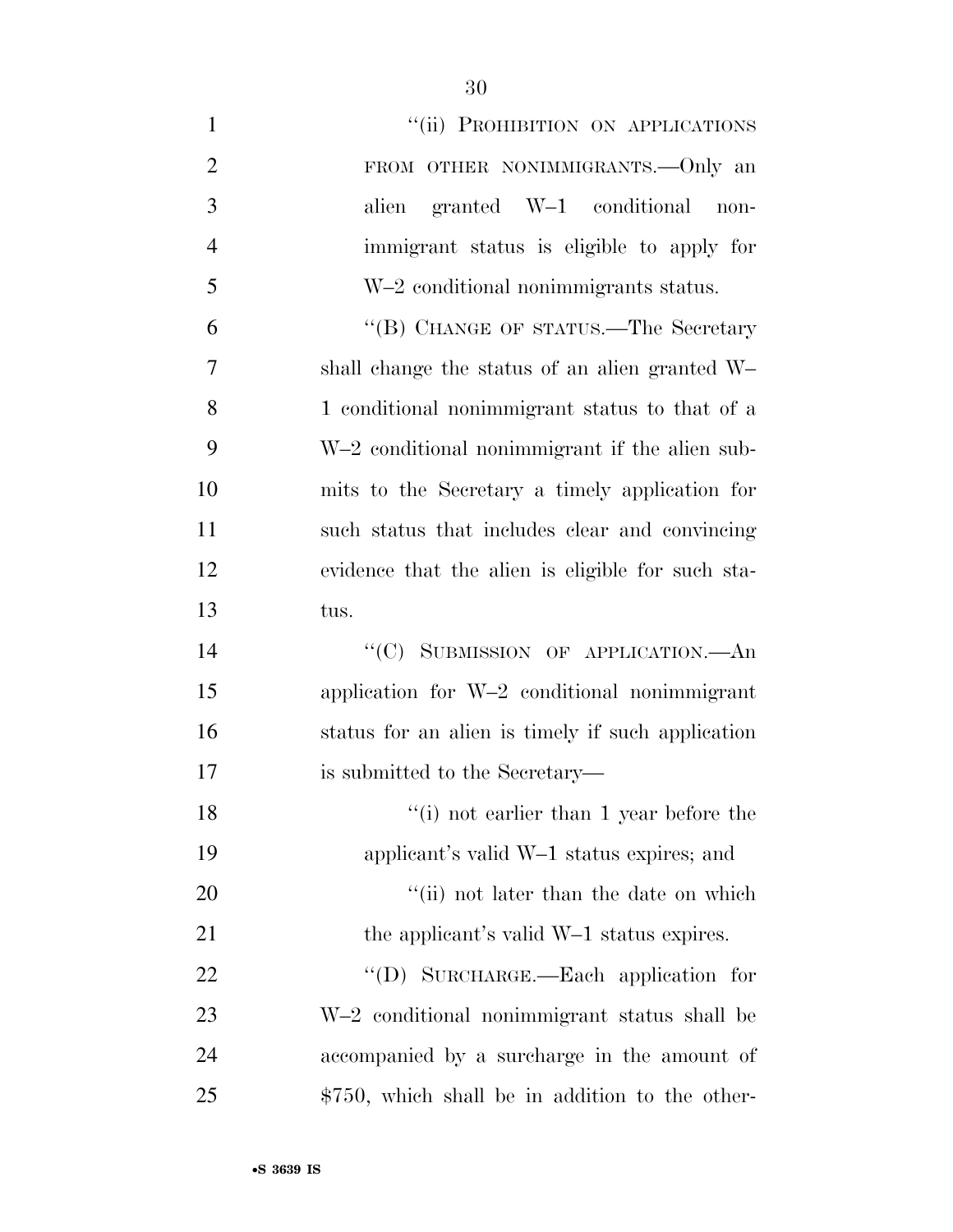| $\mathbf{1}$   | wise applicable application fee imposed for the        |
|----------------|--------------------------------------------------------|
| $\overline{2}$ | purpose of recovering the full costs of providing      |
| 3              | adjudication and processing services.                  |
| $\overline{4}$ | "(E) OTHER REQUIREMENTS.—The Sec-                      |
| 5              | retary may not cancel the removal of an alien          |
| 6              | under subparagraph $(B)$ or grant W-2 condi-           |
| 7              | tional nonimmigrant status to the alien unless         |
| 8              | the following conditions are met:                      |
| 9              | $``(i) \quad W-1 \quad \text{convolutional}$<br>$NON-$ |
| 10             | IMMIGRANT STATUS.—Except as provided                   |
| 11             | in clause (ii), the alien was granted $W-1$            |
| 12             | conditional nonimmigrant status for a pe-              |
| 13             | riod of not less than 6 years and during               |
| 14             | such period the alien—                                 |
| 15             | "(I) maintained compliance with                        |
| 16             | section $101(a)(15)(W)(i)$ and the ap-                 |
| 17             | plicable requirements of this sub-                     |
| 18             | section, including the reporting re-                   |
| 19             | quirement set out in paragraph $(2)$ ;                 |
| 20             | and                                                    |
| 21             | "(II) demonstrated good moral                          |
| 22             | character.                                             |
| 23             | CONTINUOUS PRESENCE.—The<br>``(ii)                     |
| 24             | alien has maintained continuous physical               |
| 25             | presence in the United States during such              |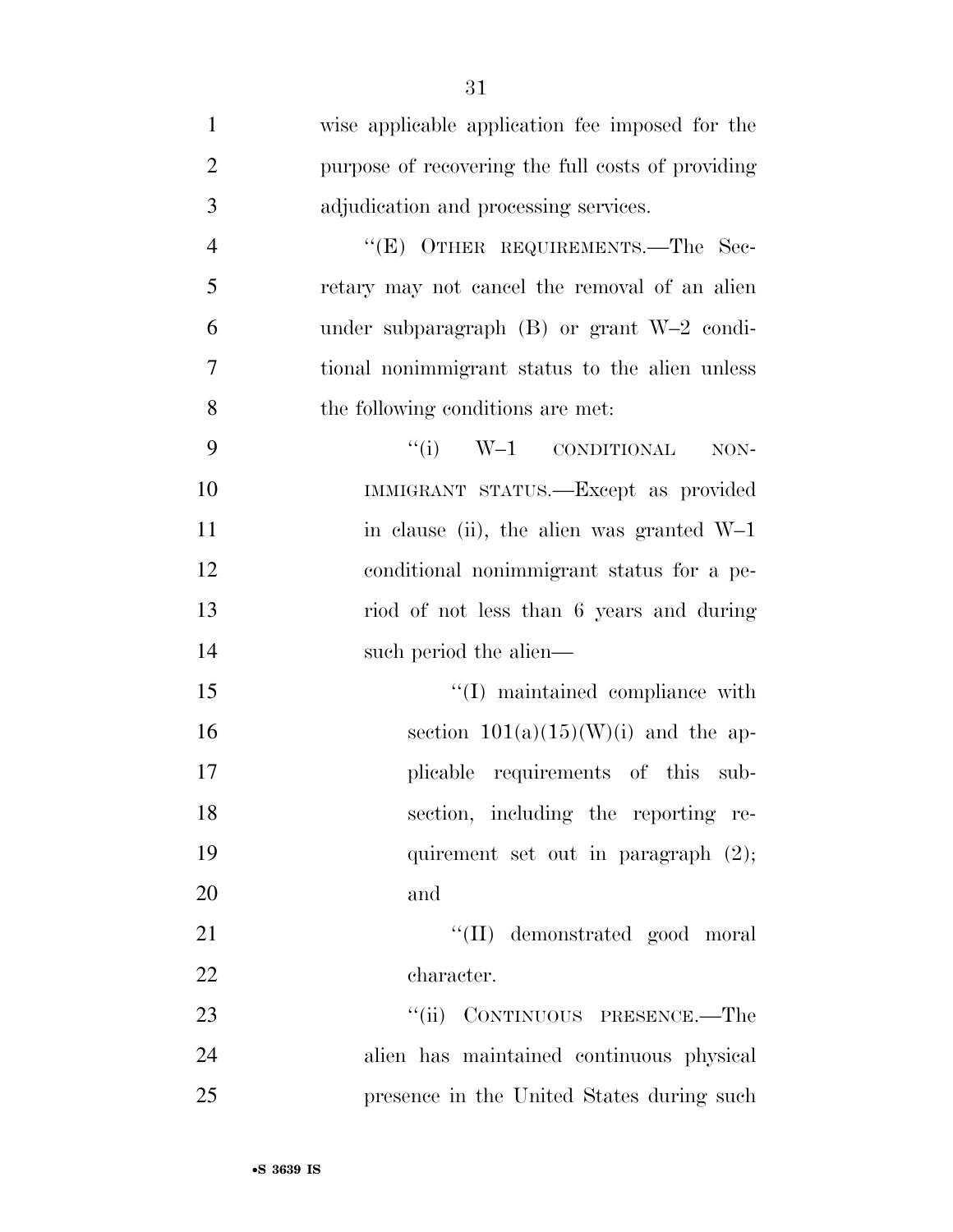| $\mathbf{1}$   | period, as calculated under subparagraph  |
|----------------|-------------------------------------------|
| $\mathbf{2}$   | (F).                                      |
| 3              | "(iii) DISABILITY EXCEPTION.—             |
| $\overline{4}$ | "(I) IN GENERAL.—The Sec-                 |
| 5              | retary of Homeland Security may           |
| 6              | grant a hardship waiver to any alien      |
| $\overline{7}$ | who proves, by clear and convincing       |
| 8              | evidence, that—                           |
| 9              | $\cdot$ (aa) the alien became af-         |
| 10             | flicted with a disability (as de-         |
| 11             | fined in section 3 of the Ameri-          |
| 12             | cans with Disabilities Act of             |
| 13             | 1990 (42 U.S.C. 12102)) during            |
| 14             | the time in which the alien was           |
| 15             | granted status under section              |
| 16             | $101(a)(15)(W)(i)$ ; and                  |
| 17             | "(bb) such disability is di-              |
| 18             | rectly attributable to the alien's        |
| 19             | inability to meet the require-            |
| 20             | ments under clause $(i)(I)$ .             |
| 21             | "(II) NOTICE.—The alien may               |
| 22             | not be granted a hardship waiver          |
| 23             | under this clause unless the alien pro-   |
| 24             | vides notice of the alien's disability to |
| 25             | United States Citizenship and Immi-       |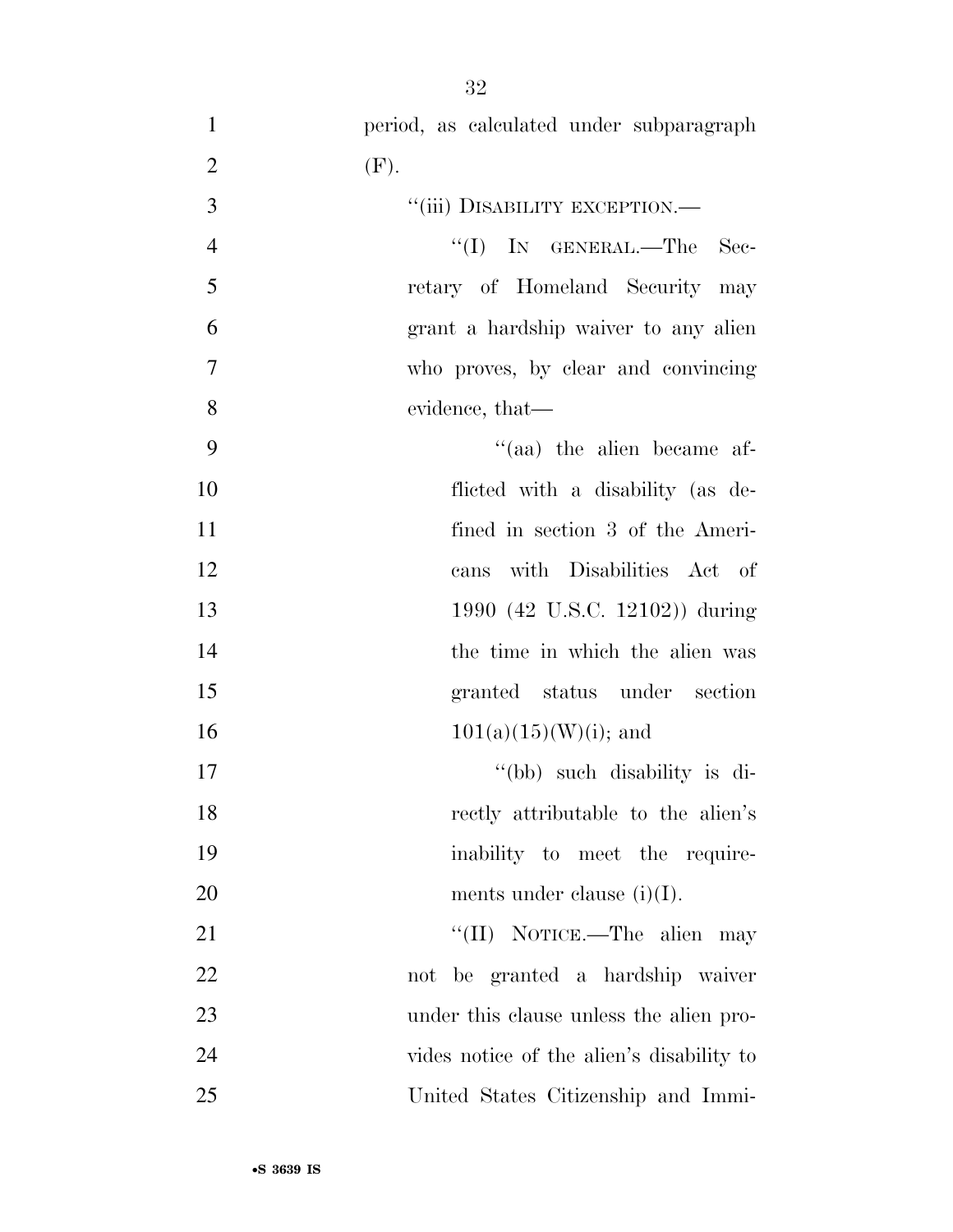gration Services not later than 120 days after the date on which the alien became afflicted with a disability. 4 "(F) CALCULATION OF CONTINUOUS PRES- ENCE.—An alien shall be considered to have failed to maintain continuous physical presence in the United States while in W–2 conditional nonimmigrant status if the alien has departed from the United States for any period in excess of 90 days or for any aggregated period spent outside of the United States in excess of 120 days, calculated as described in paragraph 13  $(3)(F)$ . 14 "(G) PERIOD OF STATUS.—W–2 condi- tional nonimmigrant status shall be valid for a period of 4 years, subject to termination under subparagraph (H). 18 "(H) TERMINATION OF STATUS.— 19 ''(i) IN GENERAL.—The Secretary shall terminate the W–2 conditional non-immigrant status of any alien if the Sec-

23 ''(I) ceases to meet the require- ments of this section or of 25  $101(a)(15)(W)(ii);$ 

22 retary determines that the alien—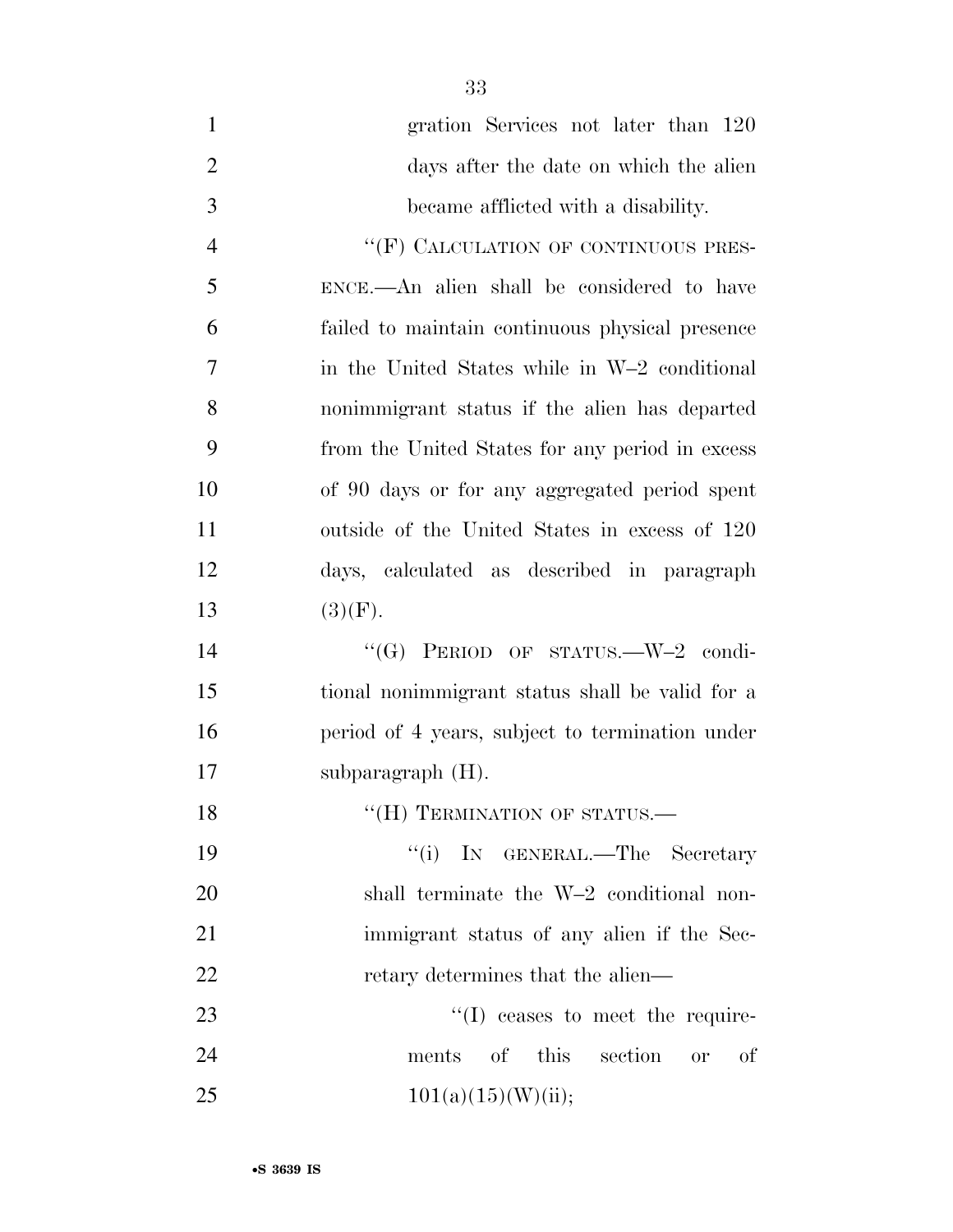| $\mathbf{1}$   | "(II) has become a public charge;          |
|----------------|--------------------------------------------|
| $\overline{2}$ | <b>or</b>                                  |
| 3              | "(III) has received a dishonorable         |
| $\overline{4}$ | discharge from the Armed Forces.           |
| 5              | "(ii) RETURN TO UNDOCUMENTED               |
| 6              | STATUS.—Any alien whose W-2 condi-         |
| 7              | tional nonimmigrant status is terminated   |
| 8              | under clause (i) shall not have any lawful |
| 9              | immigration status in the United States    |
| 10             | and shall be subject to immediate removal. |
| 11             | "(I) SPECIAL RULE FOR ALIENS DIS-          |
| 12             | CHARGED FROM THE MILITARY.                 |
| 13             | HONORABLE DISCHARGE. An<br>``(i)           |
| 14             | alien who has served 4 years in a branch   |
| 15             | of the Armed Forces and is honorably dis-  |
| 16             | charged from such service—                 |
| 17             | "(I) may not be required to apply          |
| 18             | for $W-2$ conditional nonimmigrant         |
| 19             | status or W-3 nonimmigrant status;         |
| 20             | and                                        |
| 21             | $\lq\lq$ (II) during the 1-year period be- |
| 22             | ginning on the date of such honorable      |
| 23             | discharge, may apply for lawful per-       |
| 24             | manent resident status under a spe-        |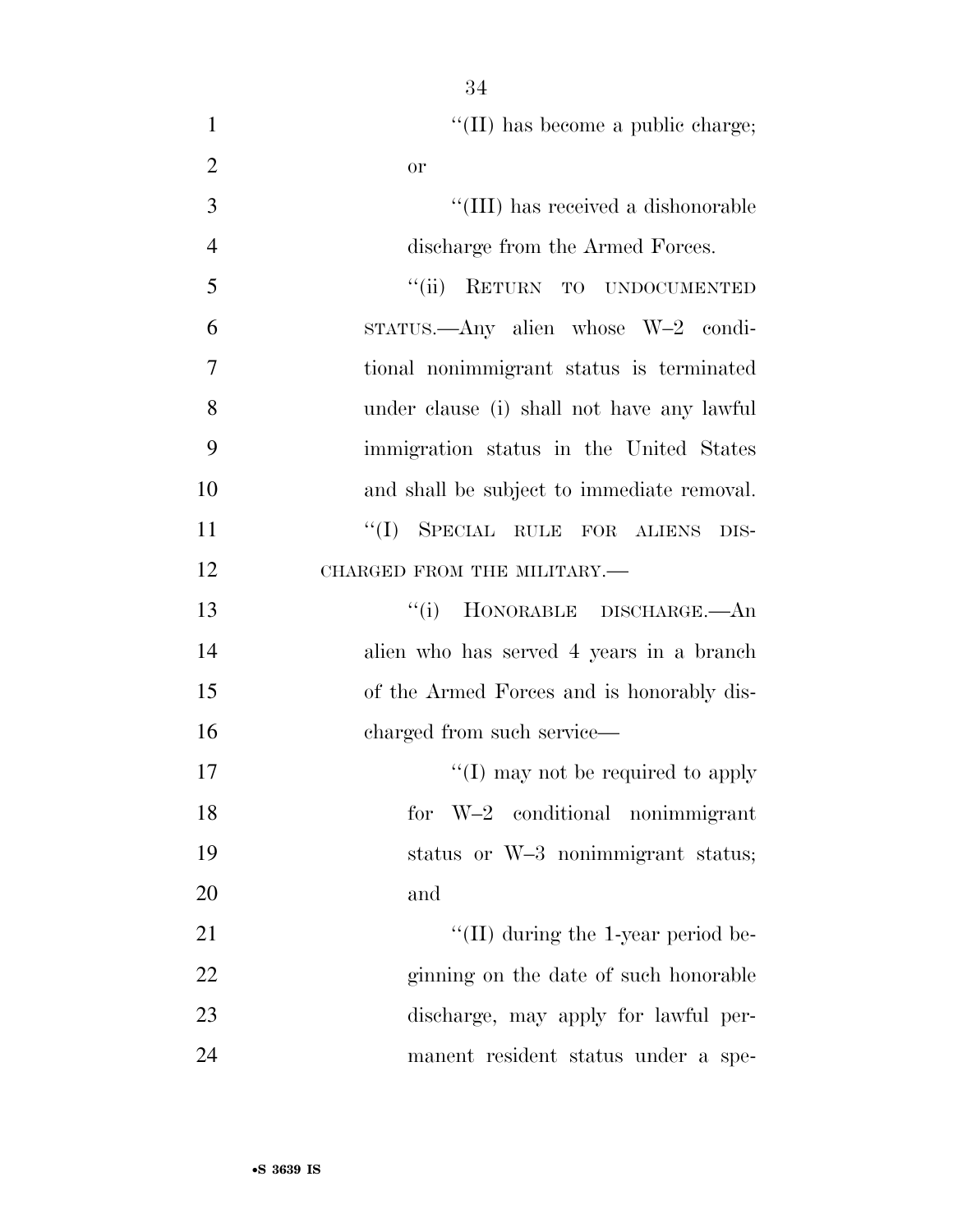| $\mathbf{1}$   | cial process to be determined by the  |
|----------------|---------------------------------------|
| $\overline{2}$ | Secretary in regulations.             |
| 3              | "(ii) GENERAL DISCHARGE.—             |
| $\overline{4}$ | ``(I)<br>REQUIREMENT FOR<br>RE-       |
| 5              | VIEW.—An alien who is discharged      |
| 6              | from service in a branch of the Armed |
| $\overline{7}$ | Services pursuant to a general dis-   |
| 8              | charge, which includes any discharge  |
| 9              | that is not an honorable discharge or |
| 10             | a dishonorable discharge, may not re- |
| 11             | main in W-1 conditional<br>non-       |
| 12             | immigrant status or receive W-2 con-  |
| 13             | ditional nonimmigrant status or W-3   |
| 14             | nonimmigrant status until the Sec-    |
| 15             | retary, in consultation with the Sec- |
| 16             | retary of Defense, reviews the facts  |
| 17             | and circumstances of such discharge.  |
| 18             | "(II) DISPOSITION.—Based on           |
| 19             | the outcome of a review conducted     |
| 20             | under subclause (I), the Secretary    |
| 21             | shall, with respect to an alien, take |
| 22             | one of the following actions:         |
| 23             | "(aa) Terminate the alien's           |
| 24             | status under subparagraph (W)         |
| 25             | of section $101(a)(15)$ .             |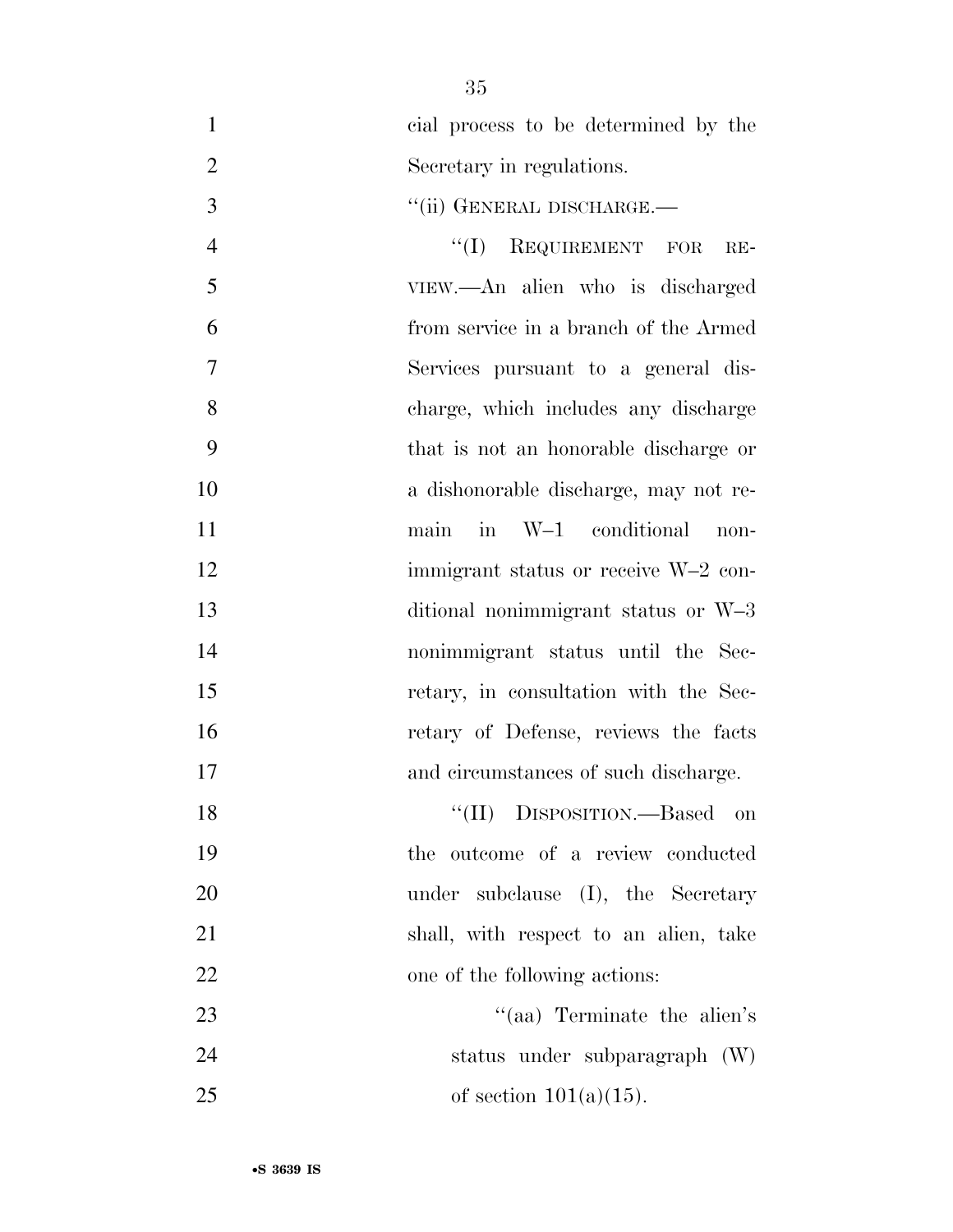1 ''(bb) Permit the alien to re- main in status under such sub- paragraph and continue to apply for the next appropriate subse- quent status under such subpara- graph, pursuant to the proce-dures set out in this subsection.''.

#### **SEC. 5. W–3 NONIMMIGRANT STATUS.**

 (a) IN GENERAL.—Section 214(s) of the Immigration and Nationality Act (8 U.S.C. 1184), as added by section 3 and amended by section 4, is further amended by adding at the end the following:

| 13 | $\cdot\cdot$ (5) W-3 NONIMMIGRANT STATUS.—  |
|----|---------------------------------------------|
| 14 | $\lq\lq$ (A) ELIGIBILITY.—                  |
| 15 | "(i) IN GENERAL.—An alien is eligible       |
| 16 | for W-3 nonimmigrant status if the alien    |
| 17 | meets the requirements of clause (iii) of   |
| 18 | section $101(a)(15)(W)$ and this paragraph. |
| 19 | "(ii) PROHIBITION ON APPLICATIONS           |
| 20 | FROM OTHER NONIMMIGRANTS. - Only an         |
| 21 | alien granted W-2 conditional<br>non-       |
| 22 | immigrant status is eligible to apply for   |
| 23 | W-3 nonimmigrant status.                    |
| 24 | "(B) CHANGE OF STATUS.—The Secretary        |
|    |                                             |

shall change the status of such alien to that of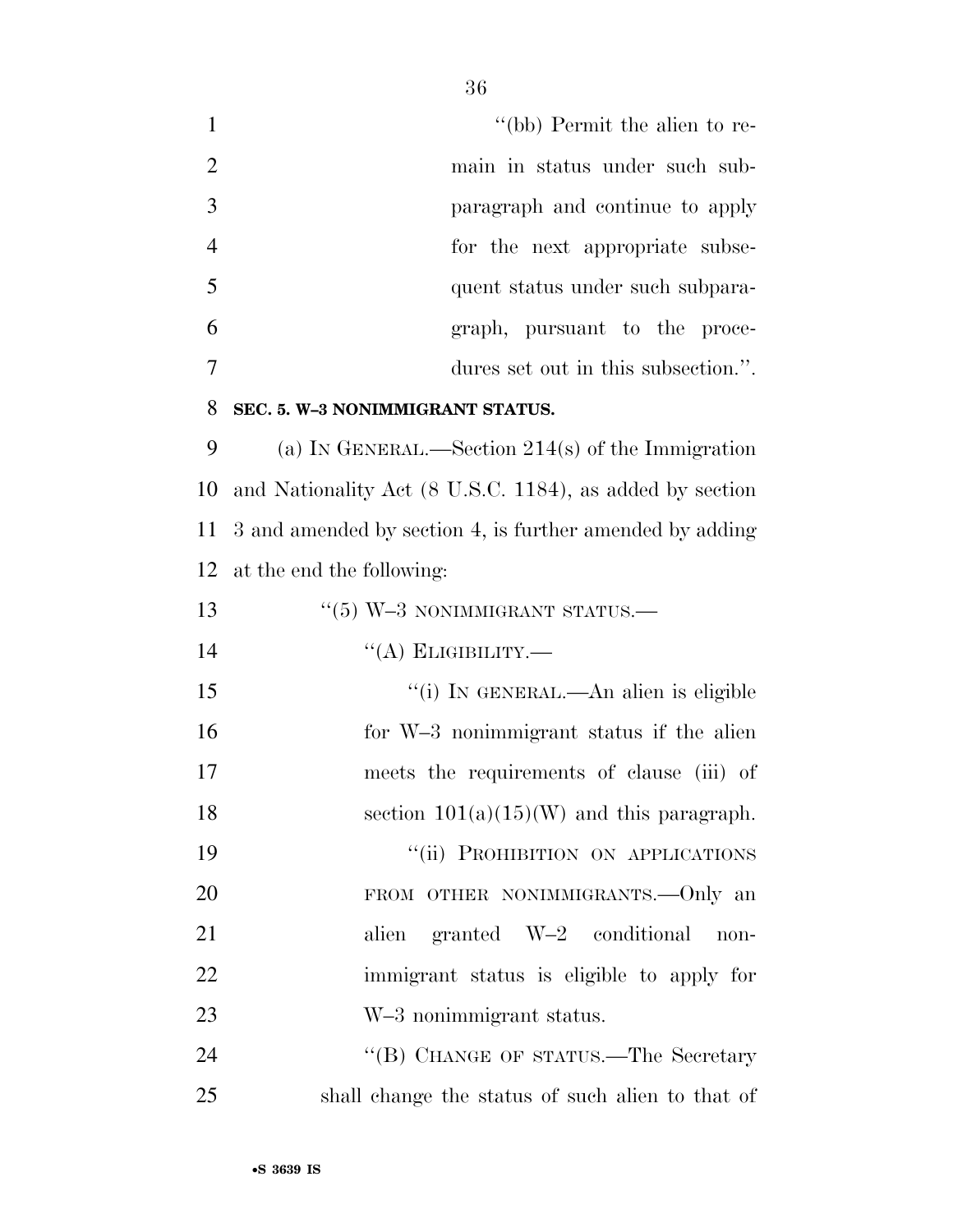| $\mathbf{1}$   | a W-3 nonimmigrant if the alien submits to the    |
|----------------|---------------------------------------------------|
| $\overline{2}$ | Secretary a timely application for such status    |
| 3              | that includes clear and convincing evidence that  |
| $\overline{4}$ | the alien is eligible for such status.            |
| 5              | "(C) SUBMISSION OF APPLICATION.—An                |
| 6              | application for W-3 nonimmigrant status for       |
| 7              | an alien is timely if such application is sub-    |
| 8              | mitted to the Secretary during the 1-year pe-     |
| 9              | riod prior to the expiration of the alien's $W-2$ |
| 10             | conditional nonimmigrant status.                  |
| 11             | $\lq\lq$ (D) SURCHARGE.—                          |
| 12             | "(i) INITIAL APPLICATION.—Each ap-                |
| 13             | plication for W-3 nonimmigrant status             |
| 14             | shall be accompanied by a surcharge in the        |
| 15             | amount of $$2,000$ , which shall be in addi-      |
| 16             | tion to the otherwise applicable application      |
| 17             | fee imposed for the purpose of recovering         |
| 18             | the full costs of providing adjudication and      |
| 19             | processing services.                              |
| 20             | "(ii) RENEWALS.—Any application for               |
| 21             | renewal of W-3 nonimmigrant status after          |
| 22             | the initial grant of such status shall be ac-     |
| 23             | companied by a \$525 surcharge.                   |
| 24             | "(E) OTHER REQUIREMENTS.—The Sec-                 |
| 25             | retary may not cancel the removal of an alien     |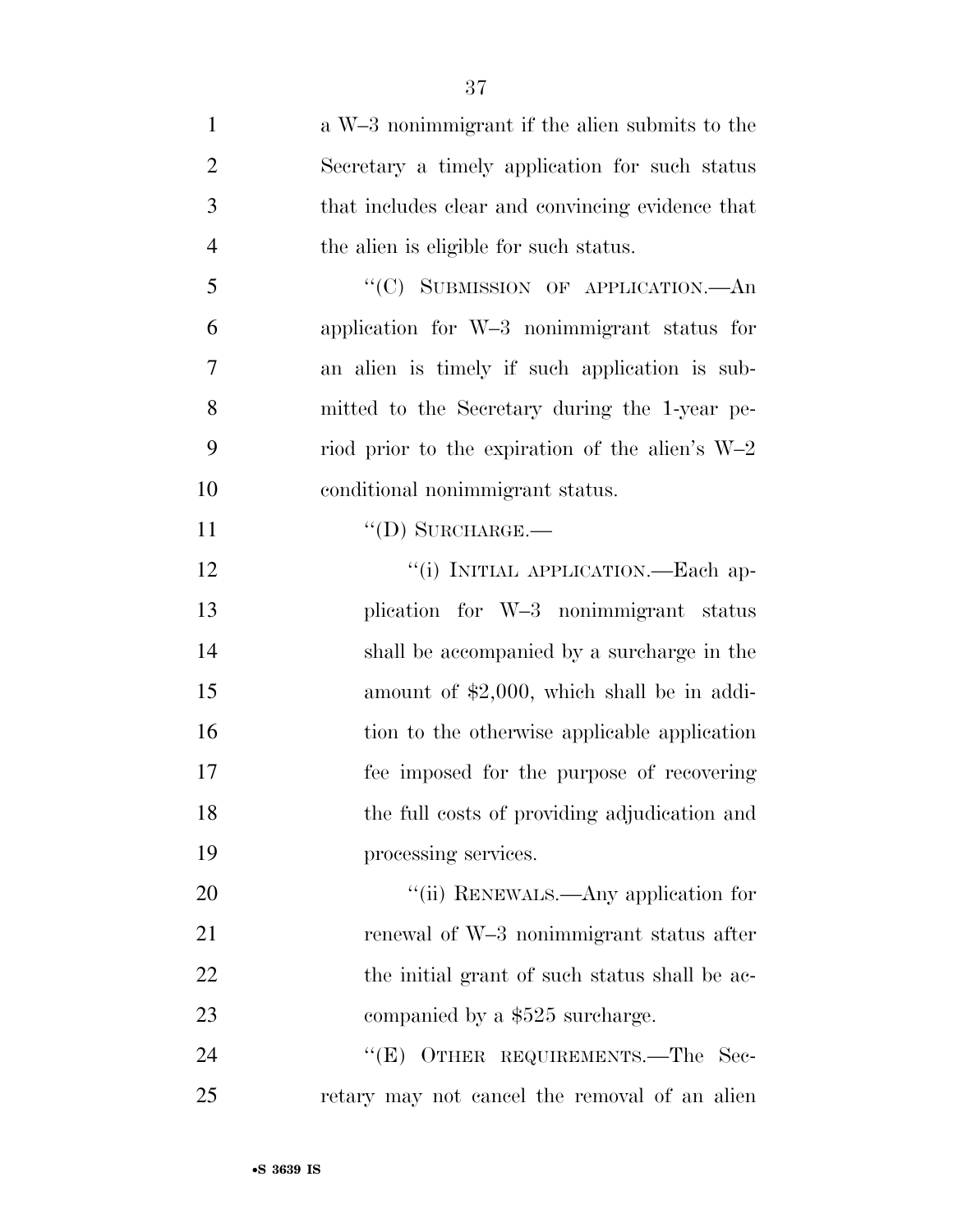| $\mathbf{1}$   | under subparagraph $(B)$ or grant $W-3$ non-  |
|----------------|-----------------------------------------------|
| $\overline{2}$ | immigrant status to the alien unless the fol- |
| 3              | lowing conditions are met:                    |
| $\overline{4}$ | $``(i) \tW-2 \tconv1$<br>NON-                 |
| 5              | IMMIGRANT STATUS.—The alien was grant-        |
| 6              | ed W-2 conditional nonimmigrant status        |
| 7              | for a period of not less than 4 years and     |
| 8              | during such period the alien—                 |
| 9              | "(I) maintained compliance with               |
| 10             | section $101(a)(15)(W)(ii)$ and the ap-       |
| 11             | plicable requirements of this sub-            |
| 12             | section, including the reporting re-          |
| 13             | quirement set out in paragraph $(2)$ ;        |
| 14             | and                                           |
| 15             | "(II) demonstrated good moral                 |
| 16             | character.                                    |
| 17             | "(ii) DISABILITY EXCEPTION.-                  |
| 18             | $\lq\lq$ (I) IN GENERAL.—The Sec-             |
| 19             | retary of Homeland Security may               |
| 20             | grant a hardship waiver to any alien          |
| 21             | who proves, by clear and convincing           |
| 22             | evidence, that—                               |
| 23             | $\cdot$ (aa) the alien became af-             |
| 24             | flicted with a disability (as de-             |
| 25             | fined in section 3 of the Ameri-              |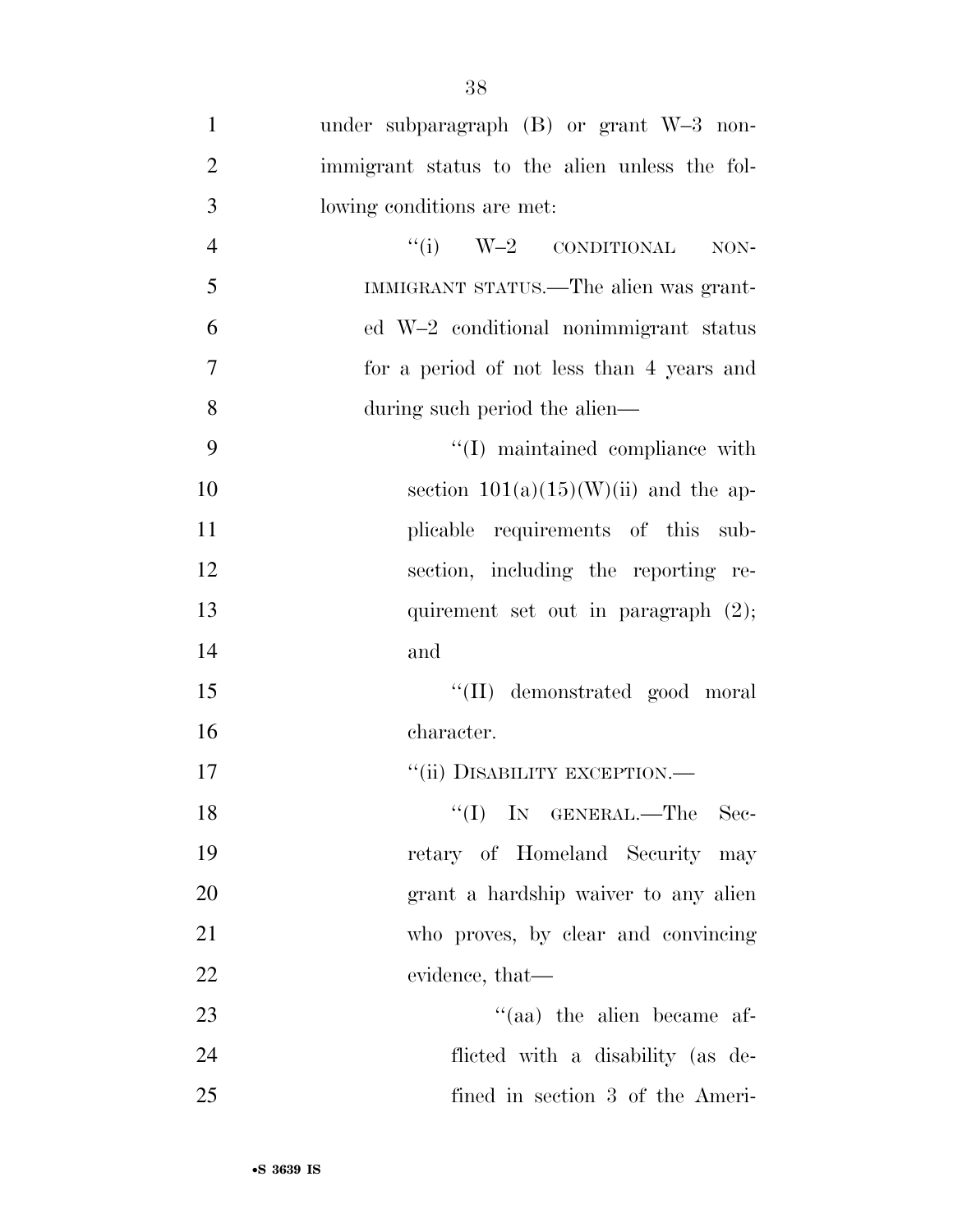| $\mathbf{1}$   | cans with Disabilities Act of              |
|----------------|--------------------------------------------|
| $\overline{2}$ | 1990 (42 U.S.C. 12102)) during             |
| 3              | the time in which the alien was            |
| $\overline{4}$ | granted status under clause (i) or         |
| 5              | (ii) of section $101(a)(15)(W)$ ;          |
| 6              | and                                        |
| $\overline{7}$ | "(bb) such disability is di-               |
| 8              | rectly attributable to the alien's         |
| 9              | inability to meet the require-             |
| 10             | ments under clause $(i)(I)$ .              |
| 11             | "(II) NOTICE.—The alien may                |
| 12             | not be granted a hardship waiver           |
| 13             | under this clause unless the alien pro-    |
| 14             | vides notice of the alien's disability to  |
| 15             | United States Citizenship and Immi-        |
| 16             | gration Services not later than 120        |
| 17             | days after the date on which the alien     |
| 18             | became afflicted with a disability.        |
| 19             | "(iii) UPDATED BIOMETRIC AND BIO-          |
| 20             | GRAPHIC DATA.—The alien submits bio-       |
| 21             | metric and biographic data, in accordance  |
| 22             | with procedures established by the Sec-    |
| 23             | retary. The Secretary shall provide an al- |
| 24             | ternative procedure for applicants who are |
| 25             | unable to provide such biometric or bio-   |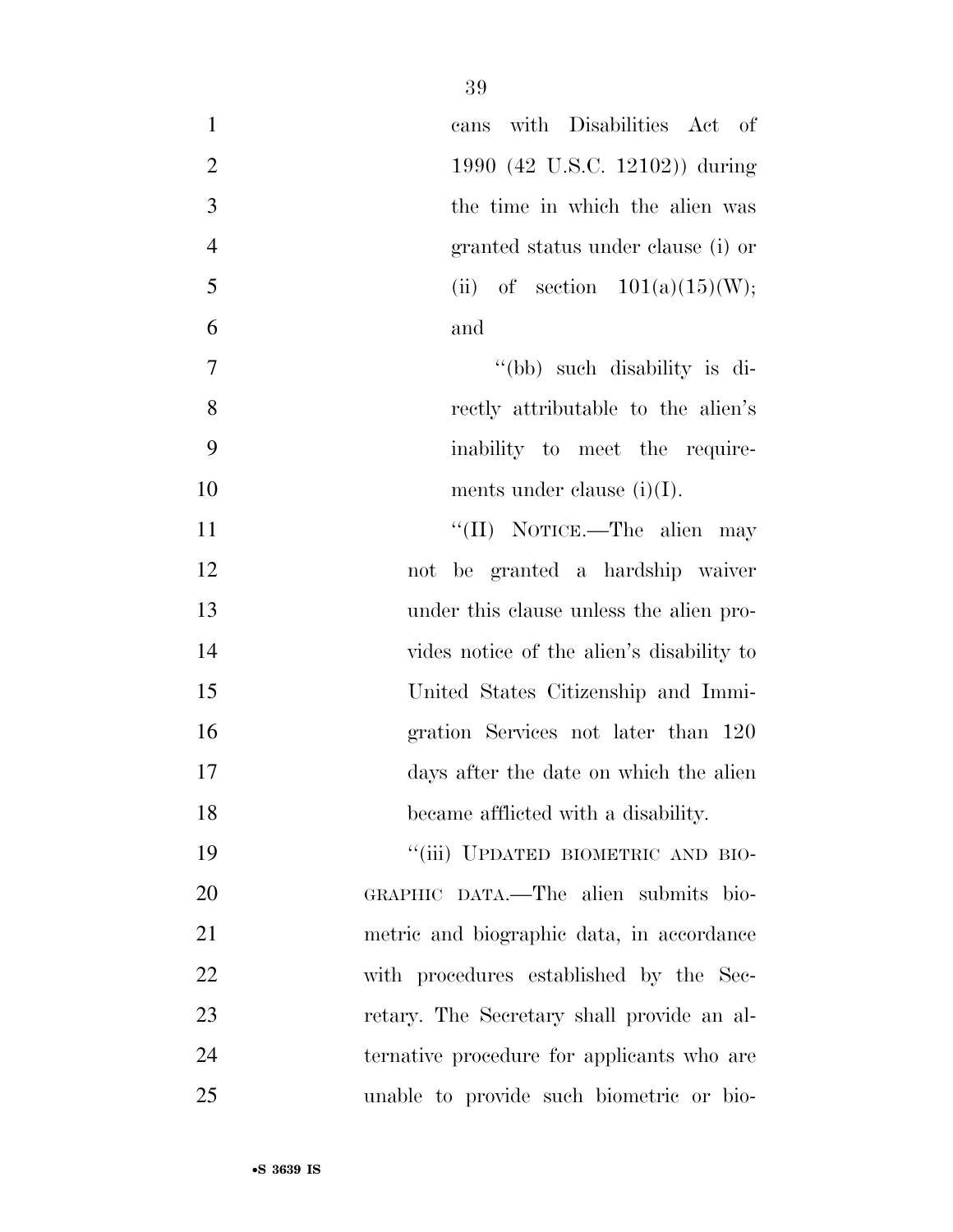graphic data because of a physical impair-ment.

| 3              | "(iv) UPDATED BACKGROUND                      |
|----------------|-----------------------------------------------|
| $\overline{4}$ | CHECKS.—The alien completes, to the sat-      |
| 5              | is faction of the Secretary, new security and |
| 6              | law enforcement background checks, as de-     |
| 7              | scribed in paragraph $(3)(E)(ii)$ .           |
| 8              | $``(v)$ PAYMENT OF FEDERAL TAXES.—            |
| 9              | "(I) IN GENERAL.—The alien                    |
| 10             | shall satisfy any applicable Federal          |
| 11             | tax liability due and owing on the date       |
| 12             | the alien applies for $W-3$ non-              |
| 13             | immigrant status.                             |
| 14             | "(II) APPLICABLE FEDERAL TAX                  |
| 15             | LIABILITY.—For purposes of sub-               |
| 16             | clause (I), the term 'applicable Fed-         |
| 17             | eral tax liability' means liability for       |
| 18             | Federal taxes imposed under the In-           |
| 19             | ternal Revenue Code of 1986, includ-          |
| 20             | ing any penalties and interest thereon.       |
| 21             | "(vi) CONTINUOUS PRESENCE.—The                |
| 22             | alien has maintained continuous physical      |
| 23             | presence in the United States during such     |
| 24             | period, as calculated under subparagraph      |
| 25             | (F).                                          |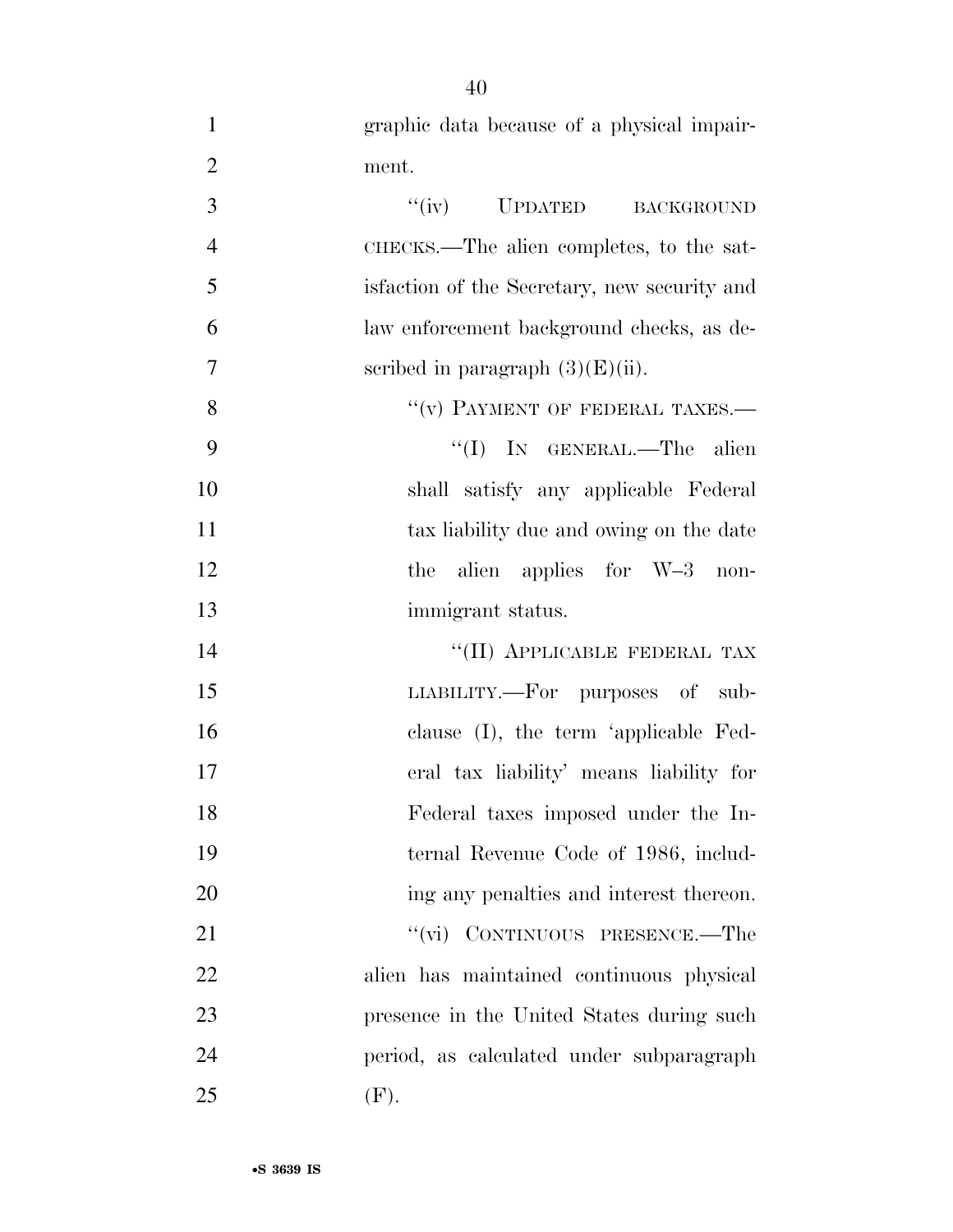1 "'(F) CALCULATION OF CONTINUOUS PRES- ENCE.—An alien shall be considered to have failed to maintain continuous physical presence in the United States while in W–1 or W–2 con- ditional nonimmigrant status if the alien has departed from the United States for any period in excess of 90 days or for any aggregated pe- riod spent outside of the United States in ex- cess 180 days while present in the United States in W–1 conditional nonimmigrant status 11 or for any aggregate period over 120 days while in W–2 conditional nonimmigrant status, cal- culated as described in paragraph (3)(F). 14 "(G) PERIOD OF STATUS.— 15 "(i) IN GENERAL.—W-3 conditional nonimmigrant status shall be valid for an initial period of 5 years, subject to termi- nation under subparagraph (H). 19 ''(ii) RENEWAL.—The Secretary may renew the 4-year period referred to in clause (i) for an unlimited number of 4- 22 year periods. 23 "(H) TERMINATION OF STATUS.— 24 ''(i) IN GENERAL.—The Secretary shall terminate the W–3 nonimmigrant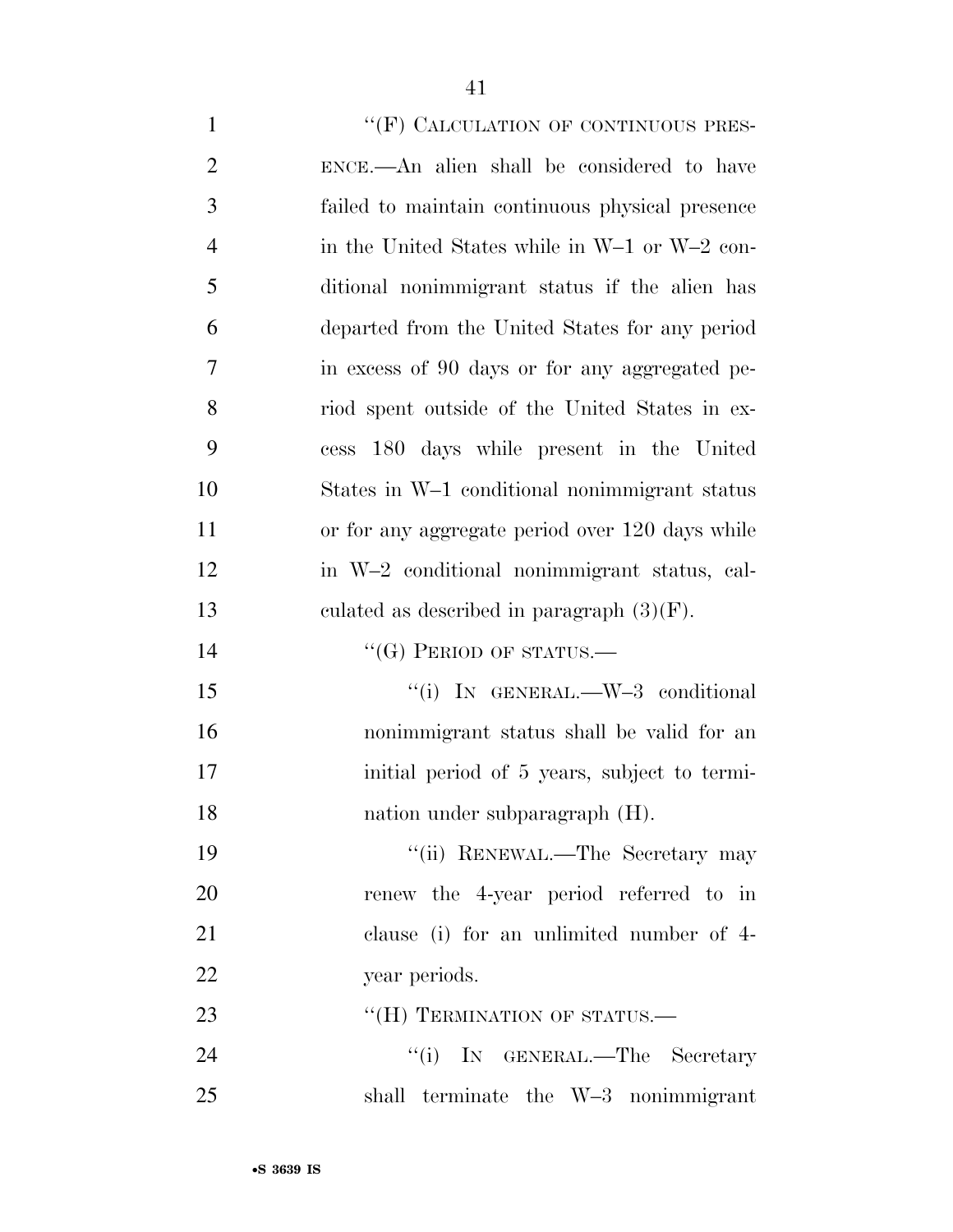| $\mathbf{1}$   | status of any alien if the Secretary deter-   |
|----------------|-----------------------------------------------|
| $\overline{2}$ | mines that the alien—                         |
| 3              | $\lq\lq$ (I) ceases to meet the require-      |
| $\overline{4}$ | of this section or of<br>ments                |
| 5              | 101(a)(15)(W)(iii);                           |
| 6              | $\lq\lq$ (II) has become a public charge;     |
| 7              | <b>or</b>                                     |
| 8              | "(III) has received a dishonorable            |
| 9              | discharge from the Armed Forces.              |
| 10             | ``(ii)<br>RETURN TO UNDOCUMENTED              |
| 11             | STATUS.—Any alien whose W-3<br>non-           |
| 12             | immigrant status is terminated under          |
| 13             | clause (i) shall not have lawful immigration  |
| 14             | status in the United States.                  |
| 15             | "(I) CHANGE OF STATUS.—Nothing in this        |
| 16             | section or in any other provision of law, may |
| 17             | prevent an alien granted W-3 nonimmigrant     |
| 18             | status from using any other lawful measures   |
| 19             | under this Act to change or adjust to another |
| 20             | lawful nonimmigrant or immigrant status pro-  |
| 21             | vided for in this Act.".                      |

 (b) DUAL INTENT.—Section 214(b) of the Immigra- tion and Nationality Act (8 U.S.C. 1184(b)) is amended 24 by striking "(L) or (V) of section  $101(a)(15)$ " and insert-25 ing, "(L), (V), or (W)".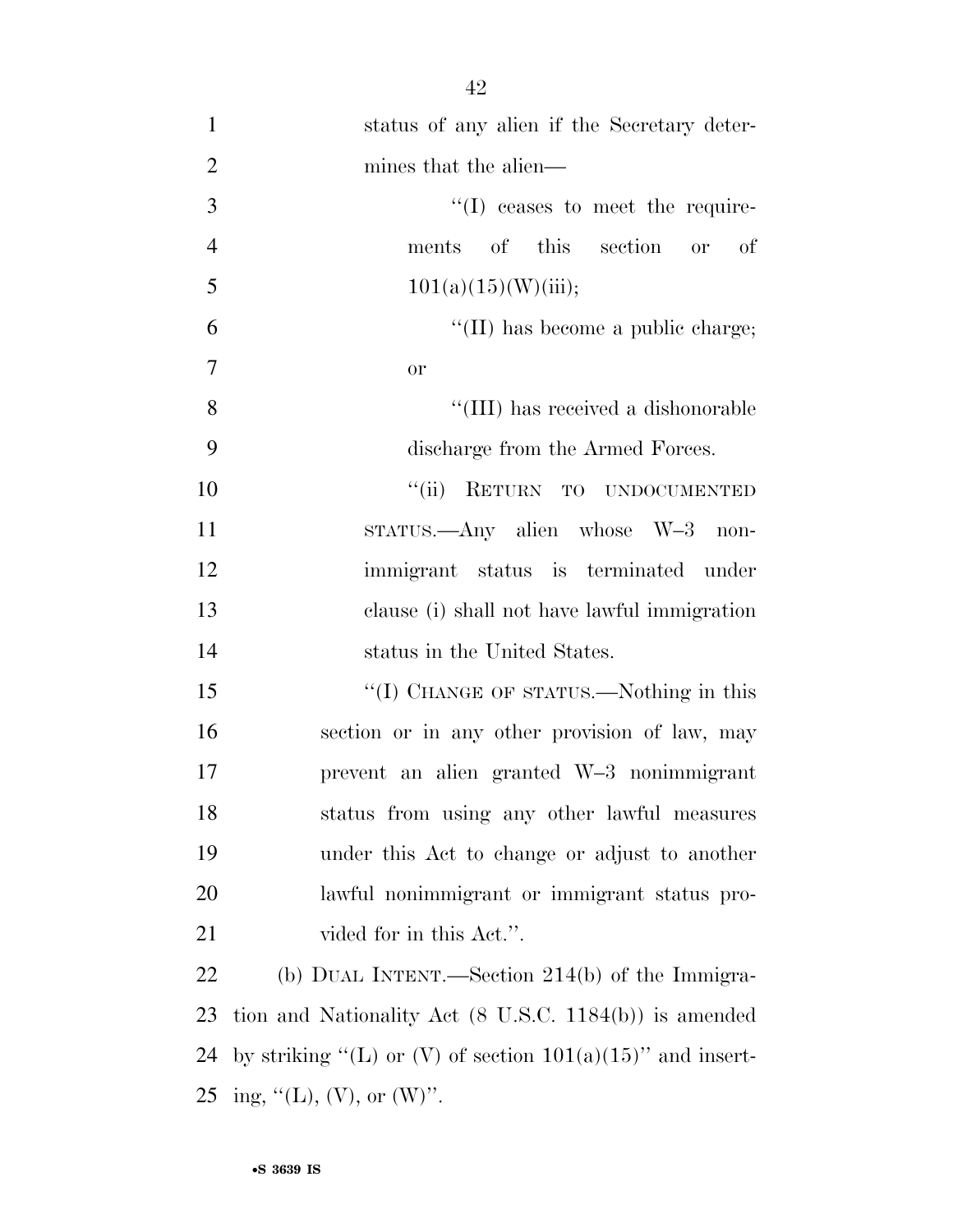#### **SEC. 6. PENALTIES FOR FALSE STATEMENTS.**

 (a) CRIMINAL PENALTY.—Chapter 75 of title 18, United States Code, is amended—

 (1) by redesignating section 1547 as section 1548;

 (2) by inserting after section 1546 the fol-lowing:

#### **''§ 1547. Fraud and misuse of the ACHIEVE Act**

 ''Any person who files an application for any benefit under the ACHIEVE Act, or an amendment made by such Act, and willfully and knowingly engages in fraud by fal- sifying, misrepresenting, concealing, or in any way failing to disclose a material fact or makes any false or fraudulent statement or representation, or makes or uses any false writing or document knowing the same to contain any false or fraudulent statement or entry—

17 ''(1) shall be fined under this title, imprisoned 18 not more than 5 years, or both;

 $\frac{1}{2}$  shall be placed into the immigration status that the person had before the person's initial appli-21 cation for relief under section  $101(a)(15)(W)$  of the Immigration and Nationality Act (8 U.S.C.  $1101(a)(15)(W)$ ; and

24  $(3)$  shall be subject to immediate removal pro- ceedings, in which the information that the person provided to the Secretary of Homeland Security dur-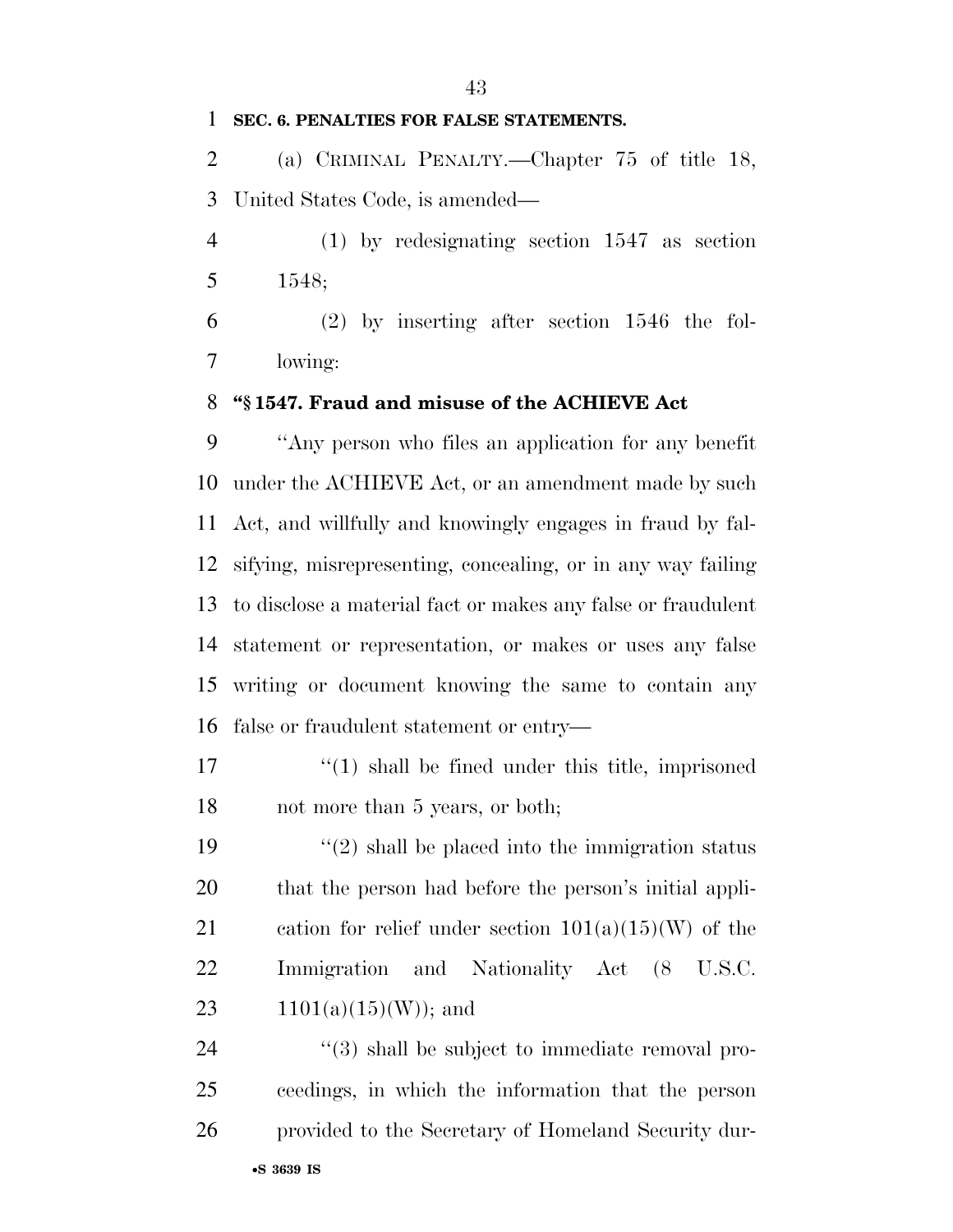| $\mathbf{1}$   | ing the person's application process may be used.";                                                            |
|----------------|----------------------------------------------------------------------------------------------------------------|
| 2              | and                                                                                                            |
| 3              | (3) in the chapter analysis, by striking the item                                                              |
| $\overline{4}$ | relating to section 1547 and inserting the following:                                                          |
|                | "1547. Fraud and misuse of the ACHIEVE Act.<br>"1548. Alternative imprisonment maximum for certain offenses.". |
| 5              | (b) DEFINITION OF AGGRAVATED FELONY.—Section                                                                   |
| 6              | $101(a)(43)$ of the Immigration and Nationality Act $(8)$                                                      |
| 7              | U.S.C. $1101(a)(43)$ is amended—                                                                               |
| 8              | $(1)$ in subparagraph $(T)$ , by striking "and" at                                                             |
| 9              | the end;                                                                                                       |
| 10             | $(2)$ by redesignating subparagraph $(U)$ as sub-                                                              |
| 11             | paragraph $(V)$ ; and                                                                                          |
| 12             | $(3)$ by inserting after subparagraph $(T)$ the fol-                                                           |
| 13             | lowing:                                                                                                        |
| 14             | $\lq\lq$ (U) an offense described in section 1547                                                              |
| 15             | of title 18, United States Code; and".                                                                         |
| 16             | SEC. 7. CONFIDENTIALITY OF APPLICANT INFORMATION.                                                              |
| 17             | Section $214(s)(2)$ of the Immigration and Nationality                                                         |
| 18             | Act, as added by section $3(a)$ , is amended by adding at                                                      |
| 19             | the end the following:                                                                                         |
| 20             | PROHIBITIONS ON INFORMATION<br>$\lq\lq (D)$                                                                    |
| 21             | USAGE.—Except as provided in subparagraphs                                                                     |
| 22             | $(E)$ and $(G)$ , section 1547 of title 18, United                                                             |
| 23             | States Code, and any provision of law that au-                                                                 |
| 24             | thorizes the use of applicant information col-                                                                 |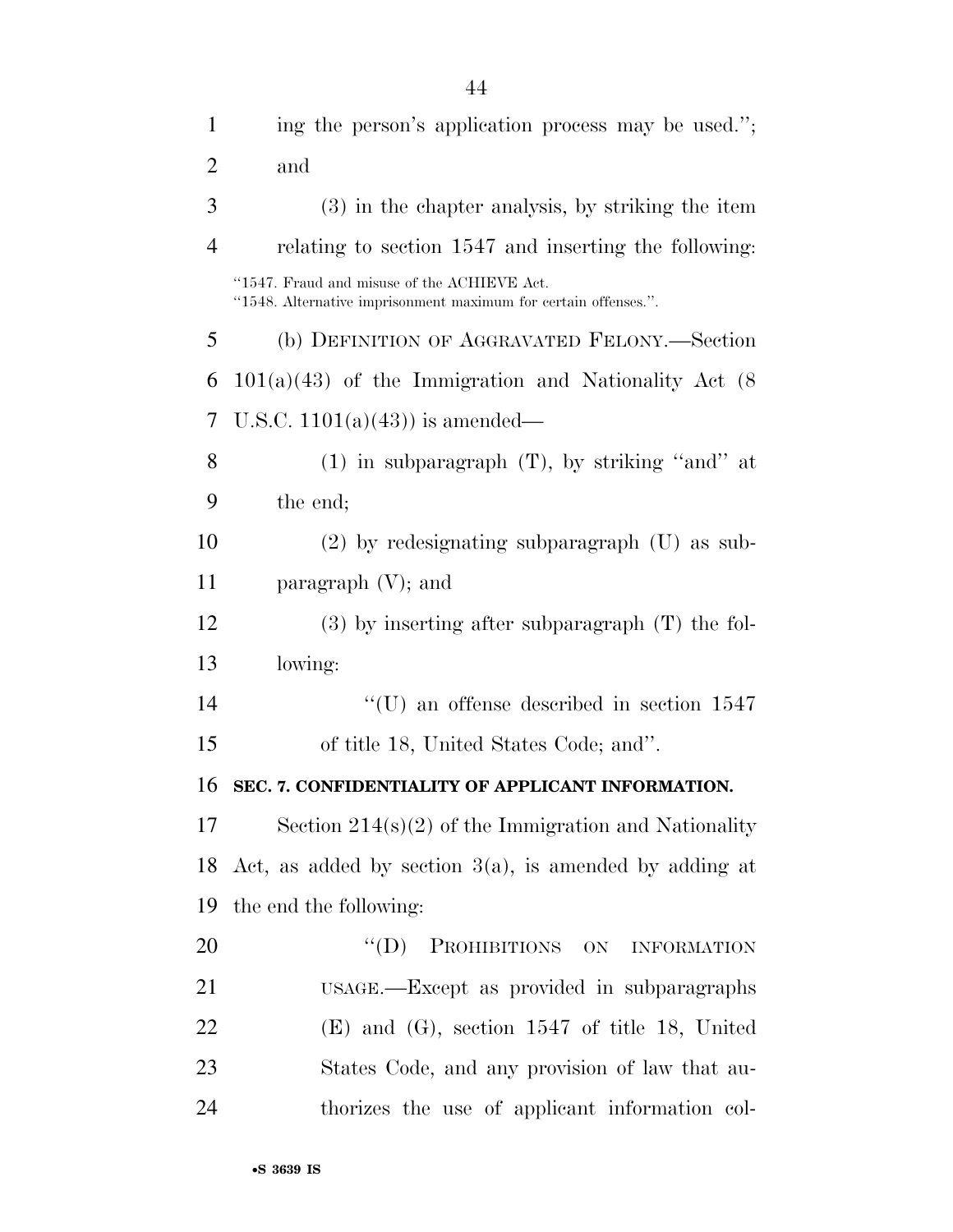| $\mathbf{1}$   | lected under this subsection, no officer or em- |
|----------------|-------------------------------------------------|
| $\overline{2}$ | ployee of the United States may—                |
| 3              | "(i) use the information furnished by           |
| $\overline{4}$ | an individual pursuant to an application        |
| 5              | for nonimmigrant status under section           |
| 6              | $101(a)(15)(W)$ to initiate removal pro-        |
| 7              | ceedings against the applicant or the appli-    |
| 8              | cant's immediate family members;                |
| 9              | "(ii) make any publication in which             |
| 10             | the information furnished by any par-           |
| 11             | ticular individual pursuant to an applica-      |
| 12             | tion for nonimmigrant status under section      |
| 13             | $101(a)(15)(W)$ can be identified; or           |
| 14             | "(iii) permit anyone other than an of-          |
| 15             | ficer or employee of the United States Gov-     |
| 16             | ernment or, in the case of an application       |
| 17             | filed with a designated entity, that des-       |
| 18             | ignated entity, to examine such applica-        |
| 19             | tion.                                           |
| 20             | "(E) REQUIRED DISCLOSURE.—The Attor-            |
| 21             | ney General or the Secretary shall provide the  |
| 22             | information furnished under this subsection,    |
| 23             | and any other information derived from such     |
| 24             | furnished information, to-                      |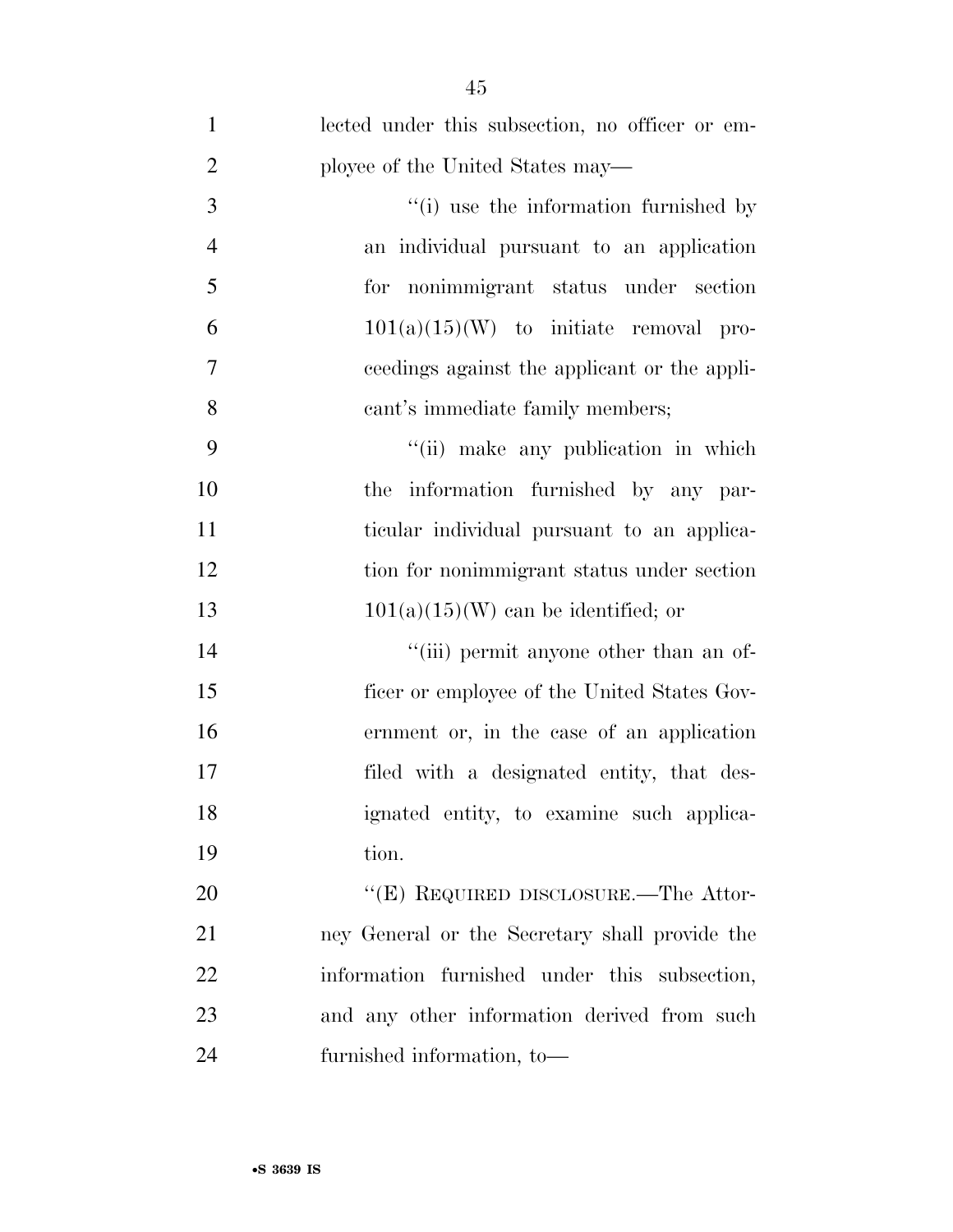| $\mathbf{1}$   | "(i) a Federal, State, tribal, or local           |
|----------------|---------------------------------------------------|
| $\overline{2}$ | law enforcement agency, intelligence agen-        |
| 3              | cy, national security agency, directorate of      |
| $\overline{4}$ | the Department of Homeland Security,              |
| 5              | court, or grand jury in connection with a         |
| 6              | criminal investigation or prosecution, a          |
| 7              | background check conducted pursuant to            |
| 8              | the Brady Handgun Violence Protection             |
| 9              | Act (Public Law 103–59; 107 Stat. 1536),          |
| 10             | or for homeland security or national secu-        |
| 11             | rity purposes, if such information is re-         |
| 12             | quested by such entity or consistent with         |
| 13             | information sharing agreement or<br>an            |
| 14             | mechanism; or                                     |
| 15             | "(ii) an official coroner for purposes            |
| 16             | of affirmatively identifying a deceased indi-     |
| 17             | vidual (whether or not such individual is         |
| 18             | deceased as a result of a crime).                 |
| 19             | "(F) PENALTY.—Any person who know-                |
| 20             | ingly uses, publishes, or permits information to  |
| 21             | be examined in violation of this section shall be |
| 22             | fined not more than $$10,000$ , imprisoned not    |
| 23             | more than 5 years, or both.                       |
| 24             | "(G) OBTAINING INFORMATION BY OTHER               |
| 25             | $MEANS.$ Notwithstanding subparagraph $(D)$ ,     |